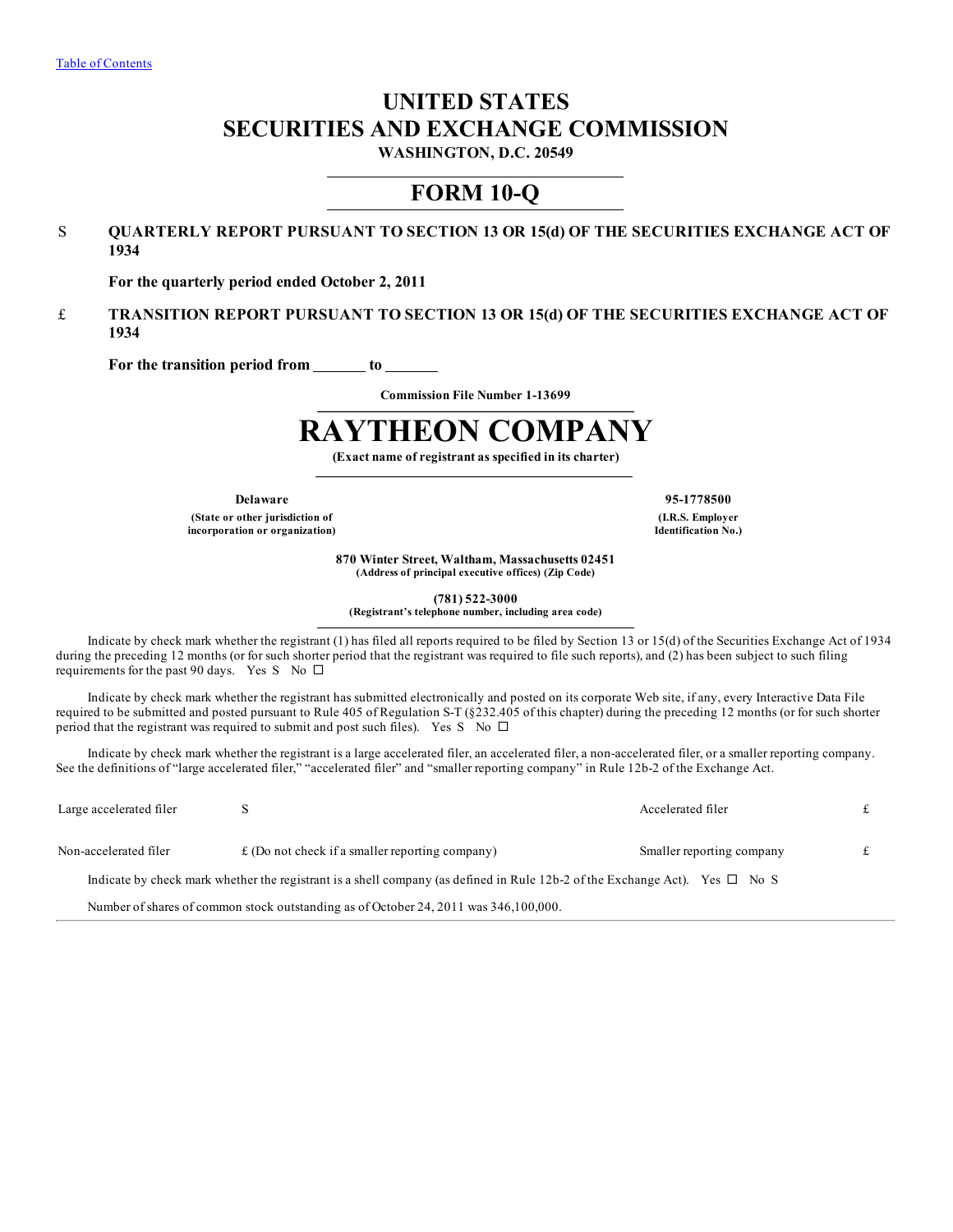# **RAYTHEON COMPANY**

# **TABLE OF CONTENTS**

|                   |                                                                                                                                 | Page            |
|-------------------|---------------------------------------------------------------------------------------------------------------------------------|-----------------|
| <b>PART I</b>     | <b>FINANCIAL INFORMATION</b>                                                                                                    |                 |
| Item 1.           | <b>Consolidated Financial Statements</b>                                                                                        |                 |
|                   | Consolidated Balance Sheets at October 2, 2011 (Unaudited) and December 31, 2010                                                | $\overline{4}$  |
|                   | Consolidated Statements of Operations (Unaudited) for the Three and Nine Months Ended October 2, 2011 and<br>September 26, 2010 | $\overline{2}$  |
|                   | Consolidated Statements of Equity (Unaudited) for the Nine Months Ended October 2, 2011 and September 26,<br>2010               | $6\overline{6}$ |
|                   | Consolidated Statements of Cash Flows (Unaudited) for the Nine Months Ended October 2, 2011 and September<br>26,2010            | $\overline{1}$  |
|                   | Notes to Consolidated Financial Statements (Unaudited)                                                                          | 8               |
|                   | Report of Independent Registered Public Accounting Firm                                                                         | 21              |
| Item 2.           | Management's Discussion and Analysis of Financial Condition and Results of Operations                                           | 22              |
| Item 3.           | Quantitative and Qualitative Disclosures About Market Risk                                                                      | 46              |
| Item 4.           | <b>Controls and Procedures</b>                                                                                                  | 47              |
| <b>PART II</b>    | <b>OTHER INFORMATION</b>                                                                                                        |                 |
| Item 1.           | <b>Legal Proceedings</b>                                                                                                        | 48              |
| Item 1A.          | <b>Risk Factors</b>                                                                                                             | 49              |
| Item 2.           | Unregistered Sales of Equity Securities and Use of Proceeds                                                                     | 49              |
| Item 6.           | <b>Exhibits</b>                                                                                                                 | <u>50</u>       |
| <b>Signatures</b> |                                                                                                                                 | 51              |
|                   |                                                                                                                                 |                 |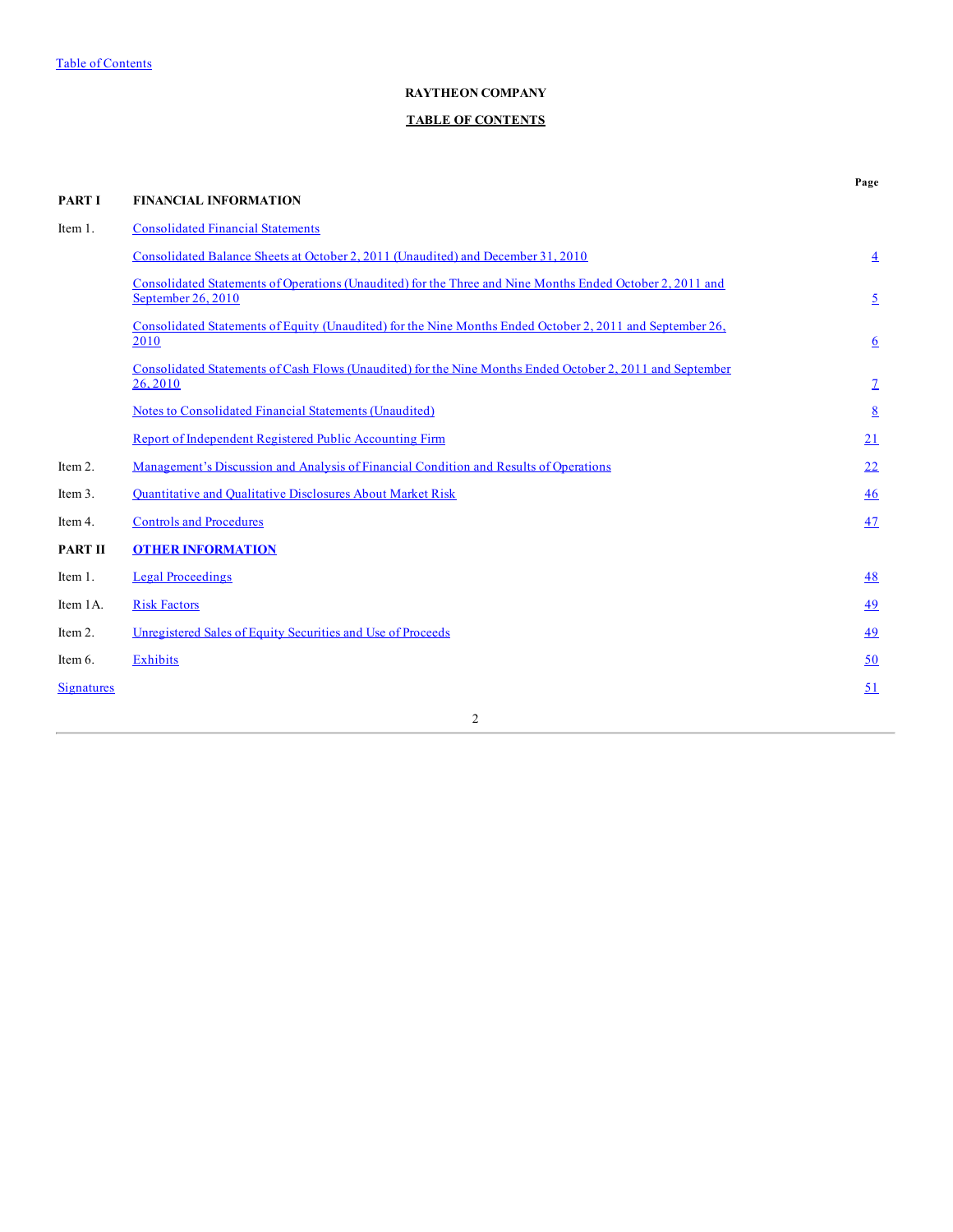#### <span id="page-2-0"></span>**Cautionary Note Regarding Forward-Looking Statements**

This Form 10-Q contains forward-looking statements within the meaning of federal securities laws, including information regarding our financial outlook, future plans, objectives, business prospects, trends and anticipated financial performance including with respect to our liquidity and capital resources, our pension expense and funding, the impact of new accounting pronouncements, our unrecognized tax benefits and the outcome of legal and administrative proceedings, claims, investigations, commitments and contingencies, as well as information regarding domestic and international defense spending and budgets. You can identify these statements by the fact that they include words such as "will," "believe," "anticipate," "expect," "estimate," "intend," "plan," or variations of these words or similar expressions. These forward-looking statements are not statements of historical facts and represent only our current expectations regarding such matters. These statements inherently involve a wide range of known and unknown uncertainties. Our actual actions and results could differ materially from what is expressed or implied by these statements. Specific factors that could cause such a difference include, but are not limited to, those set forth under Item 1A. "Risk Factors" in our Annual Report on Form 10-K for the year ended December 31, 2010 and other important factors disclosed previously and from time to time in our other filings with the Securities and Exchange Commission (SEC). Given these factors, as well as other variables that may affect our operating results, you should not rely on forward-looking statements, assume that past financial performance will be a reliable indicator of future performance nor use historical trends to anticipate results or trends in future periods. We expressly disclaim any obligation or intention to provide updates to the forward-looking statements and the estimates and assumptions associated with them.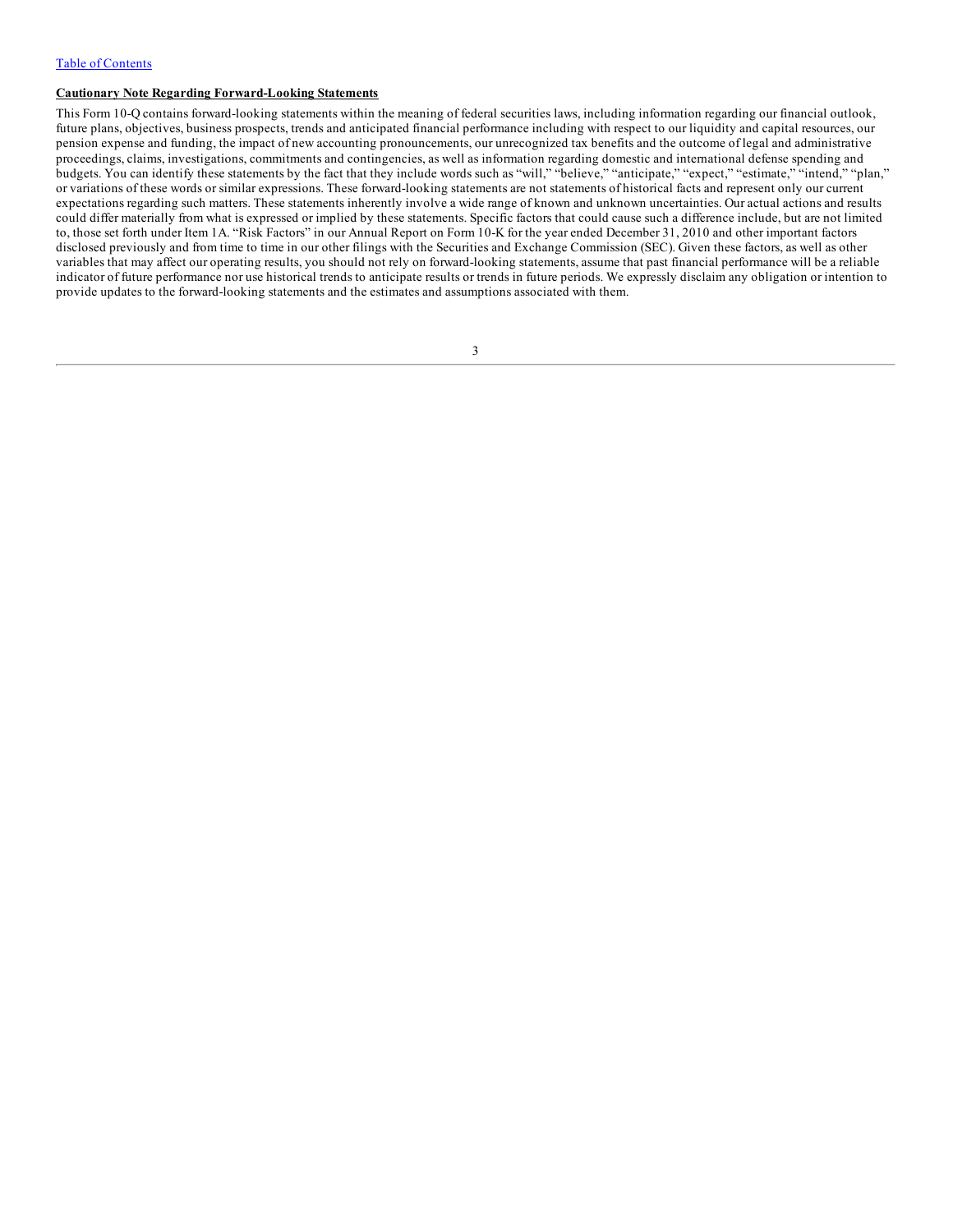<span id="page-3-0"></span>PART I. FINANCIAL INFORMATION

# ITEM 1. CONSOLIDATED FINANCIAL STATEMENTS RAYTHEON COMPANY

CONSOLIDATED BALANCE SHEETS

| (In millions, except per share amounts)                                                                                                                                                                                                                              |              | (Unaudited)<br>Oct 2, 2011 |              | Dec 31, 2010   |
|----------------------------------------------------------------------------------------------------------------------------------------------------------------------------------------------------------------------------------------------------------------------|--------------|----------------------------|--------------|----------------|
| <b>ASSETS</b>                                                                                                                                                                                                                                                        |              |                            |              |                |
| Current assets                                                                                                                                                                                                                                                       |              |                            |              |                |
| Cash and cash equivalents                                                                                                                                                                                                                                            | $\mathbf{s}$ | 2,405                      | $\mathbb{S}$ | 3.638          |
| Contracts in process, net                                                                                                                                                                                                                                            |              | 4,987                      |              | 4,414          |
| Inventories                                                                                                                                                                                                                                                          |              | 423                        |              | 363            |
| Deferred taxes                                                                                                                                                                                                                                                       |              | 148                        |              | 266            |
| Prepaid expenses and other current assets                                                                                                                                                                                                                            |              | 149                        |              | 141            |
| Total current assets                                                                                                                                                                                                                                                 |              | 8,112                      |              | 8,822          |
| Property, plant and equipment, net                                                                                                                                                                                                                                   |              | 1,958                      |              | 2,003          |
| Deferred taxes                                                                                                                                                                                                                                                       |              | 121                        |              | 106            |
| Goodwill                                                                                                                                                                                                                                                             |              | 12,468                     |              | 12,045         |
| Other assets, net                                                                                                                                                                                                                                                    |              | 1,461                      |              | 1,446          |
| <b>Total</b> assets                                                                                                                                                                                                                                                  | $\mathbb S$  | 24,120                     | $\mathbb{S}$ | 24,422         |
| <b>LIABILITIES AND EQUITY</b>                                                                                                                                                                                                                                        |              |                            |              |                |
| Current liabilities                                                                                                                                                                                                                                                  |              |                            |              |                |
| Advance payments and billings in excess of costs incurred                                                                                                                                                                                                            | \$           | 2,044                      | \$           | 2,201          |
| Accounts payable                                                                                                                                                                                                                                                     |              | 1,349                      |              | 1,538          |
| Accrued employee compensation                                                                                                                                                                                                                                        |              | 1,080                      |              | 901            |
| Other accrued expenses                                                                                                                                                                                                                                               |              | 1,273                      |              | 1,320          |
| Total current liabilities                                                                                                                                                                                                                                            |              | 5,746                      |              | 5,960          |
| Accrued retiree benefits and other long-term liabilities                                                                                                                                                                                                             |              | 3,992                      |              | 4,815          |
| Deferred taxes                                                                                                                                                                                                                                                       |              | 363                        |              | 147            |
| Long-term debt                                                                                                                                                                                                                                                       |              | 3,612                      |              | 3,610          |
| Commitments and contingencies (Note 8)                                                                                                                                                                                                                               |              |                            |              |                |
| Equity                                                                                                                                                                                                                                                               |              |                            |              |                |
| Raytheon Company stockholders' equity                                                                                                                                                                                                                                |              |                            |              |                |
| Common stock, par value, \$0.01 per share, 1,450 shares authorized, 346 and 359 shares outstanding at<br>October 2, 2011 and December 31, 2010, respectively, after deducting 156 and 136 treasury shares at<br>October 2, 2011 and December 31, 2010, respectively. |              | 3                          |              | $\overline{4}$ |
| Additional paid-in capital                                                                                                                                                                                                                                           |              | 11,640                     |              | 11,406         |
| Accumulated other comprehensive loss                                                                                                                                                                                                                                 |              | (4,808)                    |              | (5,146)        |
| Treasury stock, at cost                                                                                                                                                                                                                                              |              | (7,838)                    |              | (6,900)        |
| Retained earnings                                                                                                                                                                                                                                                    |              | 11,258                     |              | 10,390         |
| Total Raytheon Company stockholders' equity                                                                                                                                                                                                                          |              | 10,255                     |              | 9,754          |
| Noncontrolling interests in subsidiaries                                                                                                                                                                                                                             |              | 152                        |              | 136            |
| Total equity                                                                                                                                                                                                                                                         |              | 10,407                     |              | 9,890          |
| Total liabilities and equity                                                                                                                                                                                                                                         | $\mathbf S$  | 24,120                     | $\mathbb S$  | 24,422         |

The accompanying notes are an integral part of the unaudited consolidated financial statements.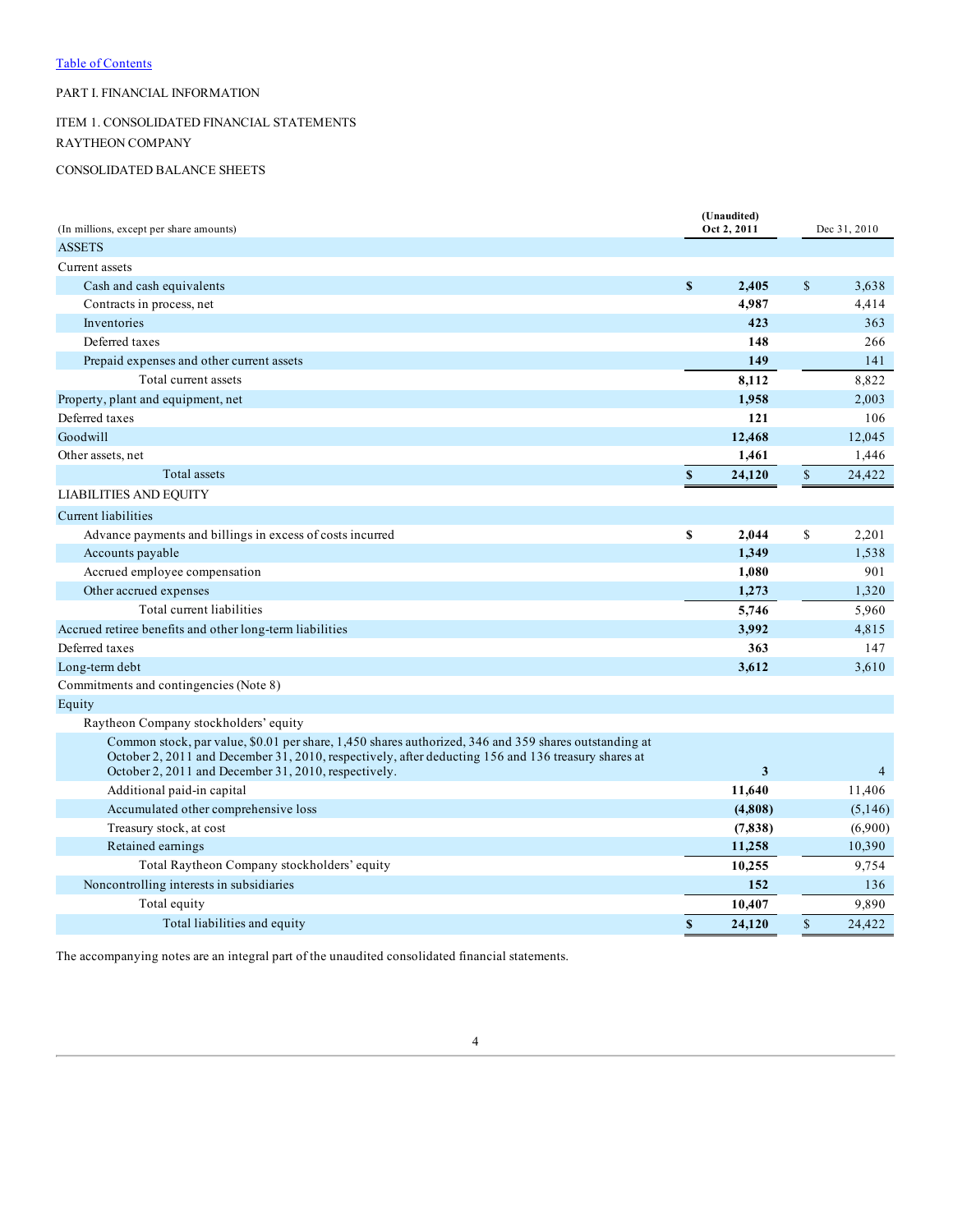# RAYTHEON COMPANY

CONSOLIDATED STATEMENTS OF OPERATIONS (UNAUDITED)

|                                                                                            |             | Three Months Ended |              |    |                  | Nine Months Ended |              |  |
|--------------------------------------------------------------------------------------------|-------------|--------------------|--------------|----|------------------|-------------------|--------------|--|
| (In millions, except per share amounts)                                                    |             | Oct 2, 2011        | Sep 26, 2010 |    | Oct 2, 2011      |                   | Sep 26, 2010 |  |
| Net sales                                                                                  |             |                    |              |    |                  |                   |              |  |
| Products                                                                                   | \$          | 5.131              | \$<br>5,278  | S  | 15,441           | \$                | 15,560       |  |
| Services                                                                                   |             | 1,001              | 994          |    | 2,975            |                   | 2,738        |  |
| Total net sales                                                                            |             | 6,132              | 6,272        |    | 18,416           |                   | 18,298       |  |
| Operating expenses                                                                         |             |                    |              |    |                  |                   |              |  |
| Cost of sales - products                                                                   |             | 3,982              | 4,119        |    | 12,186           |                   | 12,426       |  |
| Cost of sales - services                                                                   |             | 844                | 856          |    | 2,486            |                   | 2,371        |  |
| Administrative and selling expenses                                                        |             | 428                | 394          |    | 1,293            |                   | 1,216        |  |
| Research and development expenses                                                          |             | 153                | 154          |    | 454              |                   | 482          |  |
| Total operating expenses                                                                   |             | 5,407              | 5,523        |    | 16,419           |                   | 16,495       |  |
| Operating income                                                                           |             | 725                | 749          |    | 1,997            |                   | 1,803        |  |
| Interest expense                                                                           |             | 41                 | 33           |    | 127              |                   | 98           |  |
| Interest income                                                                            |             | (5)                | (3)          |    | (14)             |                   | (10)         |  |
| Other (income) expense                                                                     |             | 14                 | (7)          |    | 15               |                   | (2)          |  |
| Non-operating (income) expense, net                                                        |             | 50                 | 23           |    | 128              |                   | 86           |  |
| Income from continuing operations before taxes                                             |             | 675                | 726          |    | 1,869            |                   | 1,717        |  |
| Federal and foreign income taxes                                                           |             | 166                | 77           |    | 527              |                   | 388          |  |
| Income from continuing operations                                                          |             | 509                | 649          |    | 1,342            |                   | 1,329        |  |
| Income (loss) from discontinued operations, net of tax                                     |             | $\mathbf{1}$       | 88           |    | $\mathbf{2}$     |                   | 76           |  |
| Net income                                                                                 |             | 510                | 737          |    | 1,344            |                   | 1,405        |  |
| Less: Net income (loss) attributable to noncontrolling interests in<br>subsidiaries        |             | $\boldsymbol{9}$   | 9            |    | 21               |                   | 24           |  |
| Net income attributable to Raytheon Company                                                | $\mathbf S$ | 501                | \$<br>728    | \$ | 1,323            | \$                | 1,381        |  |
| Basic earnings (loss) per share attributable to Raytheon Company<br>common stockholders:   |             |                    |              |    |                  |                   |              |  |
| Income from continuing operations                                                          | \$          | 1.43               | \$<br>1.72   | \$ | 3.73             | \$                | 3.47         |  |
| Income (loss) from discontinued operations, net of tax                                     |             |                    | 0.24         |    |                  |                   | 0.20         |  |
| Net income                                                                                 |             | 1.43               | 1.96         |    | 3.73             |                   | 3.67         |  |
| Diluted earnings (loss) per share attributable to Raytheon Company<br>common stockholders: |             |                    |              |    |                  |                   |              |  |
| Income from continuing operations                                                          |             | 1.43               | 1.71         |    | 3.71             |                   | 3.43         |  |
| Income (loss) from discontinued operations, net of tax                                     |             |                    | 0.23         |    |                  |                   | 0.20         |  |
| Net income                                                                                 |             | 1.43               | 1.94         |    | 3.71             |                   | 3.63         |  |
| Amounts attributable to Raytheon Company common stockholders:                              |             |                    |              |    |                  |                   |              |  |
| Income from continuing operations                                                          | \$          | 500                | \$<br>640    | \$ | 1,321            | \$                | 1,305        |  |
| Income (loss) from discontinued operations, net of tax                                     |             | 1                  | 88           |    | $\boldsymbol{2}$ |                   | 76           |  |
| Net income                                                                                 | \$          | 501                | \$<br>728    | \$ | 1,323            | \$                | 1,381        |  |

The accompanying notes are an integral part of the unaudited consolidated financial statements.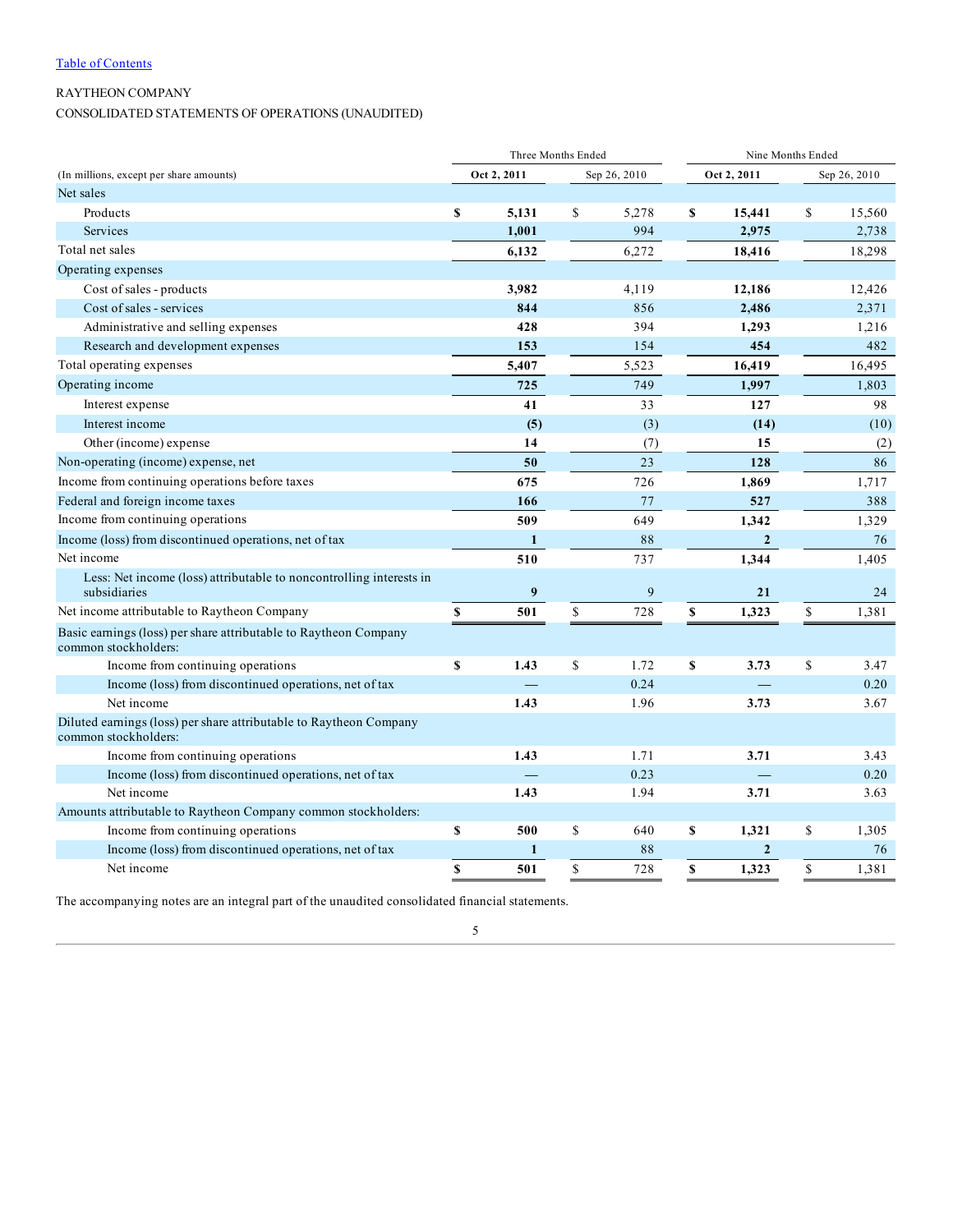# <span id="page-5-0"></span>RAYTHEON COMPANY

# CONSOLIDATED STATEMENTS OF EQUITY (UNAUDITED)

| Nine months ended October 2,<br>2011 and September 26, 2010<br>(In millions) |              | Common<br>stock | Additional<br>paid-in<br>capital |              | Accumulated<br>other<br>comprehensive<br>$(\text{loss})$ |              | Treasury<br>stock |               | Retained<br>earnings |              | Total<br>Raytheon<br>Company<br>stockholders'<br>equity |              | Noncontrolling<br>interests in<br>subsidiaries |               | Total<br>equity |
|------------------------------------------------------------------------------|--------------|-----------------|----------------------------------|--------------|----------------------------------------------------------|--------------|-------------------|---------------|----------------------|--------------|---------------------------------------------------------|--------------|------------------------------------------------|---------------|-----------------|
| Balance at December 31, 2009                                                 | $\mathbb{S}$ | $\overline{4}$  | \$<br>10,991                     | $\mathbb{S}$ | (4,824)                                                  | \$           | (5, 446)          | $\mathcal{S}$ | 9,102                | $\mathbb{S}$ | 9,827                                                   | \$           | 112                                            | \$            | 9,939           |
| Net income                                                                   |              |                 |                                  |              |                                                          |              |                   |               | 1,381                |              | 1,381                                                   |              | 24                                             |               | 1,405           |
| Other comprehensive income<br>$(\text{loss})$                                |              |                 |                                  |              |                                                          |              |                   |               |                      |              |                                                         |              |                                                |               |                 |
| Amortization of unfunded<br>projected benefit<br>obligation                  |              |                 |                                  |              | 279                                                      |              |                   |               |                      |              | 279                                                     |              |                                                |               | 279             |
| Impact to revalue<br>unfunded projected benefit<br>obligation                |              |                 |                                  |              | (89)                                                     |              |                   |               |                      |              | (89)                                                    |              |                                                |               | (89)            |
| Foreign exchange<br>translation                                              |              |                 |                                  |              | (27)                                                     |              |                   |               |                      |              | (27)                                                    |              |                                                |               | (27)            |
| Cash flow hedges                                                             |              |                 |                                  |              | (17)                                                     |              |                   |               |                      |              | (17)                                                    |              |                                                |               | (17)            |
| Unrealized gain on<br>investments                                            |              |                 |                                  |              | (2)                                                      |              |                   |               |                      |              | (2)                                                     |              |                                                |               | (2)             |
| Comprehensive (loss) income                                                  |              |                 |                                  |              |                                                          |              |                   |               |                      |              | 1,525                                                   |              | 24                                             |               | 1,549           |
| Dividends declared                                                           |              |                 |                                  |              |                                                          |              |                   |               | (418)                |              | (418)                                                   |              |                                                |               | (418)           |
| Distributions and other activity<br>related to noncontrolling<br>interests   |              |                 |                                  |              |                                                          |              |                   |               |                      |              |                                                         |              | (9)                                            |               | (9)             |
| Common stock plans activity                                                  |              |                 | 118                              |              |                                                          |              |                   |               |                      |              | 118                                                     |              |                                                |               | 118             |
| Warrants exercised                                                           |              |                 | 250                              |              |                                                          |              |                   |               |                      |              | 250                                                     |              |                                                |               | 250             |
| Treasury stock activity                                                      |              |                 |                                  |              |                                                          |              | (1,202)           |               |                      |              | (1,202)                                                 |              |                                                |               | (1,202)         |
| Balance at September 26, 2010                                                | $\mathbb{S}$ | $\overline{4}$  | \$<br>11,359                     | $\mathbb{S}$ | (4,680)                                                  | $\mathbb{S}$ | (6,648)           | $\mathbb{S}$  | 10,065               | $\mathbb{S}$ | 10,100                                                  | $\mathbb{S}$ | 127                                            | $\mathbb{S}$  | 10,227          |
|                                                                              |              |                 |                                  |              |                                                          |              |                   |               |                      |              |                                                         |              |                                                |               |                 |
| Balance at December 31, 2010                                                 | $\mathbb{S}$ | $\overline{4}$  | \$<br>11,406                     | $\mathbb{S}$ | (5,146)                                                  | \$           | (6,900)           | \$            | 10,390               | $\mathbb{S}$ | 9,754                                                   | $\mathbb{S}$ | 136                                            | $\mathcal{S}$ | 9,890           |
| Net income                                                                   |              |                 |                                  |              |                                                          |              |                   |               | 1,323                |              | 1,323                                                   |              | 21                                             |               | 1,344           |
| Other comprehensive income<br>$(\text{loss})$                                |              |                 |                                  |              |                                                          |              |                   |               |                      |              |                                                         |              |                                                |               |                 |
| Amortization of unfunded<br>projected benefit<br>obligation                  |              |                 |                                  |              | 392                                                      |              |                   |               |                      |              | 392                                                     |              |                                                |               | 392             |
| <b>Impact to revalue</b><br>unfunded projected<br>benefit obligation         |              |                 |                                  |              | (49)                                                     |              |                   |               |                      |              | (49)                                                    |              |                                                |               | (49)            |
| Foreign exchange<br>translation                                              |              |                 |                                  |              | (2)                                                      |              |                   |               |                      |              | (2)                                                     |              |                                                |               | (2)             |
| <b>Cash flow hedges</b>                                                      |              |                 |                                  |              | (3)                                                      |              |                   |               |                      |              | (3)                                                     |              |                                                |               | (3)             |
| Comprehensive (loss) income                                                  |              |                 |                                  |              |                                                          |              |                   |               |                      |              | 1,661                                                   |              | 21                                             |               | 1,682           |
| Dividends declared                                                           |              |                 |                                  |              |                                                          |              |                   |               | (455)                |              | (455)                                                   |              |                                                |               | (455)           |
| Distributions and other activity<br>related to noncontrolling<br>interests   |              |                 |                                  |              |                                                          |              |                   |               |                      |              |                                                         |              | (5)                                            |               | (5)             |
| Common stock plans activity                                                  |              | (1)             | 111                              |              |                                                          |              | (1)               |               |                      |              | 109                                                     |              |                                                |               | 109             |
| Warrants exercised                                                           |              |                 | 123                              |              |                                                          |              |                   |               |                      |              | 123                                                     |              |                                                |               | 123             |
| <b>Treasury stock activity</b>                                               |              |                 |                                  |              |                                                          |              | (937)             |               |                      |              | (937)                                                   |              |                                                |               | (937)           |
| Balance at October 2, 2011                                                   | \$           | $\mathbf{3}$    | \$<br>11,640                     | $\mathbf{s}$ | (4,808)                                                  | S            | $(7,838)$ \$      |               | 11,258               | \$           | 10,255                                                  | \$           | 152                                            | S             | 10,407          |

The accompanying notes are an integral part of the unaudited consolidated financial statements.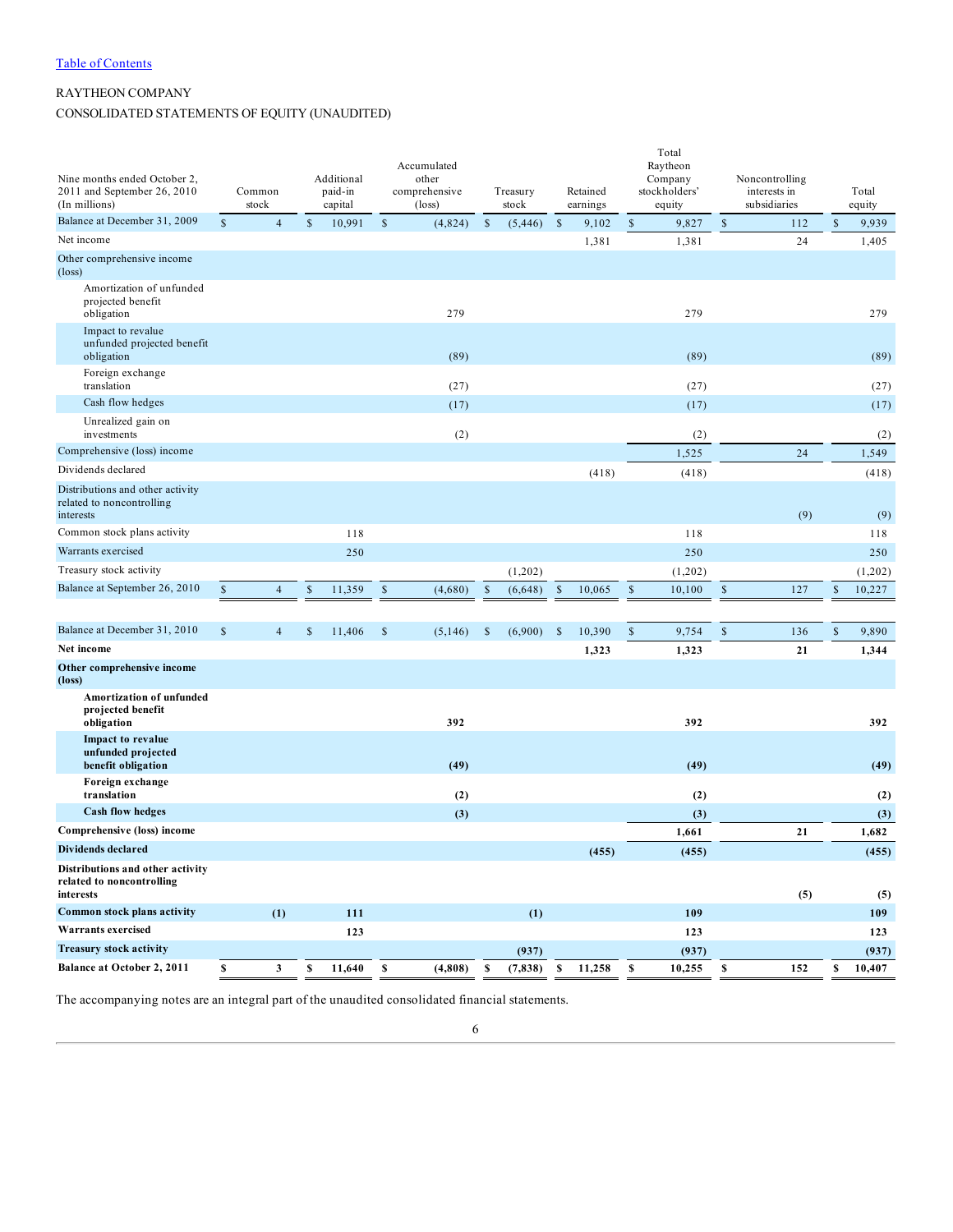# <span id="page-6-0"></span>RAYTHEON COMPANY

# CONSOLIDATED STATEMENTS OF CASH FLOWS (UNAUDITED)

|                                                                                                                                                                   | Nine Months Ended |               |              |
|-------------------------------------------------------------------------------------------------------------------------------------------------------------------|-------------------|---------------|--------------|
| (In millions)                                                                                                                                                     | Oct 2, 2011       |               | Sep 26, 2010 |
| Cash flows from operating activities                                                                                                                              |                   |               |              |
| Net income                                                                                                                                                        | \$<br>1,344       | \$            | 1,405        |
| (Income) loss from discontinued operations, net of tax                                                                                                            | (2)               |               | (76)         |
| Income from continuing operations                                                                                                                                 | 1,342             |               | 1,329        |
| Adjustments to reconcile to net cash provided by (used in) operating activities from continuing operations, net<br>of the effect of acquisitions and divestitures |                   |               |              |
| Depreciation and amortization                                                                                                                                     | 331               |               | 311          |
| Stock-based compensation                                                                                                                                          | 72                |               | 88           |
| Deferred income taxes                                                                                                                                             | 84                |               | 268          |
| Collection of financing receivables                                                                                                                               | 20                |               | 31           |
| Tax benefit from stock-based awards                                                                                                                               | (14)              |               | (18)         |
| Changes in assets and liabilities                                                                                                                                 |                   |               |              |
| Contracts in process, net and advance payments and billings in excess of costs incurred                                                                           | (677)             |               | (273)        |
| Inventories                                                                                                                                                       | (51)              |               | 31           |
| Prepaid expenses and other current assets                                                                                                                         | (4)               |               | (2)          |
| Accounts payable                                                                                                                                                  | (199)             |               | 13           |
| Income taxes receivable / payable                                                                                                                                 | 74                |               | 94           |
| Accrued employee compensation                                                                                                                                     | 162               |               | 27           |
| Other accrued expenses                                                                                                                                            | (82)              |               | 67           |
| Other long-term liabilities                                                                                                                                       | (55)              |               | (355)        |
| Pension and other postretirement benefit plans                                                                                                                    | (260)             |               | (489)        |
| Other, net                                                                                                                                                        | 94                |               | (52)         |
| Net cash provided by (used in) operating activities from continuing operations                                                                                    | 837               |               | 1,070        |
| Net cash provided by (used in) operating activities from discontinued operations                                                                                  | (48)              |               | $\tau$       |
| Net cash provided by (used in) operating activities                                                                                                               | 789               |               | 1,077        |
| Cash flows from investing activities                                                                                                                              |                   |               |              |
| Additions to property, plant and equipment                                                                                                                        | (197)             |               | (184)        |
| Proceeds from sales of property, plant and equipment                                                                                                              | 27                |               | 2            |
| Additions to capitalized internal use software                                                                                                                    | (74)              |               | (45)         |
| Payments for purchases of acquired companies, net of cash acquired                                                                                                | (551)             |               | (12)         |
| Other                                                                                                                                                             |                   |               | (1)          |
| Net cash provided by (used in) investing activities                                                                                                               | (795)             |               | (240)        |
| Cash flows from financing activities                                                                                                                              |                   |               |              |
| Dividends paid                                                                                                                                                    | (440)             |               | (401)        |
| Repurchases of common stock                                                                                                                                       | (937)             |               | (1,200)      |
| Proceeds from warrants exercised                                                                                                                                  | 123               |               | 250          |
| Activity under common stock plans                                                                                                                                 | 20                |               | 12           |
| Tax benefit from stock-based awards                                                                                                                               | 14                |               | 18           |
| Other                                                                                                                                                             | (7)               |               | (9)          |
| Net cash provided by (used in) financing activities                                                                                                               | (1,227)           |               | (1,330)      |
| Net increase (decrease) in cash and cash equivalents                                                                                                              | (1,233)           |               | (493)        |
| Cash and cash equivalents at beginning of the year                                                                                                                | 3,638             |               | 2,642        |
| Cash and cash equivalents at end of period                                                                                                                        | \$<br>2,405       | ${\mathbb S}$ | 2,149        |
|                                                                                                                                                                   |                   |               |              |

The accompanying notes are an integral part of the unaudited consolidated financial statements.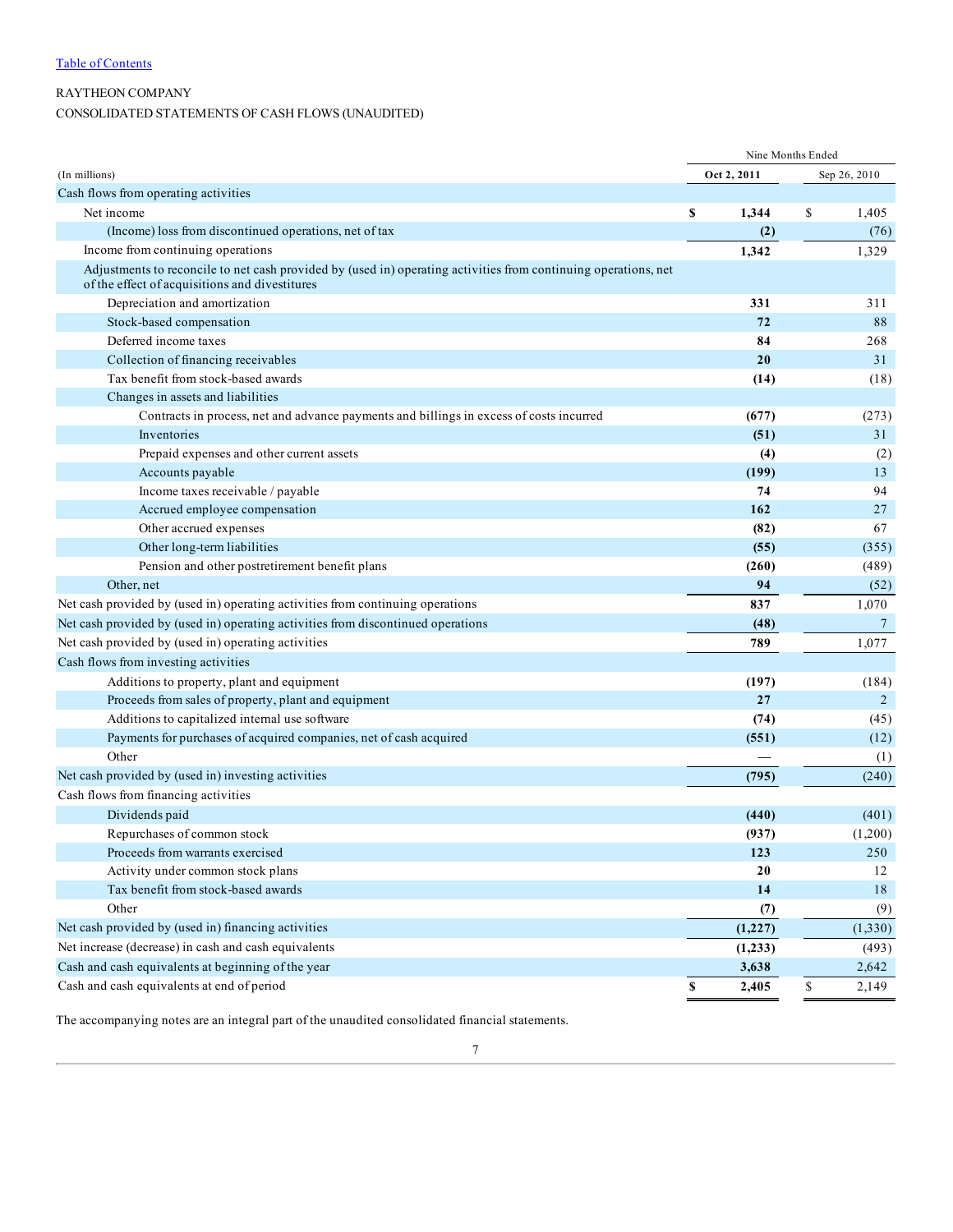# RAYTHEON COMPANY NOTES TO CONSOLIDATED FINANCIAL STATEMENTS (UNAUDITED)

# **1: Basis of Presentation**

We prepared the accompanying unaudited consolidated financial statements of Raytheon Company and all wholly-owned and majority-owned domestic and otherwise controlled foreign subsidiaries on the same basis as our annual audited financial statements.

In the opinion of management, our financial statements reflect all adjustments, which are of a normal recurring nature, necessary for presentation of financial statements for interim periods in accordance with U.S. Generally Accepted Accounting Principles (GAAP) and with the instructions to Form 10-Q in Article 10 of Securities and Exchange Commission (SEC) Regulation S-X. The preparation of financial statements in conformity with GAAP requires management to make estimates and assumptions about future events that affect the reported amounts of assets and liabilities, the disclosure of contingent assets and liabilities at the date of our financial statements, and the reported amounts of revenue and expenses during the reporting periods. Actual results could differ from those estimates, and any such differences may be material to our financial statements. In addition, we reclassified certain prior year amounts to conform with our current year presentation. As used in this report, the terms "we," "us," "our," "Raytheon" and the "Company" mean Raytheon Company and its subsidiaries, unless the context indicates another meaning.

We condensed or omitted certain information and footnote disclosures normally included in our annual audited financial statements, which we prepared in accordance with GAAP. Our quarterly financial statements should be read in conjunction with our Annual Report on Form 10-K for the year ended December 31, 2010.

We have evaluated subsequent events through the time of filing our Quarterly Report on Form 10-Q with the SEC.

#### **2: Inventories**

Inventories consisted of the following at:

| (In millions)                 | Oct 2, 2011 |     | Dec 31, 2010 |     |
|-------------------------------|-------------|-----|--------------|-----|
| Materials and purchased parts | S           | 64  |              | 63  |
| Work in process               |             | 342 |              | 278 |
| Finished goods                |             | 17  |              | 22  |
| Total                         |             | 423 |              | 363 |
|                               |             |     |              |     |

We capitalize costs incurred in advance of contract award or funding in inventories if we determine contract award or funding is probable. To the extent these are pre-contract costs, start-up costs have been excluded. We included capitalized pre-contract and other deferred costs of \$179 million and \$116 million in inventories as work in process at October 2, 2011 and December 31, 2010, respectively.

#### **3: Accounting Standards**

New pronouncements issued but not effective until after October 2, 2011 are not expected to have a material impact on our financial position, results of operations or liquidity.

#### **4: Acquisitions**

In pursuing our business strategies, we acquire and make investments in certain businesses that meet strategic and financial criteria.

On June 14, 2011, we acquired substantially all the assets of Ktech Corporation (Ktech) for \$51 million in cash, exclusive of retention and management incentive payments. Ktech is in the business of pulsed power, directed energy, information technology and advanced manufacturing. The acquisition is part of our strategy to extend and enhance our Missile Systems (MS) offerings. In connection with this transaction we have recorded \$35 million of goodwill related to expected synergies from combining operations and the value of the existing workforce, and \$8 million of intangible assets. Pro-forma financial information has not been provided for this acquisition since it is not material.

On January 31, 2011, we acquired Applied Signal Technology, Inc., subsequently renamed Raytheon Applied Signal Technology, Inc. (RAST), for \$500 million in cash, net of \$25 million of cash and cash equivalents acquired, and exclusive of retention and management incentive payments. RAST provides advanced intelligence, surveillance and reconnaissance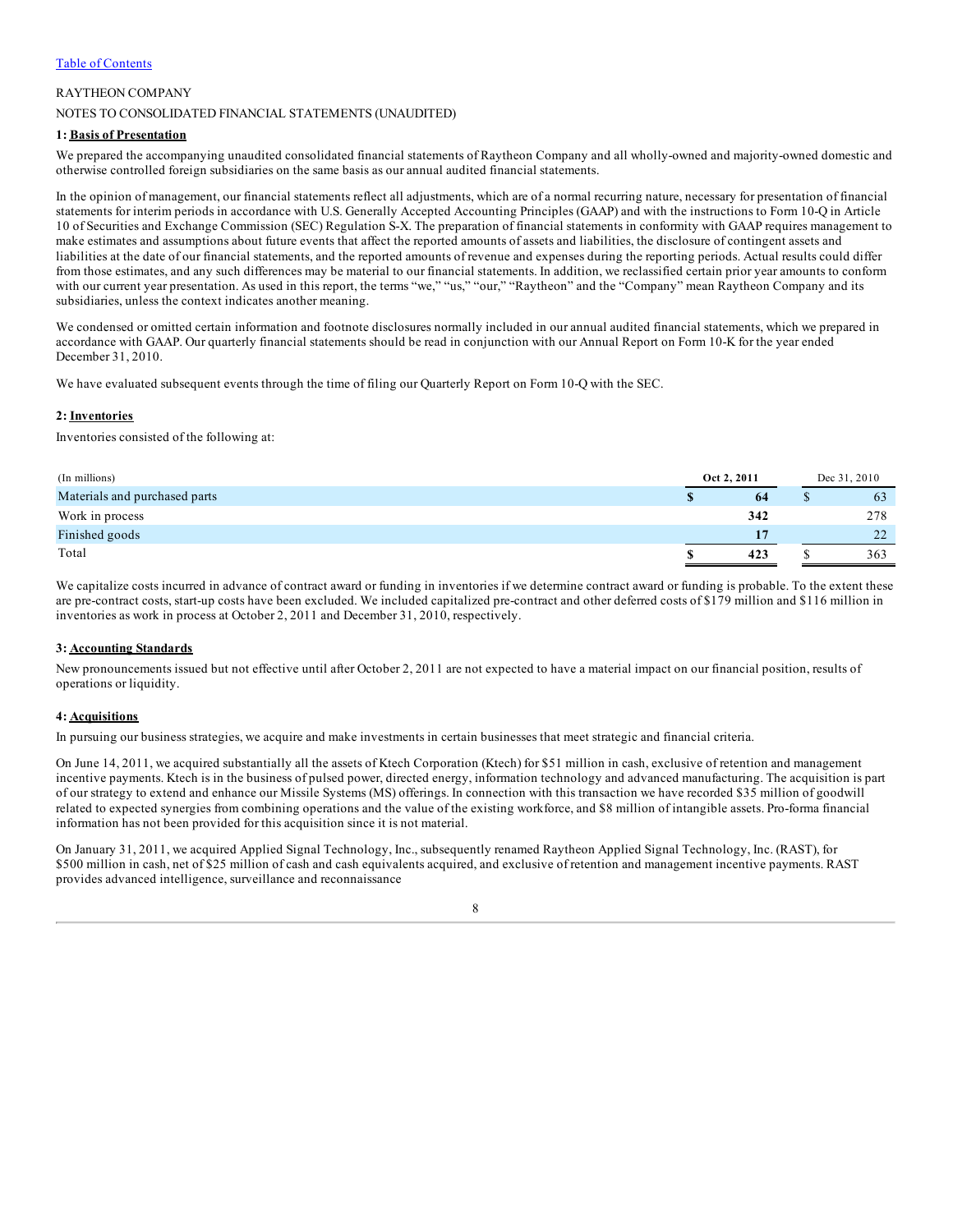solutions to enhance global security. The acquisition is part of our strategy to extend and enhance our Space and Airborne Systems (SAS) offerings related to certain classified and Department of Defense markets. Pro forma financial information has not been provided for this acquisition since it is not material.

We allocated the purchase price for this acquisition as follows:

| (In millions)                     | Purchase Price Allocation |
|-----------------------------------|---------------------------|
| Current assets                    | 72                        |
| Other non-current assets          |                           |
| Property and equipment            | 15                        |
| Goodwill                          | 387                       |
| Intangible assets                 | 89                        |
| Current liabilities               | (29)                      |
| Other long-term liabilities       | (37)                      |
| Fair value of net assets acquired | 500                       |

In connection with this acquisition, we recorded \$387 million of goodwill, all of which was allocated to the Company's SAS segment, primarily related to expected synergies from combining operations and the value of RAST's assembled workforce, and \$89 million in intangible assets, primarily related to contractual relationships, license agreements and trade names with a weighted average life of 7 years.

In January 2010, we acquired substantially all of the assets of an Australian company, Compucat Research Pty. Ltd., at Intelligence and Information Systems (IIS) for \$12 million in cash, which enhances our information security and cybersecurity capabilities. In connection with this acquisition, we recorded \$4 million of goodwill and \$2 million of intangible assets.

A rollforward of our goodwill by segment was as follows:

| (In millions)                                 | Integrated<br><b>Defense</b><br><b>Systems</b> | Intelligence<br>and<br>Information<br>Systems | <b>Missile</b><br><b>Systems</b> | <b>Network</b><br>Centric<br><b>Systems</b> | <b>Space</b><br>and<br>Airborne<br><b>Systems</b> |   | Technical<br><b>Services</b> |    | Total  |
|-----------------------------------------------|------------------------------------------------|-----------------------------------------------|----------------------------------|---------------------------------------------|---------------------------------------------------|---|------------------------------|----|--------|
| Balance at December 31, 2010                  | 765                                            | .698                                          | 3,432                            | 2.616                                       | 2,663                                             | S | 871                          | .n | 12.045 |
| <b>Acquisitions</b>                           |                                                |                                               | 35                               |                                             | 387                                               |   |                              |    | 422    |
| Effect of foreign exchange rates<br>and other |                                                |                                               |                                  |                                             |                                                   |   |                              |    |        |
| <b>Balance at October 2, 2011</b>             | 765                                            | 1,699                                         | 3.467                            | 2.616                                       | 3.050                                             |   | 871                          |    | 12.468 |

#### **5: Discontinued Operations**

In pursuing our business strategies, we have divested certain non-core businesses, investments and assets when appropriate. All residual activity relating to our previously disposed businesses appears in discontinued operations.

We retained certain assets and liabilities of our previously disposed businesses. At October 2, 2011 and December 31, 2010, we had \$28 million and \$41 million, respectively, of assets primarily related to our retained interest in general aviation finance receivables previously sold by Raytheon Aircraft Company (Raytheon Aircraft). At October 2, 2011 and December 31, 2010, we had \$52 million and \$113 million, respectively, of liabilities primarily related to certain environmental and product liabilities, non-income tax obligations, various contract obligations and aircraft lease obligations. We also retained certain U.K. pension assets and obligations for a limited number of U.K. pension plan participants as part of the Raytheon Aircraft sale, which we include in our pension disclosures.

In the divestiture of Flight Options LLC (Flight Options), Raytheon agreed to indemnify Flight Options in the event Flight Options was assessed and paid excise taxes. In the fourth quarter of 2010, Internal Revenue Service (IRS) appeals proceedings failed to resolve the federal excise tax dispute, and as a result, the IRS assessed Flight Options for excise taxes. As a result, in the fourth quarter of 2010 we recorded a \$39 million charge, net of federal tax benefit, in discontinued operations. In the first quarter of 2011, Flight Options paid the assessment. On behalf of Flight Options, we intend to vigorously contest the matter through litigation and, if successful, we would be entitled to recover substantially all of the amounts paid. We also have certain

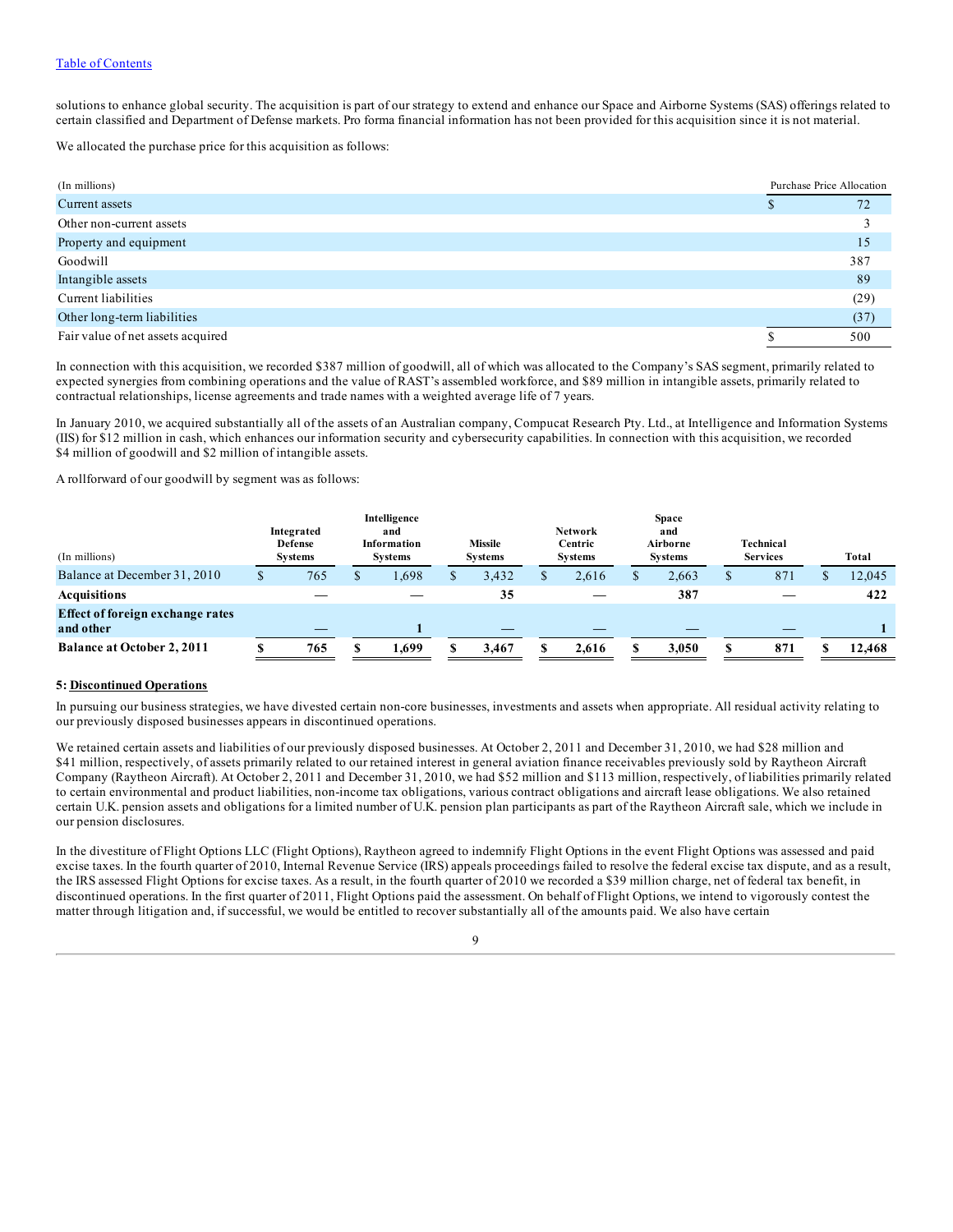income tax obligations relating to disposed businesses.

#### **6: Fair Value Measurements**

The estimated fair value of certain financial instruments, including cash and cash equivalents, approximates the carrying value due to their short maturities. The estimated fair value of notes receivable approximates the carrying value based principally on their underlying interest rates and terms, maturities, collateral and credit status of the receivables. The carrying value of long-term debt of \$3,612 million and \$3,610 million at October 2, 2011 and December 31, 2010, respectively, was recorded at amortized cost. The estimated fair value of long-term debt of \$4,146 million and \$3,783 million at October 2, 2011 and December 31, 2010, respectively, was based on quoted market prices.

We did not have any significant nonfinancial assets or nonfinancial liabilities that would be recognized or disclosed at fair value on a recurring basis as of October 2, 2011 and December 31, 2010. We did not have any transfers of assets or liabilities between levels of the fair value hierarchy during the nine months ended October 2, 2011 or the year ended December 31, 2010.

Assets and liabilities measured at fair value on a recurring basis consisted of the following at:

| (In millions)                      |   | Level 1<br>Level 2 |              |         |    | Level 3 | <b>Balances</b> at<br>Oct. 2, 2011 |                              |  |
|------------------------------------|---|--------------------|--------------|---------|----|---------|------------------------------------|------------------------------|--|
| <b>Assets</b>                      |   |                    |              |         |    |         |                                    |                              |  |
| Marketable securities              | S | 348                | S            |         | \$ |         | \$.                                | 348                          |  |
| Foreign currency forward contracts |   | 28                 |              |         |    |         |                                    | 28                           |  |
| <b>Liabilities</b>                 |   |                    |              |         |    |         |                                    |                              |  |
| Deferred compensation              |   | 218                |              |         |    |         |                                    | 218                          |  |
| Foreign currency forward contracts |   | 37                 |              |         |    |         |                                    | 37                           |  |
|                                    |   |                    |              |         |    |         |                                    |                              |  |
| (In millions)                      |   | Level 1            |              | Level 2 |    | Level 3 |                                    | Balances at<br>Dec. 31, 2010 |  |
| Assets                             |   |                    |              |         |    |         |                                    |                              |  |
| Marketable securities              | S | 344                | $\mathbb{S}$ |         | \$ |         | S                                  | 344                          |  |
| Foreign currency forward contracts |   | 45                 |              |         |    |         |                                    | 45                           |  |
| Liabilities                        |   |                    |              |         |    |         |                                    |                              |  |
| Deferred compensation              |   | 215                |              |         |    |         |                                    | 215                          |  |

#### **7: Derivative Financial Instruments**

Our primary market exposures are to interest rates and foreign exchange rates and we use certain derivative financial instruments to help manage these exposures. We execute these instruments with financial institutions we judge to be credit-worthy, and the majority of our foreign currency forward contracts are denominated in currencies of major industrial countries. We do not hold or issue derivative financial instruments for trading or speculative purposes.

The fair value amounts of asset derivatives included in other assets, net and liability derivatives included in other accrued expenses in our consolidated balance sheets related to foreign currency forward contracts were as follows:

|                                                   |             |    | <b>Asset Derivatives</b> | <b>Liability Derivatives</b> |  |             |              |    |
|---------------------------------------------------|-------------|----|--------------------------|------------------------------|--|-------------|--------------|----|
| (In millions)                                     | Oct 2, 2011 |    |                          | Dec 31, 2010                 |  | Oct 2, 2011 | Dec 31, 2010 |    |
| Derivatives designated as hedging instruments     |             |    |                          |                              |  | 22          |              | 28 |
| Derivatives not designated as hedging instruments |             |    |                          |                              |  |             |              |    |
| Total                                             |             | 28 |                          | 45                           |  |             |              |    |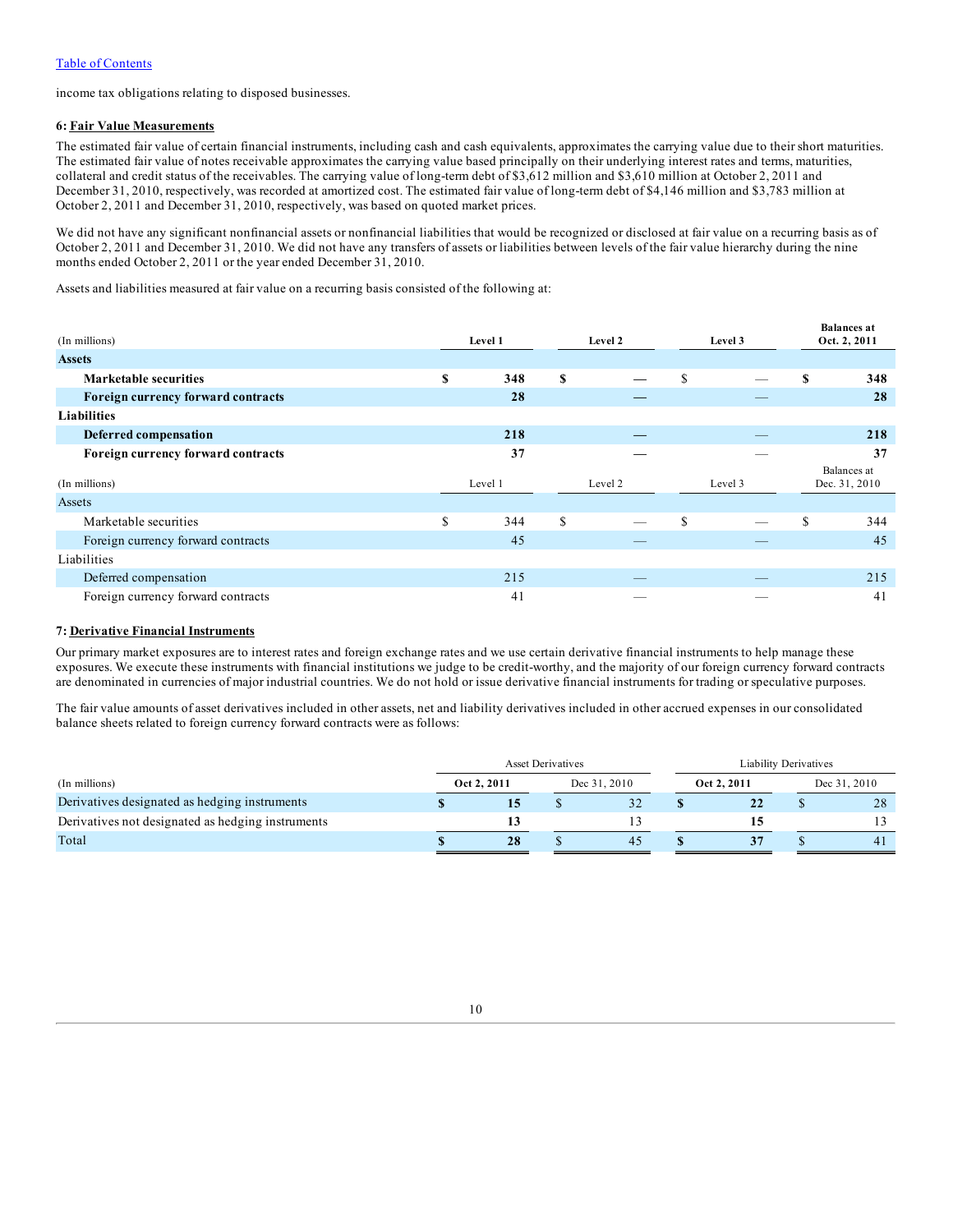We recognized the following pretax gains (losses) related to foreign currency forward contracts designated as cash flow hedges:

|                                                                          | Three Months Ended |             |  |              |             | Nine Months Ended |              |  |  |  |
|--------------------------------------------------------------------------|--------------------|-------------|--|--------------|-------------|-------------------|--------------|--|--|--|
| (In millions)                                                            |                    | Oct 2, 2011 |  | Sep 26, 2010 | Oct 2, 2011 |                   | Sep 26, 2010 |  |  |  |
| <b>Effective Portion</b>                                                 |                    |             |  |              |             |                   |              |  |  |  |
| Gain (loss) recognized in accumulated other comprehensive loss<br>(AOCL) |                    | (12)        |  | x            |             | $\mathbf{u}$      | - 33         |  |  |  |
| Gain (loss) reclassified from AOCL to net sales                          |                    |             |  |              |             |                   |              |  |  |  |
| Gain (loss) reclassified from AOCL to cost of sales                      |                    |             |  |              |             | 10                |              |  |  |  |
| Amount excluded from effectiveness assessment and ineffective portion    |                    |             |  |              |             |                   |              |  |  |  |
| Gain (loss) recognized in cost of sales                                  |                    |             |  |              |             |                   |              |  |  |  |

We recognized the following pretax gains (losses) related to foreign currency forward contracts not designated as cash flow hedges:

|                                         | Three Months Ended |     |              |  |             | Nine Months Ended |              |  |  |
|-----------------------------------------|--------------------|-----|--------------|--|-------------|-------------------|--------------|--|--|
| (In millions)                           | Oct 2, 2011        |     | Sep 26, 2010 |  | Oct 2, 2011 |                   | Sep 26, 2010 |  |  |
| Gain (loss) recognized in cost of sales |                    | (4) |              |  |             |                   |              |  |  |

There were no interest rate swaps outstanding at October 2, 2011 or December 31, 2010.

The notional amounts of outstanding foreign currency forward contracts consisted of the following at:

|                       | Oct 2, 2011 |     |               |     |     | Dec 31, 2010 |      |     |  |
|-----------------------|-------------|-----|---------------|-----|-----|--------------|------|-----|--|
| (In millions)         | Buy         |     | Sell          |     | Buy |              | Sell |     |  |
| <b>British Pounds</b> | Φ           | 336 | <sup>\$</sup> | 286 | S   | 370          | D    | 296 |  |
| Canadian Dollars      |             | 180 |               | 66  |     | 220          |      | 51  |  |
| Euros                 |             | 149 |               | 33  |     | 165          |      | 32  |  |
| All other             |             | 97  |               | 15  |     | 85           |      | 39  |  |
| Total                 |             | 762 | S.            | 400 | S   | 840          |      | 418 |  |

Buy amounts represent the U.S. Dollar equivalent of commitments to purchase foreign currencies and sell amounts represent the U.S. Dollar equivalent of commitments to sell foreign currencies. Foreign currency forward contracts that do not involve U.S. Dollars have been converted to U.S. Dollars for disclosure purposes.

Our foreign currency forward contracts contain off-set, or netting provisions, to mitigate credit risk in the event of counterparty default, including payment default and cross default. At October 2, 2011, and December 31, 2010, these netting provisions effectively reduced our exposure to approximately \$11 million and \$4 million, respectively, which is spread across numerous highly rated counterparties.

#### **8: Commitments and Contingencies**

*Environmental Matters* - We are involved in various stages of investigation and cleanup related to remediation of various environmental sites. Our total estimated liability for environmental remediation costs includes the use of a discount rate and considers that a portion of these costs is eligible for future recovery through the pricing of our products and services to the U.S. Government. We consider such recovery probable based on government contracting regulations and our long history of receiving reimbursement for such costs and accordingly have recorded the estimated future recovery of these costs from the U.S. Government within contracts in process. Our estimates of total remediation costs - undiscounted, weighted average risk-free rate, total remediation costs - discounted and recoverable portion were as follows: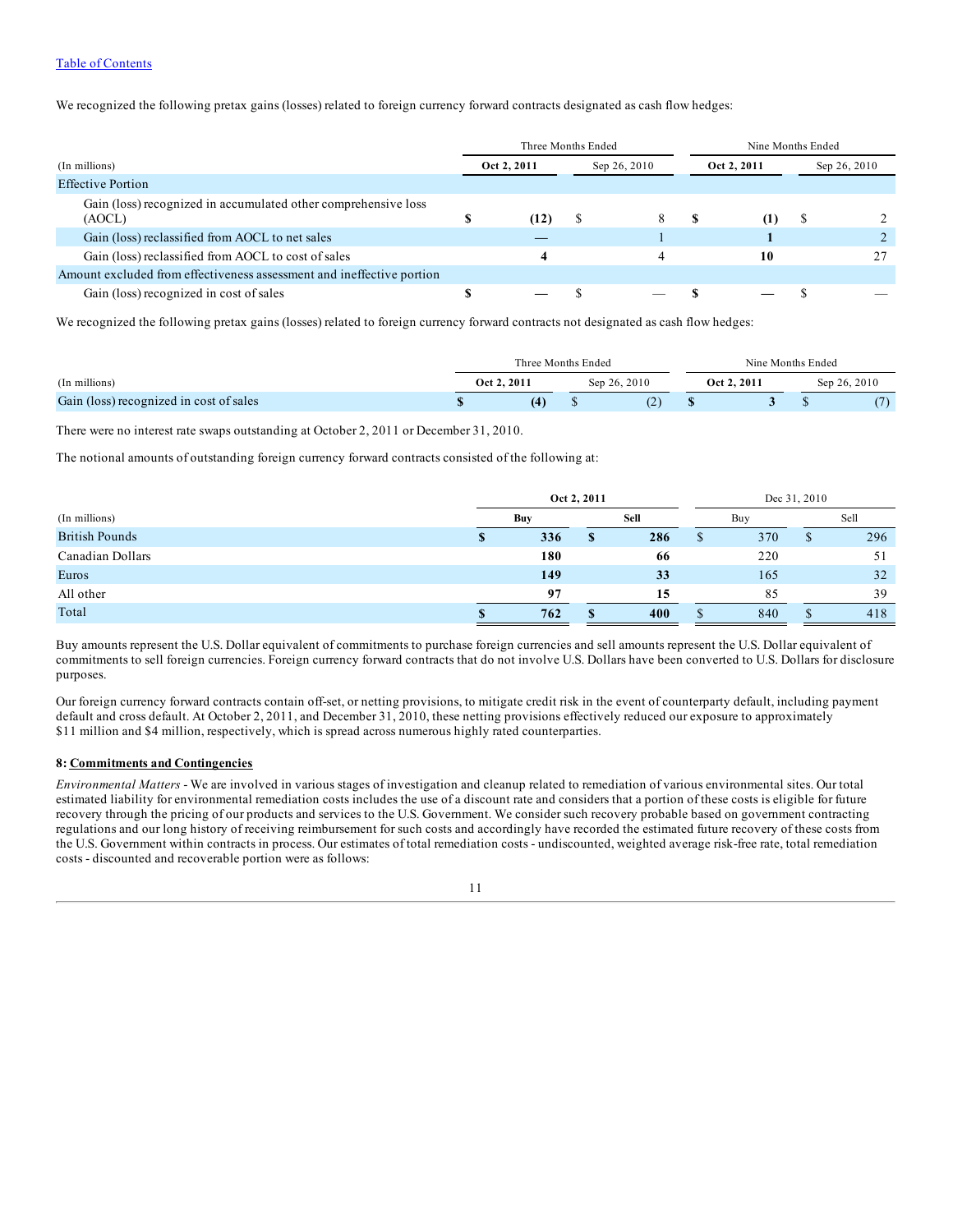| (In millions, except percentages)      | Oct 2, 2011 |  | Dec 31, 2010 |  |
|----------------------------------------|-------------|--|--------------|--|
| Total remediation costs – undiscounted | 228         |  | 225          |  |
| Weighted average risk-free rate        | $5.7\%$     |  | $5.6\%$      |  |
| Total remediation costs – discounted   | 158         |  | 152          |  |
| Recoverable portion                    | 110         |  | 107          |  |

We also lease certain government-owned properties and are generally not liable for remediation of preexisting environmental contamination at these sites; as a result, we generally do not reflect the provision for these costs in our financial statements.

Due to the complexity of environmental laws and regulations, the varying costs and effectiveness of alternative cleanup methods and technologies, the uncertainty of insurance coverage and the unresolved extent of our responsibility, it is difficult to determine the ultimate outcome of these matters; however, we do not expect any additional liability to have a material adverse effect on our financial position, results of operations or liquidity.

*Financing Arrangements and Other* - We issue guarantees and banks and surety companies issue, on our behalf, letters of credit and surety bonds to meet various bid, performance, warranty, retention and advance payment obligations of us or our affiliates. These instruments expire on various dates through 2021. Additional guarantees of project performance for which there is no stated value also remain outstanding. The stated values outstanding at October 2, 2011 and December 31, 2010 were as follows:

| (In millions)       | Oct 2, 2011 | Dec 31, 2010 |
|---------------------|-------------|--------------|
| Guarantees          | 244         | 281          |
| Letters of Credit   | 1.308       | .067         |
| <b>Surety Bonds</b> | 233         | 213          |

Included in guarantees and letters of credit were \$97 million and \$260 million, respectively, at October 2, 2011, and \$134 million and \$256 million, respectively, at December 31, 2010, related to our joint venture in Thales-Raytheon Systems Co. Ltd. (TRS). We provide these guarantees and letters of credit to TRS and other affiliates to assist these entities in obtaining financing on more favorable terms, making bids on contracts and performing their contractual obligations. While we expect these entities to satisfy their loans, project performance and other contractual obligations, their failure to do so may result in a future obligation to us. We periodically evaluate the risk of TRS and other affiliates failing to satisfy their loans, project performance and meet other contractual obligations described above. At October 2, 2011, we believe the risk that TRS and other affiliates will not be able to perform or meet their obligations is minimal for the foreseeable future based on their current financial condition. All obligations were current at October 2, 2011. At October 2, 2011 and December 31, 2010, we had an estimated liability of \$6 million and \$9 million, respectively, related to guarantees and letters of credit.

Included in letters of credit at December 31, 2010 was approximately \$80 million provided by Raytheon Systems Limited (RSL) to the UK Border Agency (UKBA) in connection with a UKBA program. On April 6, 2011, the UKBA drew approximately \$80 million on the letters of credit as described below.

In 1997, we provided a first loss guarantee of \$133 million on \$1.3 billion of U.S. Export-Import Bank loans (maturing in 2015) to the Brazilian Government related to Network Centric Systems' System for the Vigilance of the Amazon program. Loan repayments by the Brazilian Government were current at October 2, 2011.

We have entered into industrial cooperation agreements, sometimes referred to as offset agreements, as a condition to obtaining orders for our products and services from certain customers in foreign countries. At October 2, 2011, the aggregate amount of our offset agreements had an outstanding notional value of approximately \$5 billion. These agreements are designed to return economic value to the foreign country by requiring the contractor to engage in activities supporting local defense or commercial industries, promoting a balance of trade, developing in-country technology capabilities, or addressing other local development priorities. Offset agreements may be satisfied through activities that do not require a direct cash payment, including transferring technology, providing manufacturing, training and other consulting support to in-country projects, and the purchase by third parties (e.g., our vendors) of supplies from in-country vendors. These agreements may also be satisfied through our use of cash for activities such as subcontracting with local partners, purchasing supplies from in-country vendors, providing financial support for in-country projects, and making investments in local ventures. Such activities may also vary country-by-country depending upon requirements as dictated by their governments. We typically do not commit to offset agreements until orders for our products or services are definitive. The amounts ultimately applied against our offset agreements are based on negotiations with the customers and typically require cash outlays that represent only a fraction of the notional value in the offset agreements. Offset programs usually extend over several or more years and may provide for penalties in the event we fail to perform in accordance with offset requirements. We have historically not been required to pay

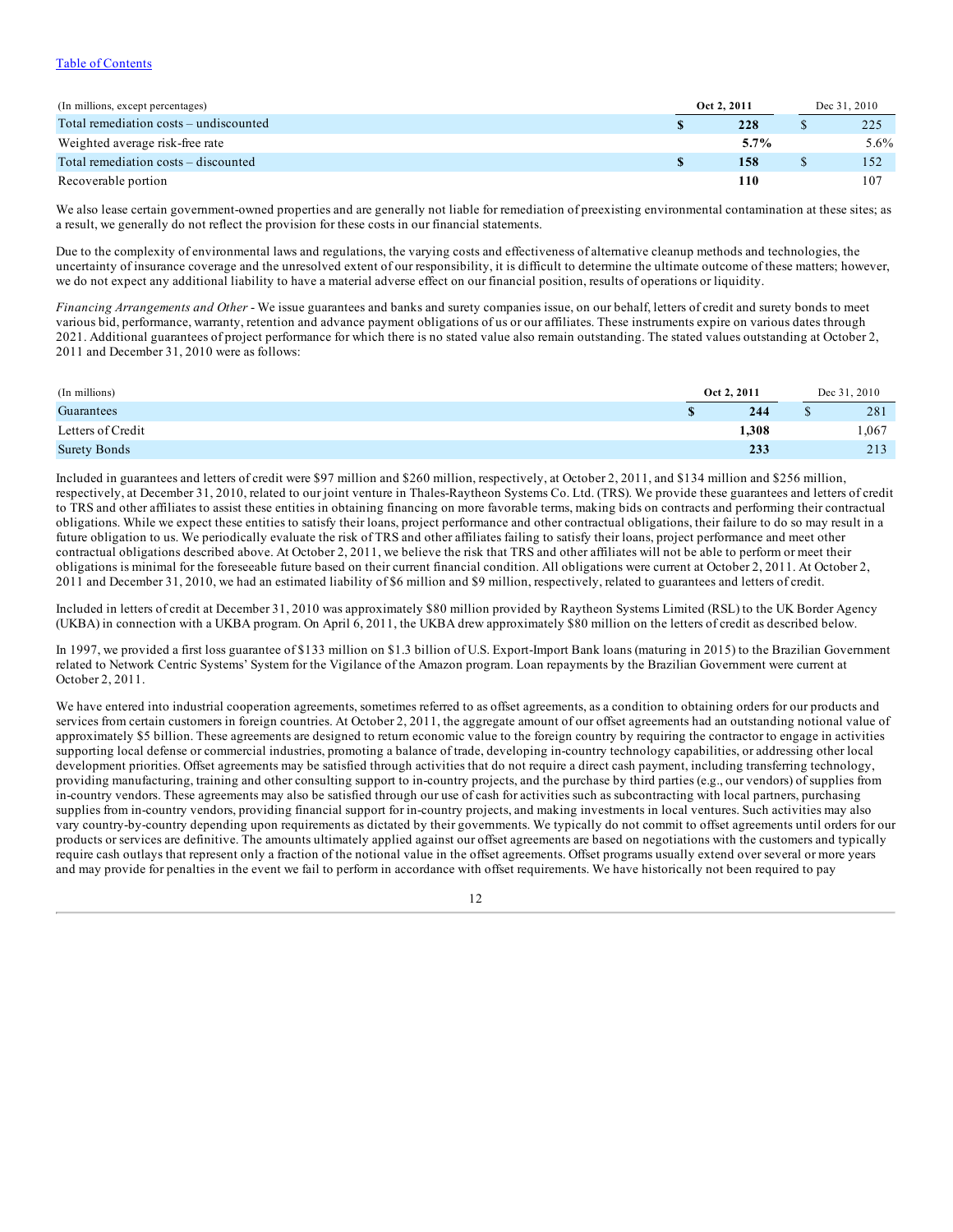#### any such penalties.

Government contractors are subject to many levels of audit and investigation. Agencies that oversee contract performance include: the Defense Contract Audit Agency, the Defense Contract Management Agency, the Inspector General of the Department of Defense and other departments and agencies, the Government Accountability Office, the Department of Justice and Congressional Committees. The Department of Justice has, from time to time, convened grand juries to investigate possible irregularities by us. We also provide products and services to customers outside of the U.S. and those sales are subject to local government laws, regulations and procurement policies and practices. Our compliance with such local government regulations or any applicable U.S. Government regulations (e.g., the Foreign Corrupt Practices Act and the International Traffic in Arms Regulations) may also be investigated or audited. We do not expect these audits and investigations to have a material adverse effect on our financial position, results of operations or liquidity, either individually or in the aggregate.

We are currently conducting a self-initiated internal review of certain of our international operations, focusing on compliance with the Foreign Corrupt Practices Act. In the course of the review, we have identified several possible areas of concern relating to payments made in connection with certain international operations related to a jurisdiction where we do business. We have voluntarily contacted the SEC and the Department of Justice to advise both agencies that an internal review is underway. Because the internal review is ongoing, we cannot predict the ultimate consequences of the review. Based on the information available to date, we do not believe that the results of this review will have a material adverse effect on our financial position, results of operations or liquidity.

On July 22, 2010, RSL was notified by the UKBA that it had been terminated for cause on a program. The termination notice included allegations that RSL had failed to perform on certain key milestones and other matters in addition to claiming entitlement to recovery of certain losses incurred and previous payments made to RSL. We believe that RSL performed well and delivered substantial capabilities to the UKBA under the program, which has been operating successfully and providing actionable information since live operations began in May 2009. As a result of the termination notice, we adjusted our estimated amount of revenue and costs under the program in the second quarter of 2010 (UKBA Program Adjustment). The impact of the UKBA Program Adjustment reduced IIS' total net sales and operating income by \$316 million and \$395 million, respectively, for the nine months ended September 26, 2010. The UKBA Program Adjustment also reduced total company diluted earnings per share from continuing operations by \$0.72 in the nine months ended September 26, 2010. On July 29, 2010, RSL filed a dispute notice on the grounds that the termination by the UKBA was not valid. On August 18, 2010, the UKBA initiated arbitration proceedings on this issue. On March 22, 2011, the UKBA gave notice that it had presented a demand to draw on the approximately \$80 million of letters of credit provided by RSL upon the signing of the contract with the UKBA in 2007. On March 23, 2011, the UKBA submitted a detailed claim in the arbitration of approximately £350 million (approximately \$550 million based on foreign exchange rates as of October 2, 2011) for damages and clawback of previous payments, plus interest and arbitration costs, excluding any credit for capability delivered or draw on the letters of credit. The UKBA also asserted that additional amounts may be detailed in the claim in the future if estimates of its damages change, and for continuing post-termination losses and any re-procurement costs, which have not been quantified. In June 2011, RSL submitted in the arbitration its defenses to the UKBA claim as well as substantial counterclaims in the amount of approximately £500 million (approximately \$780 million based on foreign exchange rates as of October 2, 2011) against the UKBA for the collection of receivables and damages. On October 3, 2011, the UKBA filed its reply to RSL's counterclaims, and increased its claim amount by approximately £32 million, to include additional civil service and post termination costs, and approximately £33 million for interest, raising the total gross amount of the UKBA claim for damages and clawback of previous payments to approximately £415 million (approximately \$650 million based on foreign exchange rates as of October 2, 2011). RSL intends to pursue vigorously the collection of all receivables for the program and damages in connection with the wrongful termination and will mount a strong defense to the UKBA's alleged claims for losses and previous payments. RSL has also settled substantially all subcontractor claims, novated all key subcontracts to the UKBA and agreed with the UKBA that RSL's exit obligations to operate the previously delivered capability would end in April 2011. Effective April 15, 2011, the UKBA took over responsibility for operating the previously delivered capability.

At RSL's request, on March 29, 2011, the Arbitration Tribunal issued an interim order restraining the UKBA from drawing down on the letters of credit pending a hearing on the issue. Following the hearing, the Tribunal lifted the restraint on the basis that, at this early stage of the proceedings, the Tribunal had not heard the evidence needed to decide the merits of whether the contractual conditions for a drawdown had been established. The Tribunal also concluded that any decision on the UKBA's right to call on the letters of credit is inextricably intertwined with the ultimate decision on the merits in the arbitration. The Tribunal also preserved RSL's right to claim damages should RSL later establish that the drawdown was not valid. As a result, on April 6, 2011, the UKBA drew the \$80 million on the letters of credit.

As a result of the Tribunal's decision that the letters of credit are inextricably intertwined with the ultimate decision on the merits in the arbitration, we were no longer able to evaluate, independently from the overall claim, the probability of recovery of any amounts drawn on the letters of credit. We therefore recorded \$80 million of costs related to the UKBA drawdown,

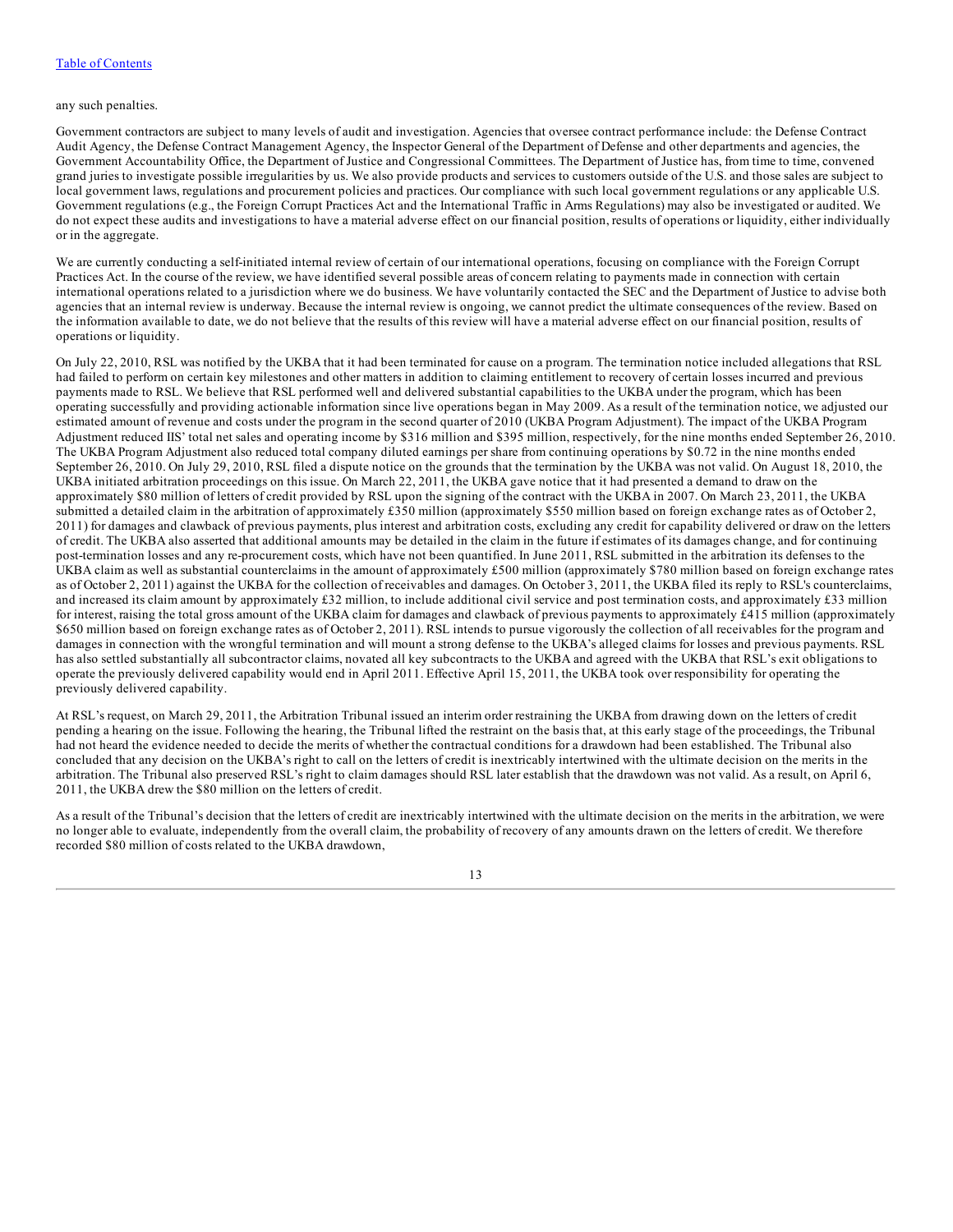which is included in IIS' operating expenses in the first quarter of 2011. The receivables and other assets remaining under the program for technology and services delivered decreased by \$30 million from approximately \$70 million at December 31, 2010 to approximately \$40 million at October 2, 2011 which was impacted by collections on certain outstanding receivables. We believe the remaining receivables and other assets are probable of recovery in litigation or arbitration. We currently do not believe it is probable that RSL is liable for losses, previous payments (which includes the \$80 million related to the drawdown on the letters of credit), clawback or other claims asserted by the UKBA either in its March 2011 arbitration filing or its October 2011 reply. Due to the inherent uncertainties in litigation and arbitration and the complexity and technical nature of actual and potential claims and counterclaims, it is reasonably possible that the ultimate amount of any resolution of the termination could be less or greater than the amounts we have recorded. For the same reasons, at this time, we are unable to estimate a range of the possible loss or recovery, if any, beyond the claim and counterclaim amounts. If we fail to collect the receivable balances or are required to make payments against claims or other losses asserted by the UKBA in excess of the amounts we have recorded, it could have a material adverse effect on our financial position, results of operations or liquidity. Arbitration hearings are scheduled to commence in late 2012 and we expect to have a decision in 2013.

In addition, various other claims and legal proceedings generally incidental to the normal course of business are pending or threatened against us. We do not expect any additional liability from these proceedings to have a material adverse effect on our financial position, results of operations or liquidity.

*Product Warranty* – We provide product warranties in conjunction with certain product sales for which we recognize revenue upon delivery.

Activity related to our product warranty accruals was as follows:

|                                |             |     | Three Months Ended |     | Nine Months Ended |             |  |              |
|--------------------------------|-------------|-----|--------------------|-----|-------------------|-------------|--|--------------|
| (In millions)                  | Oct 2, 2011 |     | Sep 26, 2010       |     |                   | Oct 2, 2011 |  | Sep 26, 2010 |
| Balance at beginning of period |             | 43  |                    | 40  |                   | 43          |  | 39           |
| Provisions for warranties      |             |     |                    |     |                   |             |  |              |
| Warranty services provided     |             | (3) |                    | (7) |                   | (8)         |  | (12)         |
| Balance at end of period       |             | 41  |                    | 40  |                   | 41          |  | 40           |

We account for warranty provision costs incurred under our long-term contracts using the cost-to-cost measure of progress as contracts costs, as the estimation of these costs is integral in determining the price of the related long-term contracts. The table above excludes these costs.

#### **9: Stockholders' Equity**

Repurchases of our common stock under our share repurchase programs were as follows:

|                             |             | Nine Months Ended |              |
|-----------------------------|-------------|-------------------|--------------|
| (In millions)               | Oct 2, 2011 |                   | Sep 26, 2010 |
| Amount of stock repurchased | 937         |                   | .200         |
| Shares of stock repurchased | 20.1        |                   | 23.7         |

In March 2010, our Board of Directors authorized the repurchase of \$2.0 billion of our outstanding common stock. In September 2011, our Board of Directors authorized the repurchase of up to an additional \$2.0 billion of our outstanding common stock. At October 2, 2011, we had approximately \$2.5 billion available under these repurchase programs. Share repurchases will take place from time to time at management's discretion depending on market conditions.

In March 2011, our Board of Directors authorized a 15% increase to our annual dividend payout rate from \$1.50 to \$1.72 per share. Our Board of Directors also declared three dividends totaling \$1.29 per share during the nine months ended October 2, 2011, compared to three dividends totaling \$1.125 per share during the nine months ended September 26, 2010. Dividends are subject to quarterly approval by our Board of Directors.

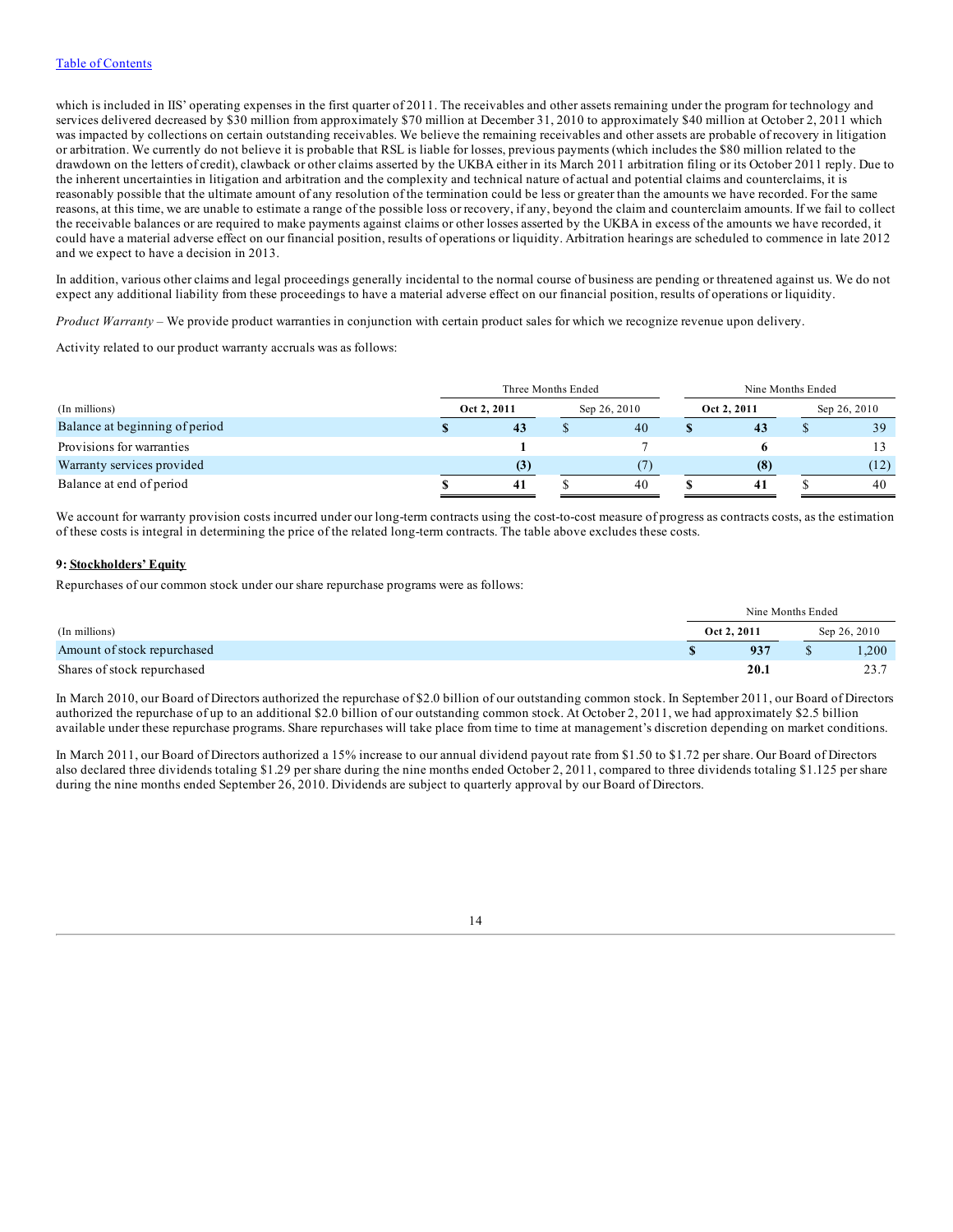The changes in shares of our common stock outstanding for the nine months ended October 2, 2011 were as follows:

| (In millions)                     | <b>Shares</b>    |
|-----------------------------------|------------------|
| Balance at December 31, 2010      | 359.4            |
| Warrants exercised                | 3.3              |
| Stock plan activity               | 3.3 <sub>2</sub> |
| <b>Treasury stock repurchases</b> | (20.1)           |
| <b>Balance at October 2, 2011</b> | 345.9            |

#### **Earnings Per Share (EPS)**

We compute basic and diluted EPS using actual income from continuing operations attributable to Raytheon Company common stockholders, income (loss) from discontinued operations attributable to Raytheon Company common stockholders, net income attributable to Raytheon Company, and our actual weighted-average shares and participating securities outstanding rather than the numbers presented within our consolidated financial statements, which are rounded to the nearest million. As a result, it may not be possible to recalculate EPS as presented in our unaudited consolidated financial statements. Furthermore, it may not be possible to recalculate EPS attributable to Raytheon Company common stockholders by adjusting EPS from continuing operations by EPS from discontinued operations.

EPS from continuing operations attributable to Raytheon Company common stockholders and unvested share-based payment awards was as follows:

|                                                                   | Three Months Ended |      |              |      | Nine Months Ended |      |   |              |
|-------------------------------------------------------------------|--------------------|------|--------------|------|-------------------|------|---|--------------|
|                                                                   | Oct 2, 2011        |      | Sep 26, 2010 |      | Oct 2, 2011       |      |   | Sep 26, 2010 |
| Basic EPS attributable to Raytheon Company common stockholders:   |                    |      |              |      |                   |      |   |              |
| Distributed earnings                                              | S                  | 0.42 | \$           | 0.37 | S                 | 1.28 | S | 1.11         |
| Undistributed earnings                                            |                    | 1.01 |              | 1.35 |                   | 2.45 |   | 2.36         |
| Total                                                             |                    | 1.43 |              | 1.72 | S                 | 3.73 |   | 3.47         |
| Diluted EPS attributable to Raytheon Company common stockholders: |                    |      |              |      |                   |      |   |              |
| Distributed earnings                                              | S                  | 0.42 | S            | 0.36 | S                 | 1.28 | S | 1.10         |
| Undistributed earnings                                            |                    | 1.01 |              | 1.35 |                   | 2.43 |   | 2.33         |
| Total                                                             | ¢                  | 1.43 | аĐ.          | 1.71 | S                 | 3.71 |   | 3.43         |

Basic EPS from discontinued operations attributable to Raytheon Company common stockholders and unvested share-based payment awards were a loss of less than \$0.01 and income of \$0.24 for the three months ended October 2, 2011 and September 26, 2010, respectively, and were income of less than \$0.01 and \$0.20 for the nine months ended October 2, 2011 and September 26, 2010, respectively. Diluted EPS from discontinued operations attributable to Raytheon Company common stockholders and unvested share-based payment awards was a loss of less than \$0.01 and income of \$0.23 for the three months ended October 2, 2011 and September 26, 2010, respectively, and income of less than \$0.01 and \$0.20 for the nine months ended October 2, 2011 and September 26, 2010, respectively.

The amount of income from continuing operations attributable to participating securities was \$8 million and \$10 million for the three months ended October 2, 2011 and September 26, 2010, respectively, and was \$22 million and \$21 million for the nine months ended October 2, 2011 and September 26, 2010, respectively. The amount of income (loss) from discontinued operations attributable to participating securities was a loss of less than \$1 million for the three months and nine months ended October 2, 2011 and income of \$1 million for the three months and nine months ended September 26, 2010. The amount of net income attributable to participating securities was \$8 million and \$12 million for the three months ended October 2, 2011 and September 26, 2010, respectively, and was \$22 million for the nine months ended October 2, 2011 and September 26, 2010.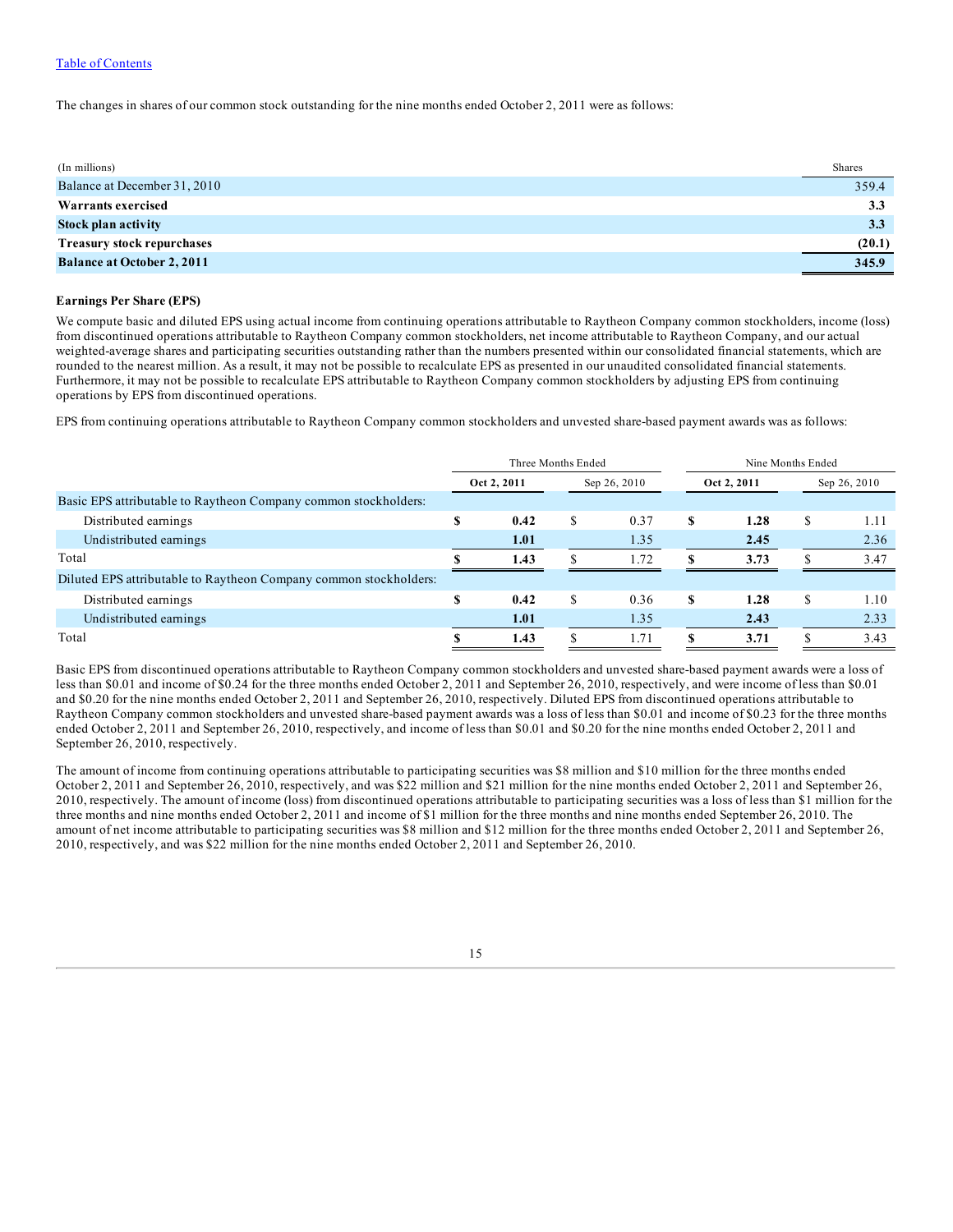The weighted-average shares outstanding for basic and diluted EPS were as follows:

|                                                                                                                                                                                                                        | Three Months Ended |              | Nine Months Ended |              |  |
|------------------------------------------------------------------------------------------------------------------------------------------------------------------------------------------------------------------------|--------------------|--------------|-------------------|--------------|--|
| (In millions)                                                                                                                                                                                                          | Oct 2, 2011        | Sep 26, 2010 | Oct 2, 2011       | Sep 26, 2010 |  |
| Shares for basic EPS (including 5.9 participating securities for the three<br>months ended October 2, 2011 and September 26, 2010 and 5.8 and 6.0<br>for the nine months ended October 2, 2011 and September 26, 2010) | 350.5              | 371.7        | 354.3             | 375.9        |  |
| Dilutive effect of stock options and LTPP                                                                                                                                                                              | 0.9                | 1.8          | 1.4               | 2.6          |  |
| Dilutive effect of warrants                                                                                                                                                                                            |                    | 1.0          | 0.7               | 2.2          |  |
| Shares for diluted EPS                                                                                                                                                                                                 | 351.4              | 374.5        | 356.4             | 380.7        |  |

The following stock options with exercise prices less than the average market price were included in our calculations of EPS and stock options with exercise prices greater than the average market price were excluded from our calculation of EPS, as the effect in including them would be anti-dilutive:

|                                                | Three Months Ended |                   | Nine Months Ended |              |  |  |
|------------------------------------------------|--------------------|-------------------|-------------------|--------------|--|--|
| (In millions)                                  | Oct 2, 2011        | Sep 26, 2010      | Oct 2, 2011       | Sep 26, 2010 |  |  |
| Stock options included in calculations of EPS  | 2.0                |                   | 45                | 0.8          |  |  |
| Stock options excluded from calculation of EPS |                    | $\hspace{0.05cm}$ |                   |              |  |  |

Warrants to purchase 5.3 million shares of our common stock, with an exercise price of \$37.50 per share and an expiration date in June 2011, were outstanding and included in our calculations of diluted EPS at September 26, 2010. As of October 2, 2011, all of these warrants had expired or been exercised.

#### **Stock-based compensation plans**

Restricted stock activity for the nine months ended October 2, 2011 was as follows:

| (In millions)                             | Shares |
|-------------------------------------------|--------|
| Outstanding unvested at December 31, 2010 | 5.4    |
| Granted                                   | 2.1    |
| <b>Vested</b>                             | (1.6)  |
| Forfeited                                 | (0.2)  |
| Outstanding unvested at October 2, 2011   | 5.7    |

During the nine months ended October 2, 2011 and September 26, 2010, we issued 0.5 million and 0.8 million shares, respectively, of our common stock in connection with the vesting of our 2008-2010 and 2007-2009 Long-Term Performance Plan (LTPP) awards. During the same periods, we also granted our 2011-2013 and 2010-2012 LTPP awards with an aggregate target award of 0.5 million and 0.4 million units, respectively.

The performance goals for the 2011-2013 LTPP award are independent of each other and based on three metrics, as defined in the award agreements: return on invested capital, weighted at 50%; total shareholder return relative to a peer group, weighted at 25%; and cumulative free cash flow, weighted at 25%. The ultimate award, which is determined at the end of the three-year cycle, can range from zero to 200% of the target award and includes dividend equivalents, which are not included in the aggregate target award numbers.

#### **10: Pension and Other Employee Benefits**

We have pension plans covering the majority of our employees, including certain employees in foreign countries. We also provide certain health care and life insurance benefits to retired employees through other postretirement benefit plans.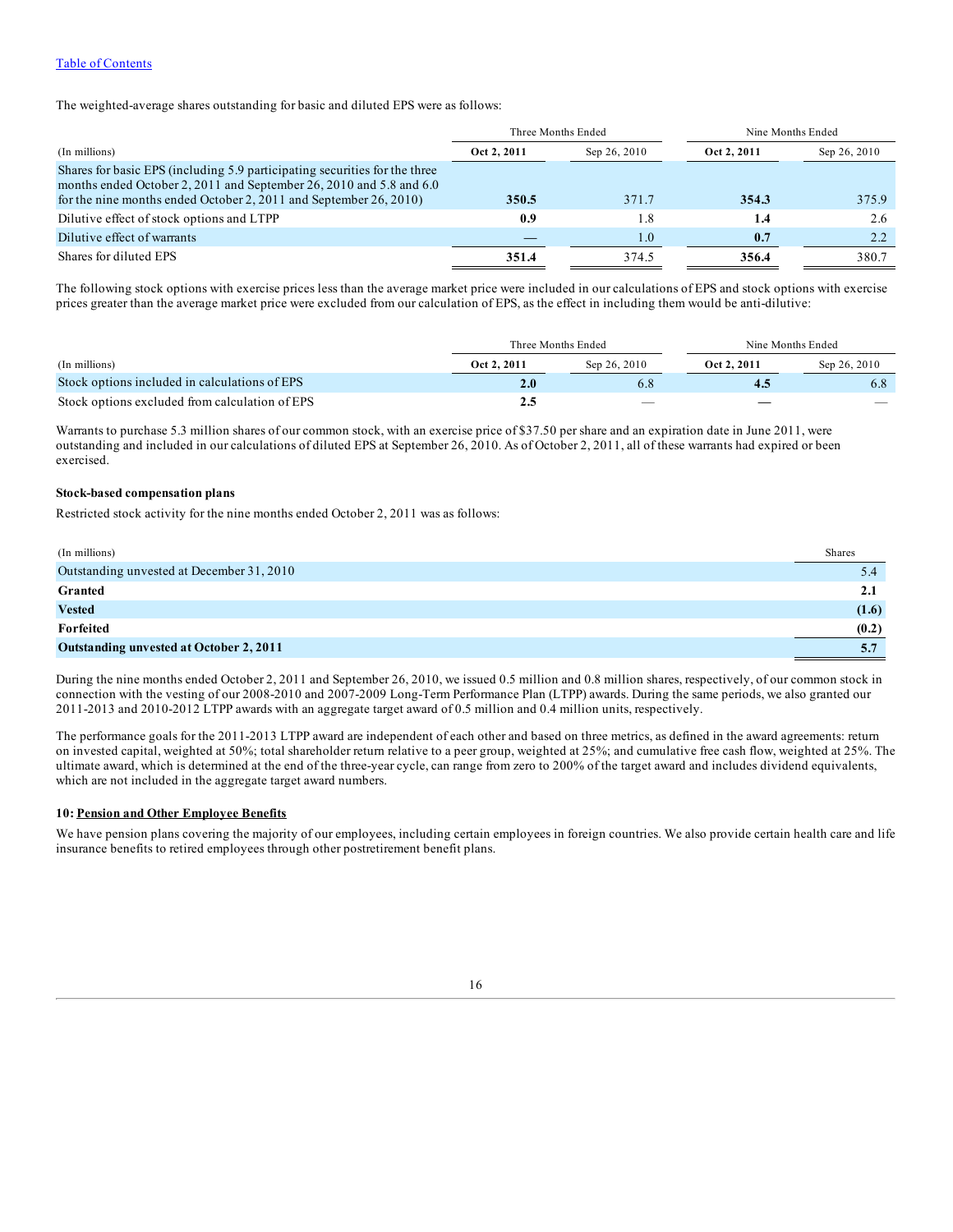The components of net periodic pension expense were as follows:

|                                    |  | Three Months Ended |              |       | Nine Months Ended |       |              |       |
|------------------------------------|--|--------------------|--------------|-------|-------------------|-------|--------------|-------|
| (In millions)                      |  | Oct 2, 2011        | Sep 26, 2010 |       | Oct 2, 2011       |       | Sep 26, 2010 |       |
| Service cost                       |  | 107                | S            | 114   | S                 | 353   |              | 332   |
| Interest cost                      |  | 270                |              | 269   |                   | 801   |              | 794   |
| Expected return on plan assets     |  | (315)              |              | (303) |                   | (953) |              | (912) |
| Amortization of prior service cost |  |                    |              | 4     |                   |       |              | 10    |
| Recognized net actuarial loss      |  | 196                |              | 158   |                   | 594   |              | 447   |
| Net periodic pension expense       |  | 260                |              | 242   |                   | 804   |              | 671   |

Our net periodic pension expense included expense from foreign benefit plans of \$2 million and \$6 million in the three months ended October 2, 2011 and September 26, 2010, respectively, and \$9 million and \$16 million in the nine months ended October 2, 2011 and September 26, 2010, respectively.

The components of net periodic cost (income) related to our other postretirement benefit plans were as follows:

|                                    | Three Months Ended |             |              |                |             | Nine Months Ended |              |      |  |
|------------------------------------|--------------------|-------------|--------------|----------------|-------------|-------------------|--------------|------|--|
| (In millions)                      |                    | Oct 2, 2011 | Sep 26, 2010 |                | Oct 2, 2011 |                   | Sep 26, 2010 |      |  |
| Service cost                       |                    |             |              |                |             | o                 |              |      |  |
| Interest cost                      |                    | 10          |              | 12             |             | 31                |              | 36   |  |
| Expected return on plan assets     |                    | (9)         |              | (9)            |             | (26)              |              | (24) |  |
| Amortization of transition asset   |                    |             |              |                |             |                   |              |      |  |
| Amortization of prior service cost |                    | (2)         |              | (11)           |             | (7)               |              | (34) |  |
| Recognized net actuarial loss      |                    |             |              |                |             |                   |              |      |  |
| Net periodic cost (income)         |                    |             |              | $\mathfrak{S}$ |             |                   |              | (9)  |  |

Long-term pension and other postretirement benefit plan liabilities were \$3,333 million and \$325 million, respectively, at October 2, 2011, and \$4,093 million and \$339 million, respectively, at December 31, 2010.

On a periodic basis, generally planned annually in the third quarter, we update our actuarial estimate of the unfunded projected benefit obligation with final census and investment valuation data for the end of the prior year. As a result of this update, in the three and nine months ended October 2, 2011, we recorded a \$125 million increase and a \$12 million decrease to the unfunded projected benefit obligation for our pension and other postretirement benefit plans, respectively, with a corresponding net after-tax increase of \$73 million to AOCL. As a result of this update, our annual FAS/CAS Pension Adjustment (as described in Note 12) changed by \$27 million of reduced expense, \$16 million of which was recorded in the three and nine months ended October 2, 2011.

We make both required and discretionary contributions to our pension plans. Required contributions are primarily determined under ERISA rules and are affected by the actual return on plan assets and plan funded status. Effective January 1, 2011, we are subject to the funding requirements under the Pension Protection Act of 2006 (PPA), which amended ERISA. Under the PPA, we are required to fully fund our pension plans over a rolling seven-year period as determined annually based upon the funded status at the beginning of the year. We made required contributions of \$1,073 million and \$1,151 million during the nine months ended October 2, 2011 and September 26, 2010, respectively, to our pension and other postretirement benefit plans. We did not make any discretionary contributions to our pension plans during the nine months ended October 2, 2011 and September 26, 2010, however, we periodically evaluate whether to make discretionary contributions.

#### **11: Income Taxes**

We are subject to income taxes in the U.S. and numerous foreign jurisdictions. The Internal Revenue Service (IRS) has completed their examination of our tax returns through 2008. During the third quarter of 2011, we received final approval from the IRS and the U.S. Congressional Joint Committee on Taxation of a Minimum Tax Refund claim for the 2006-2008 IRS examination cycle (2011 Tax Settlement). As a result, our unrecognized tax benefits decreased by approximately \$60 million, inclusive of \$14 million of interest, all of which increased our earnings.

We are currently under IRS examination for the 2009 and 2010 tax years. The IRS selected Raytheon to participate in the Compliance Assurance Process (CAP) program for 2011. CAP is a method of identifying and resolving tax issues through open, cooperative, and transparent interaction with the IRS prior to the filing of a return. Through the CAP program, we expect

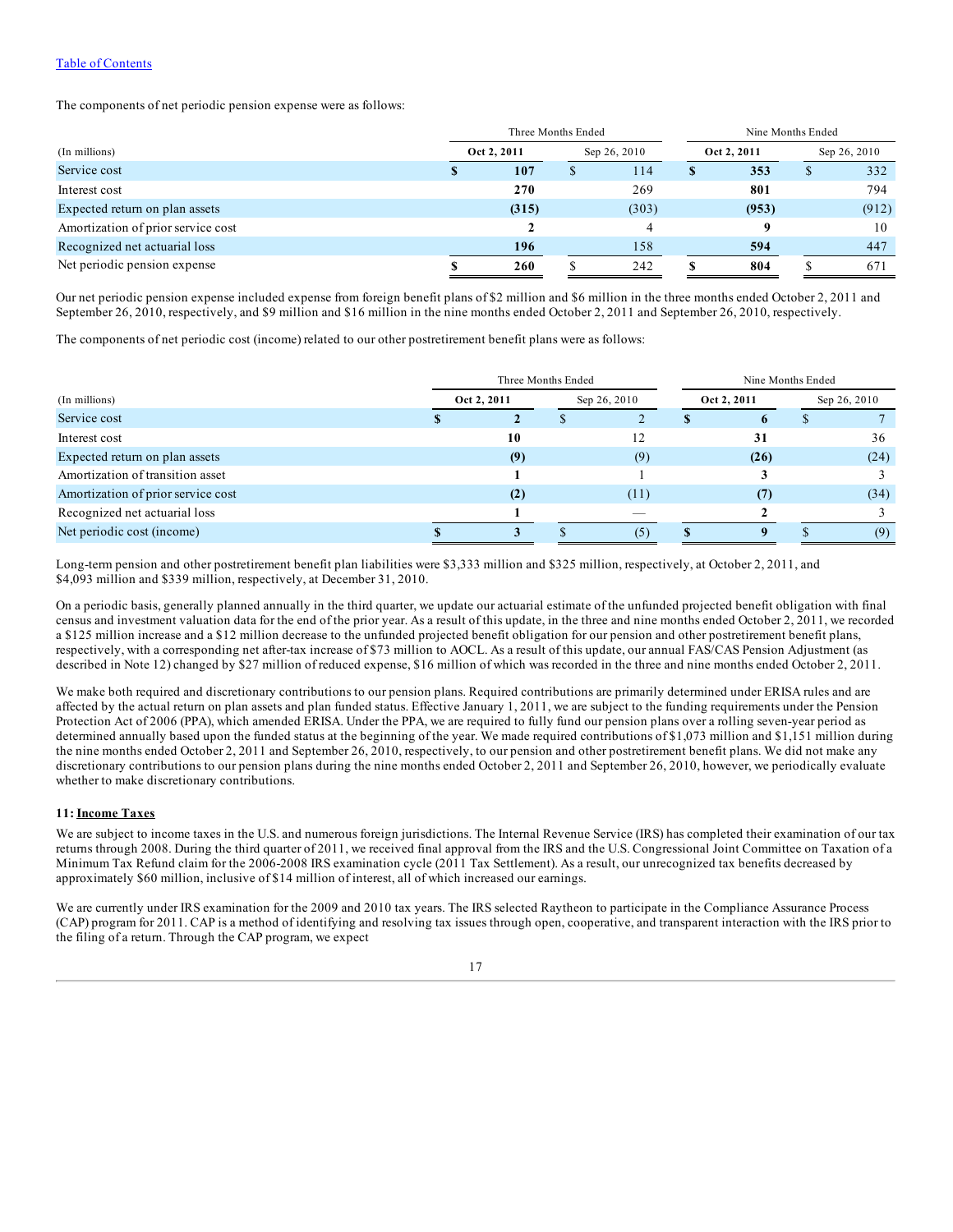to achieve tax certainty sooner and with less administrative burden than conventional post-filing examinations. This program will most likely shorten and narrow the scope of the the post-filing examinations. We are also under audit by multiple state and foreign tax authorities.

We believe that our income tax reserves are adequate; however, amounts asserted by taxing authorities could be greater or less than amounts accrued and reflected in our consolidated balance sheets. Accordingly, we could record adjustments to the amounts for federal, foreign and state tax-related liabilities in the future as we revise estimates or as we settle or otherwise resolve the underlying matters.

The balance of our unrecognized tax benefits, exclusive of interest, was \$152 million at October 2, 2011 and \$188 million at December 31, 2010. If recognized, all of our unrecognized tax benefits will affect our earnings. During the nine months ended October 2, 2011, the \$36 million net decrease in the balance of our unrecognized tax benefits is primarily a result of the 2011 Tax Settlement. The balance of our unrecognized tax benefits, exclusive of interest, was \$184 million at September 26, 2010 and \$469 million at December 31, 2009. During the nine months ended September 26, 2010, the \$285 million decrease to our unrecognized tax benefits was primarily due to the resolution of the IRS' examination of our 1998-2005 tax years (2010 Tax Settlement).

We accrue interest and penalties related to unrecognized tax benefits in tax expense. At October 2, 2011 and December 31, 2010, we had \$9 million and \$33 million, respectively, of interest and penalties accrued related to unrecognized tax benefits, which, net of the federal tax benefit, was approximately \$6 million and \$23 million, respectively. The decrease in the balance is primarily as a result of the 2011 Tax Settlement. In the ordinary course of business, we may take new positions that could increase or decrease our unrecognized tax benefits in future periods.

#### **12: Business Segment Reporting**

Our reportable segments, organized based on capabilities and technologies, are: Integrated Defense Systems, Intelligence and Information Systems, Missile Systems, Network Centric Systems, Space and Airborne Systems and Technical Services. Segment net sales and operating income generally include intersegment sales and profit recorded at cost plus a specified fee, which may differ from what the selling entity would be able to obtain on sales to external customers. Corporate and Eliminations includes corporate expenses and intersegment sales and profit eliminations. Corporate expenses represent unallocated costs and certain other corporate costs not considered part of management's evaluation of reportable segment operating performance, including the net costs associated with our residual turbo-prop commuter aircraft portfolio. We continue to have exposure to certain outstanding financing arrangements through our residual turbo-prop commuter aircraft portfolio. At October 2, 2011, our exposure on commuter aircraft assets held as inventory, collateral on notes or as leased assets decreased by \$36 million to approximately \$32 million relating to 37 aircraft from approximately \$68 million relating to 77 aircraft at December 31, 2010. The carrying value of our commuter aircraft portfolio assumes an orderly disposition of these assets, consistent with our historical experience and strategy. We periodically evaluate potential alternative strategies for the disposal of these assets. If we were to dispose of these assets in an other than orderly manner or sell the portfolio in its entirety, the value realized would likely be less than the carrying value.

We had presented the difference between our pension expense or income under Financial Accounting Standards (FAS) in accordance with GAAP and our pension expense under U.S. Government cost accounting standards (CAS), the FAS/CAS Pension Adjustment, as a separate line in our segment results. As previously reported in the Company's 2010 Annual Report on Form 10-K, beginning in 2011, in order to more clearly show each business' underlying operational performance, we began treating for management reporting purposes the difference between our postretirement benefits (PRB) expense or income under FAS and our PRB expense under CAS, the FAS/CAS PRB Adjustment, consistent with the FAS/CAS Pension Adjustment, as more fully described below. Accordingly, we changed our segment presentation to exclude from each business the amounts related to the FAS/CAS PRB Adjustment, and present the FAS/CAS Adjustment, which represents the combination of the FAS/CAS Pension Adjustment and FAS/CAS PRB Adjustment, as a separate line in our segment results. Prior period segment results were revised to reflect this change.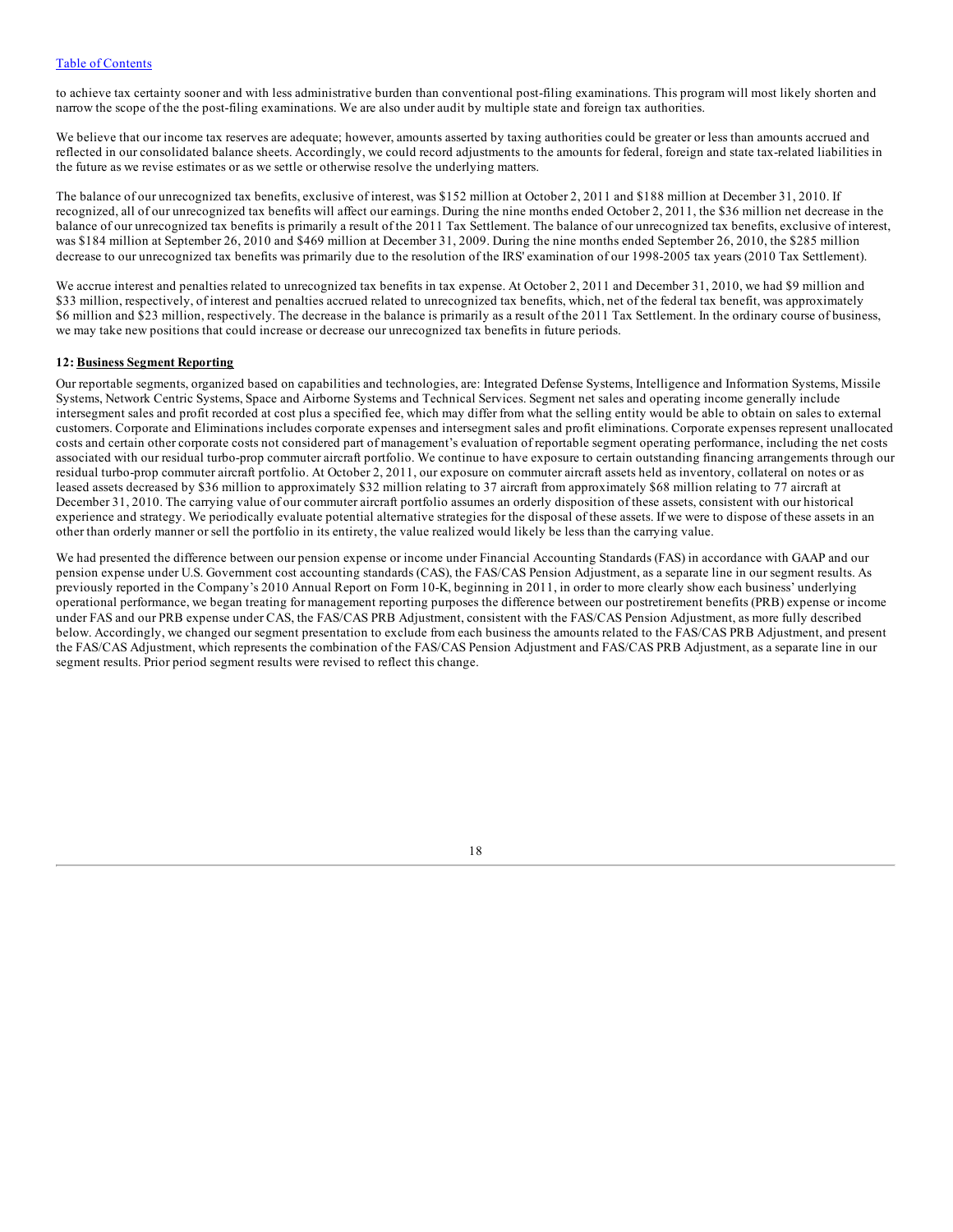Revised segment operating income for the fiscal quarters and year ended 2010 were as follows:

|                                      | Three Months Ended |              |       |              |      |              |      |  |              |  |  |
|--------------------------------------|--------------------|--------------|-------|--------------|------|--------------|------|--|--------------|--|--|
| (In millions)                        | Mar 28, 2010       | Jun 27, 2010 |       | Sep 26, 2010 |      | Dec 31, 2010 |      |  | Dec 31, 2010 |  |  |
| <b>Integrated Defense Systems</b>    | 208                |              | 218   | ъ            | 206  | S            | 238  |  | 870          |  |  |
| Intelligence and Information Systems | 48                 |              | (330) |              | 58   |              | 67   |  | (157)        |  |  |
| Missile Systems                      | 157                |              | 162   |              | 161  |              | 170  |  | 650          |  |  |
| Network Centric Systems              | 163                |              | 164   |              | 169  |              | 196  |  | 692          |  |  |
| Space and Airborne Systems           | 156                |              | 169   |              | 188  |              | 163  |  | 676          |  |  |
| <b>Technical Services</b>            | 67                 |              | 71    |              | 77   |              | 82   |  | 297          |  |  |
| FAS/CAS Adjustment                   | (42)               |              | (44)  |              | (52) |              | (49) |  | (187)        |  |  |
| Corporate and Eliminations           | (48)               |              | (65)  |              | (58) |              | (63) |  | (234)        |  |  |
| Total                                | 709                |              | 345   |              | 749  |              | 804  |  | 2,607        |  |  |

Segment financial results were as follows:

|                                      | Three Months Ended |       |              |       |             | Nine Months Ended |              |          |  |  |
|--------------------------------------|--------------------|-------|--------------|-------|-------------|-------------------|--------------|----------|--|--|
| <b>Total Net Sales (In millions)</b> | Oct 2, 2011        |       | Sep 26, 2010 |       | Oct 2, 2011 |                   | Sep 26, 2010 |          |  |  |
| Integrated Defense Systems           | S                  | 1,176 | \$           | 1,319 | S           | 3,667             | Ъ            | 4,007    |  |  |
| Intelligence and Information Systems |                    | 760   |              | 735   |             | 2,262             |              | 1,937    |  |  |
| Missile Systems                      |                    | 1,413 |              | 1,391 |             | 4,108             |              | 4,167    |  |  |
| Network Centric Systems              |                    | 1,104 |              | 1,227 |             | 3,360             |              | 3,608    |  |  |
| Space and Airborne Systems           |                    | 1,305 |              | 1,238 |             | 3,914             |              | 3,530    |  |  |
| <b>Technical Services</b>            |                    | 817   |              | 873   |             | 2.467             |              | 2,508    |  |  |
| Corporate and Eliminations           |                    | (443) |              | (511) |             | (1,362)           |              | (1, 459) |  |  |
| Total                                | S                  | 6,132 | S            | 6,272 |             | 18,416            |              | 18.298   |  |  |

|                                         |             |     | Three Months Ended | Nine Months Ended |             |       |              |       |
|-----------------------------------------|-------------|-----|--------------------|-------------------|-------------|-------|--------------|-------|
| <b>Intersegment Sales</b> (In millions) | Oct 2, 2011 |     | Sep 26, 2010       |                   | Oct 2, 2011 |       | Sep 26, 2010 |       |
| <b>Integrated Defense Systems</b>       |             | 18  | ъ                  | 23                |             | 53    |              | 75    |
| Intelligence and Information Systems    |             |     |                    |                   |             |       |              |       |
| Missile Systems                         |             | 12  |                    | 27                |             | 50    |              | 73    |
| Network Centric Systems                 |             | 113 |                    | 129               |             | 360   |              | 360   |
| Space and Airborne Systems              |             | 125 |                    | 164               |             | 377   |              | 438   |
| <b>Technical Services</b>               |             | 188 |                    | 177               |             | 560   |              | 525   |
| Total                                   |             | 459 |                    | 522               |             | 1,409 |              | 1,482 |

|                                       |             | Three Months Ended |              | Nine Months Ended |              |       |              |       |
|---------------------------------------|-------------|--------------------|--------------|-------------------|--------------|-------|--------------|-------|
| <b>Operating Income</b> (In millions) | Oct 2, 2011 |                    | Sep 26, 2010 |                   | Oct 2, 2011  |       | Sep 26, 2010 |       |
| <b>Integrated Defense Systems</b>     | \$.         | 204                | \$           | 206               | $\mathbf{s}$ | 600   | S.           | 632   |
| Intelligence and Information Systems  |             | 58                 |              | 58                |              | 85    |              | (224) |
| Missile Systems                       |             | 178                |              | 161               |              | 484   |              | 480   |
| Network Centric Systems               |             | 162                |              | 169               |              | 492   |              | 496   |
| Space and Airborne Systems            |             | 171                |              | 188               |              | 503   |              | 513   |
| <b>Technical Services</b>             |             | 75                 |              | 77                |              | 228   |              | 215   |
| FAS/CAS Adjustment                    |             | (75)               |              | (52)              |              | (254) |              | (138) |
| Corporate and Eliminations            |             | (48)               |              | (58)              |              | (141) |              | (171) |
| Total                                 |             | 725                | \$           | 749               | S.           | 1.997 |              | 1,803 |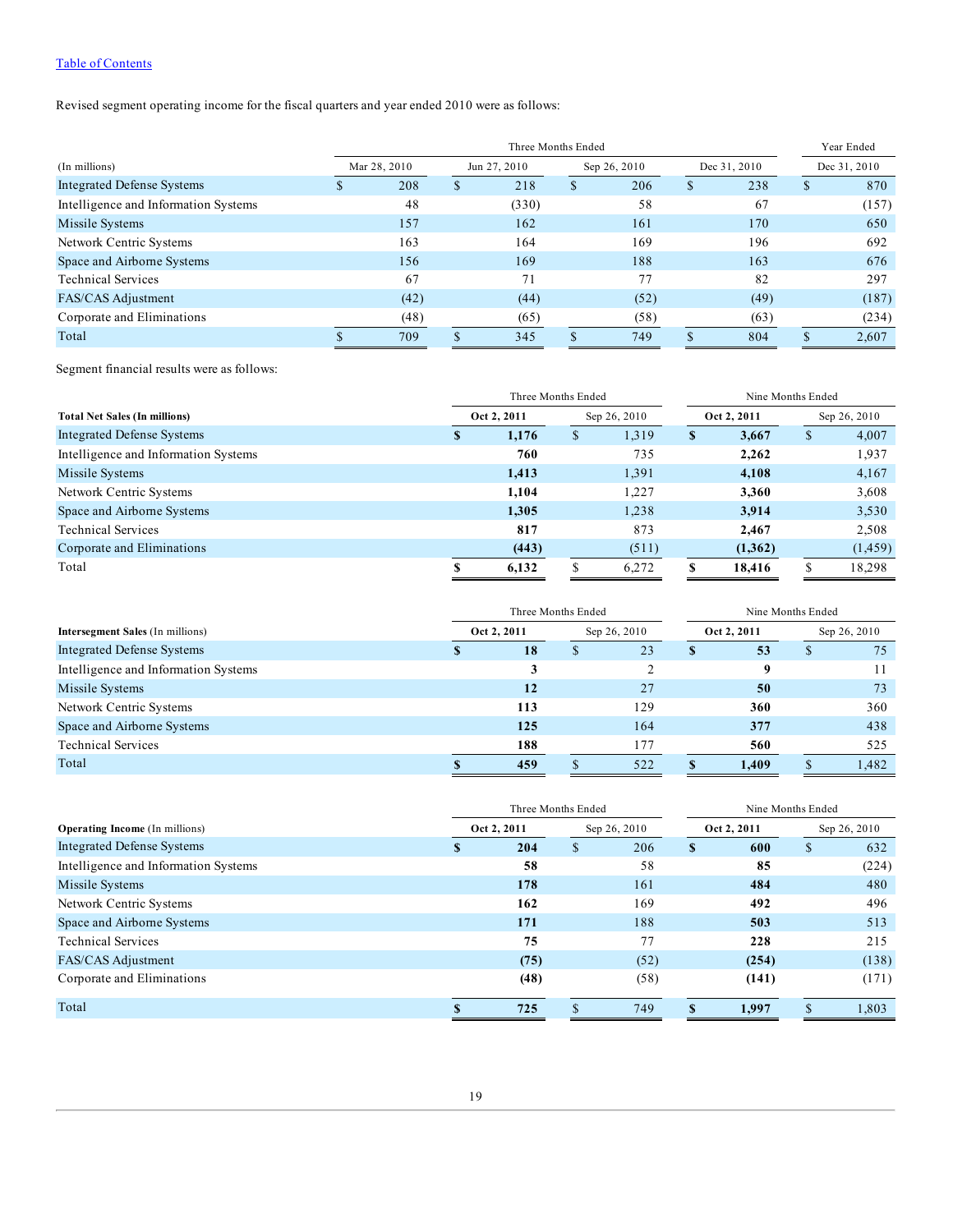<span id="page-19-0"></span>As described above, the FAS/CAS Pension Adjustment and FAS/CAS PRB Adjustment represent the difference between our pension and PRB expense or income under FAS and our pension and PRB expense under CAS, respectively. GAAP outlines the methodology used to determine pension and PRB expense or income for financial reporting purposes, which is not necessarily indicative of the funding requirements for pension plans that we determine by other factors. CAS prescribes the allocation to and recovery of pension and PRB costs on U.S. Government contracts. The results of each segment only include pension and PRB expense as determined under CAS that we generally recover through the pricing of our products and services to the U.S. Government.

The components of our FAS/CAS Adjustment were as follows:

|                                   | Three Months Ended |             |  |              |             | Nine Months Ended |              |  |
|-----------------------------------|--------------------|-------------|--|--------------|-------------|-------------------|--------------|--|
| (in millions)                     |                    | Oct 2, 2011 |  | Sep 26, 2010 | Oct 2, 2011 |                   | Sep 26, 2010 |  |
| <b>FAS/CAS Pension Adjustment</b> |                    | (76)        |  | (62)         | (255)       |                   | (170)        |  |
| FAS/CAS PRB Adjustment            |                    |             |  | 10           |             |                   |              |  |
| <b>FAS/CAS Adjustment</b>         |                    | (75)        |  | (52)         | (254)       |                   | (138)        |  |

The components of operating income related to Corporate and Eliminations were as follows:

|                                  | Three Months Ended |             |  |              |  | Nine Months Ended |  |              |  |
|----------------------------------|--------------------|-------------|--|--------------|--|-------------------|--|--------------|--|
| (In millions)                    |                    | Oct 2, 2011 |  | Sep 26, 2010 |  | Oct 2, 2011       |  | Sep 26, 2010 |  |
| Intersegment profit eliminations |                    | (45)        |  | (46)         |  | (136)             |  | (133)        |  |
| Corporate                        |                    | (3)         |  | (12)         |  | (5)               |  | (38)         |  |
| Total                            |                    | (48)        |  | (58)         |  | (141)             |  | (171)        |  |

|                                             |             | Three Months Ended | Nine Months Ended |  |             |  |              |
|---------------------------------------------|-------------|--------------------|-------------------|--|-------------|--|--------------|
| Intersegment Operating Income (In millions) | Oct 2, 2011 |                    | Sep 26, 2010      |  | Oct 2, 2011 |  | Sep 26, 2010 |
| <b>Integrated Defense Systems</b>           |             |                    |                   |  |             |  |              |
| Intelligence and Information Systems        |             |                    |                   |  |             |  |              |
| Missile Systems                             |             |                    |                   |  |             |  | 10           |
| Network Centric Systems                     | 11          |                    |                   |  | 37          |  | 29           |
| Space and Airborne Systems                  | 10          |                    | 14                |  | 33          |  | 39           |
| <b>Technical Services</b>                   | 17          |                    | 16                |  | 53          |  | 49           |
| Total                                       | 45          |                    | 46                |  | 136         |  | 133          |

| <b>Identifiable Assets</b> (In millions) |   | Oct 2, 2011 | Dec 31, 2010 |
|------------------------------------------|---|-------------|--------------|
| <b>Integrated Defense Systems</b>        | S | 1,930       | \$<br>1,849  |
| Intelligence and Information Systems     |   | 2,375       | 2,374        |
| Missile Systems                          |   | 5,287       | 4,921        |
| Network Centric Systems                  |   | 4,299       | 4,409        |
| Space and Airborne Systems               |   | 4,791       | 4,232        |
| <b>Technical Services</b>                |   | 1,400       | 1,376        |
| Corporate                                |   | 4,038       | 5,261        |
| Total                                    |   | 24,120      | 24,422       |
|                                          |   |             |              |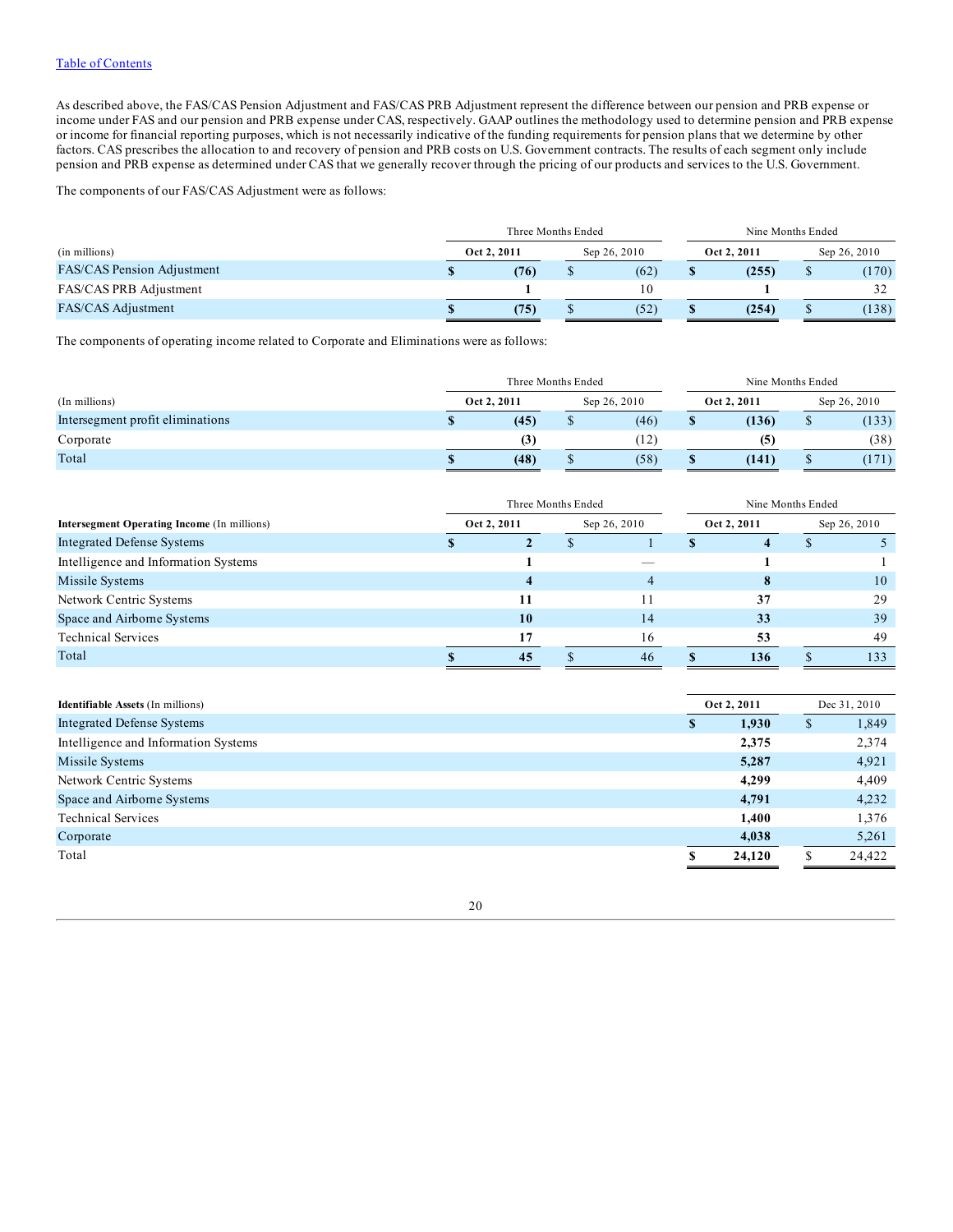With respect to the unaudited consolidated financial information of Raytheon Company for the three and nine months ended October 2, 2011 and September 26, 2010, PricewaterhouseCoopers LLP (PricewaterhouseCoopers) reported that it has applied limited procedures in accordance with professional standards for a review of such information. Its report dated October 27, 2011, appearing below, states that the firm did not audit and does not express an opinion on that unaudited consolidated financial information. Accordingly, the degree of reliance on its report on such information should be restricted in light of the limited nature of the review procedures applied. PricewaterhouseCoopers is not subject to the liability provisions of Section 11 of the Securities Act of 1933 (the Act) for its report on the unaudited consolidated financial information because that report is not a "report" or a "part" of a registration statement prepared or certified by PricewaterhouseCoopers within the meaning of Sections 7 and 11 of the Act.

#### **Report of Independent Registered Public Accounting Firm**

To the Board of Directors and Shareholders of Raytheon Company:

We have reviewed the accompanying consolidated balance sheet of Raytheon Company and its subsidiaries as of October 2, 2011, and the related consolidated statements of operations for the three and nine month periods ended October 2, 2011 and September 26, 2010, and the consolidated statements of cash flows and equity for the nine month periods ended October 2, 2011 and September 26, 2010. This interim financial information is the responsibility of the Company's management.

We conducted our review in accordance with the standards of the Public Company Accounting Oversight Board (United States). A review of interim financial information consists principally of applying analytical procedures and making inquiries of persons responsible for financial and accounting matters. It is substantially less in scope than an audit conducted in accordance with the standards of the Public Company Accounting Oversight Board (United States), the objective of which is the expression of an opinion regarding the financial statements taken as a whole. Accordingly, we do not express such an opinion.

Based on our review, we are not aware of any material modifications that should be made to the accompanying consolidated interim financial information for it to be in conformity with accounting principles generally accepted in the United States of America.

We previously audited, in accordance with the standards of the Public Company Accounting Oversight Board (United States), the consolidated balance sheet as of December 31, 2010, and the related consolidated statements of operations, equity, and of cash flows for the year then ended (not presented herein), and in our report dated February 23, 2011, we expressed an unqualified opinion on those consolidated financial statements. In our opinion, the information set forth in the accompanying consolidated balance sheet information as of December 31, 2010, is fairly stated in all material respects in relation to the consolidated balance sheet from which it has been derived.

/s/ PricewaterhouseCoopers LLP

PricewaterhouseCoopers LLP Boston, Massachusetts

October 27, 2011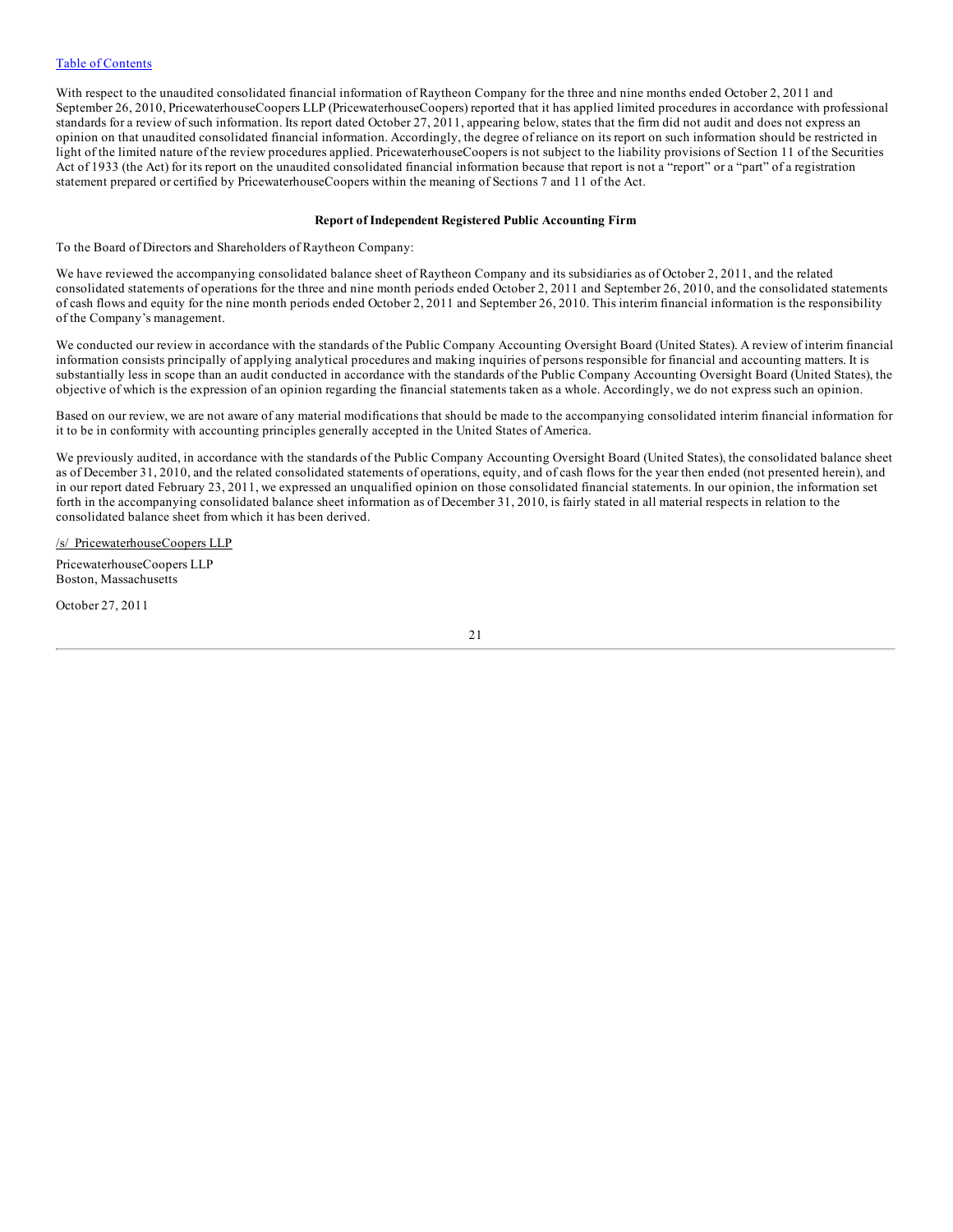#### <span id="page-21-0"></span>ITEM 2. MANAGEMENT'S DISCUSSION AND ANALYSIS OF FINANCIAL CONDITION AND RESULTS OF OPERATIONS

#### **Overview**

We develop technologically advanced, integrated products, services and solutions in four core defense markets: sensing; effects; command, control, communications and intelligence (C3I) and mission support, as well as the cybersecurity and homeland security markets. We serve both domestic and international customers, as both a prime and subcontractor on a broad portfolio of defense and related programs for government customers.

We operate in six segments: Integrated Defense Systems (IDS), Intelligence and Information Systems (IIS), Missile Systems (MS), Network Centric Systems (NCS), Space and Airborne Systems (SAS) and Technical Services (TS). For a more detailed description of our segments, see "Business Segments" within Item 1 of our Annual Report on Form 10-K for the year ended December 31, 2010.

The U.S. Government continues to focus on reducing its long-term debt. In August 2011, Congress passed the Budget Control Act of 2011 which raised the debt limit, imposed certain spending caps and created a bipartisan congressional joint select committee on deficit reduction. It has been reported that the U.S. Government is considering a broad range of potential initiatives to reduce annual deficits, including changing corporate and personal tax rates, reducing mandatory or "entitlement" programs, and reducing discretionary spending. At this time, while we believe that key defense, intelligence and other programs will continue to receive budget priority, we cannot predict the initiatives ultimately implemented, their impact on future defense spending levels nor the related impact on our future results of operations.

The following discussion should be read in conjunction with our Annual Report on Form 10-K for the year ended December 31, 2010 and our unaudited consolidated financial statements included in this Quarterly Report on Form 10-Q.

#### **Consolidated Results of Operations**

As described in our Cautionary Note Regarding Forward-Looking Statements on page 3 of this Form 10-Q, our interim period results of operations and period-to-period comparisons of such results, particularly at a segment level, may not be indicative of our future operating results. Additionally, we use a fiscal calendar, which may cause the number of work days in the current and comparable prior interim period to differ and could affect period-to-period comparisons. For example, while there were 63 workdays in the third quarters of both 2011 and 2010 there were 191 workdays in the first nine months of 2011 compared to 187 workdays in the first nine months of 2010, an increase of approximately 2%. The following discussions of comparative results among periods, including the discussion of segment results, should be viewed in this context.

As described in Note 1: "Basis of Presentation" within Item 1 of this Form 10-Q, we prepared the accompanying unaudited consolidated financial statements of Raytheon Company on the same basis as our annual audited consolidated financial statements.

Selected consolidated results were as follows:

|                                                      |             | Three Months Ended | % of Total Net Sales<br>Three Months Ended |               |              |  |
|------------------------------------------------------|-------------|--------------------|--------------------------------------------|---------------|--------------|--|
| (In millions, except percentages and per share data) | Oct 2, 2011 | Sep 26, 2010       |                                            | Oct 2, 2011   | Sep 26, 2010 |  |
| Net sales                                            |             |                    |                                            |               |              |  |
| Products                                             | \$<br>5,131 | \$                 | 5,278                                      | 83.7 %        | 84.2 %       |  |
| Services                                             | 1,001       |                    | 994                                        | $16.3\%$      | 15.8 %       |  |
| Total net sales                                      | 6,132       |                    | 6,272                                      | 100.0%        | 100.0%       |  |
| Operating expenses                                   |             |                    |                                            |               |              |  |
| Cost of Sales                                        |             |                    |                                            |               |              |  |
| Cost of sales-products                               | 3,982       |                    | 4,119                                      | 64.9 %        | 65.7 %       |  |
| Cost of sales-services                               | 844         |                    | 856                                        | 13.8 %        | 13.6 %       |  |
| <b>Total Cost of Sales</b>                           | 4,826       |                    | 4,975                                      | <b>78.7 %</b> | 79.3 %       |  |
| Administrative and selling expenses                  | 428         |                    | 394                                        | $7.0 \%$      | 6.3 $%$      |  |
| Research and development expenses                    | 153         |                    | 154                                        | $2.5\%$       | $2.5\%$      |  |
| Total operating expenses                             | 5,407       |                    | 5,523                                      | 88.2 %        | 88.1 %       |  |
| Operating income                                     | 725         |                    | 749                                        | 11.8 %        | 11.9%        |  |
|                                                      | 22          |                    |                                            |               |              |  |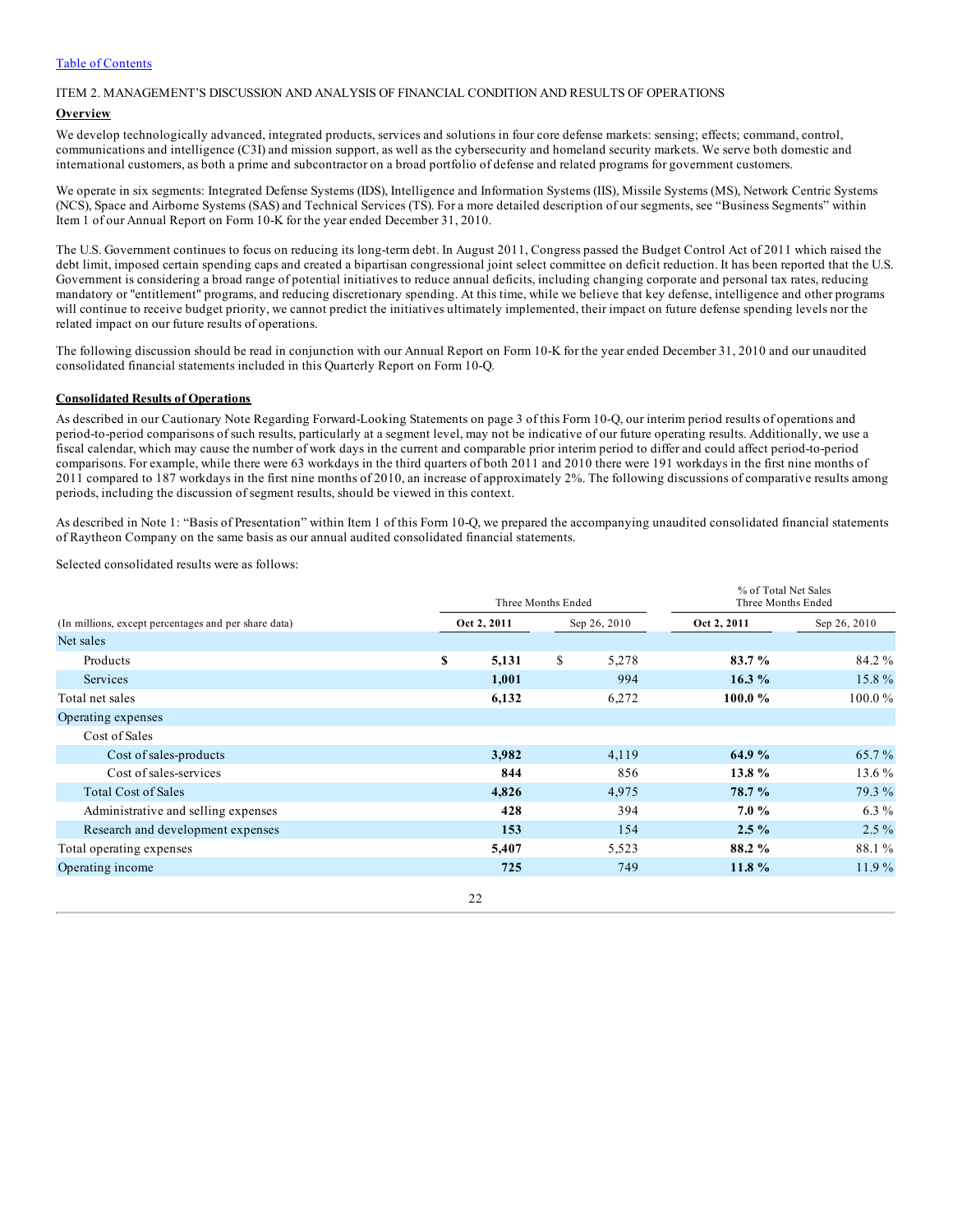| Non-operating (income) expense                                                                                |            |              |      |           |                |
|---------------------------------------------------------------------------------------------------------------|------------|--------------|------|-----------|----------------|
| Interest expense                                                                                              | 41         |              | 33   | $0.7\%$   | $0.5\%$        |
| Interest income                                                                                               | (5)        |              | (3)  | $(0.1)\%$ | $-\frac{9}{6}$ |
| Other (income) expense                                                                                        | 14         |              | (7)  | $0.2 \%$  | $(0.1)\%$      |
| Non-operating (income) expense, net                                                                           | 50         |              | 23   | $0.8 \%$  | $0.4\%$        |
| Federal and foreign income taxes                                                                              | 166        |              | 77   | $2.7\%$   | $1.2\%$        |
| Income from continuing operations                                                                             | 509        |              | 649  | $8.3\%$   | $10.3\%$       |
| Income (loss) from discontinued operations, net of tax                                                        |            |              | 88   | $-$ %     | $1.4\%$        |
| Net income                                                                                                    | 510        |              | 737  | $8.3\%$   | $11.8 \%$      |
| Less: Net income (loss) attributable to noncontrolling interests in<br>subsidiaries                           | 9          |              | 9    | $0.1\%$   | $0.1\%$        |
| Net income attributable to Raytheon Company                                                                   | \$<br>501  | \$           | 728  | $8.2\%$   | $11.6\%$       |
| Diluted earnings per share from continuing operations attributable to<br>Raytheon Company common stockholders | \$<br>1.43 | $\mathbb{S}$ | 1.71 |           |                |
| Diluted earnings per share attributable to Raytheon Company<br>common stockholders                            | 1.43       |              | 1.94 |           |                |

|                                                                                                               |              | Nine Months Ended |              |              | % of Total Net Sales<br>Nine Months Ended |                |
|---------------------------------------------------------------------------------------------------------------|--------------|-------------------|--------------|--------------|-------------------------------------------|----------------|
| (In millions, except percentages and per share data)                                                          |              | Oct 2, 2011       |              | Sep 26, 2010 | Oct 2, 2011                               | Sep 26, 2010   |
| Net sales                                                                                                     |              |                   |              |              |                                           |                |
| Products                                                                                                      | \$           | 15,441            | \$           | 15,560       | 83.8%                                     | 85.0%          |
| <b>Services</b>                                                                                               |              | 2,975             |              | 2,738        | $16.2 \%$                                 | 15.0%          |
| Total net sales                                                                                               |              | 18,416            |              | 18,298       | 100.0%                                    | 100.0%         |
| Operating expenses                                                                                            |              |                   |              |              |                                           |                |
| Cost of Sales                                                                                                 |              |                   |              |              |                                           |                |
| Cost of sales-products                                                                                        |              | 12,186            |              | 12,426       | $66.2 \%$                                 | 67.9%          |
| Cost of sales-services                                                                                        |              | 2,486             |              | 2,371        | $13.5\%$                                  | 13.0%          |
| <b>Total Cost of Sales</b>                                                                                    |              | 14,672            |              | 14,797       | 79.7 %                                    | 80.9%          |
| Administrative and selling expenses                                                                           |              | 1,293             |              | 1,216        | 7.0%                                      | $6.6\%$        |
| Research and development expenses                                                                             |              | 454               |              | 482          | $2.5\%$                                   | $2.6\%$        |
| Total operating expenses                                                                                      |              | 16,419            |              | 16,495       | 89.2%                                     | 90.1%          |
| Operating income                                                                                              |              | 1,997             |              | 1,803        | 10.8%                                     | $9.9\%$        |
| Non-operating (income) expense                                                                                |              |                   |              |              |                                           |                |
| Interest expense                                                                                              |              | 127               |              | 98           | $0.7 \%$                                  | $0.5\%$        |
| Interest income                                                                                               |              | (14)              |              | (10)         | $(0.1)\%$                                 | (0.1)%         |
| Other (income) expense                                                                                        |              | 15                |              | (2)          | $0.1 \%$                                  | $-\frac{9}{6}$ |
| Non-operating (income) expense, net                                                                           |              | 128               |              | 86           | $0.7\%$                                   | $0.5\%$        |
| Federal and foreign income taxes                                                                              |              | 527               |              | 388          | 2.9%                                      | $2.1\%$        |
| Income from continuing operations                                                                             |              | 1,342             |              | 1,329        | 7.3%                                      | $7.3\%$        |
| Income (loss) from discontinued operations, net of tax                                                        |              | $\overline{2}$    |              | 76           | $-$ %                                     | $0.4\%$        |
| Net income                                                                                                    |              | 1,344             |              | 1,405        | 7.3 %                                     | $7.7\%$        |
| Less: Net income (loss) attributable to noncontrolling interests in<br>subsidiaries                           |              | 21                |              | 24           | $0.1 \%$                                  | $0.1\%$        |
| Net income attributable to Raytheon Company                                                                   | \$           | 1,323             | \$           | 1,381        | $7.2\%$                                   | 7.5 %          |
| Diluted earnings per share from continuing operations attributable to<br>Raytheon Company common stockholders | $\mathbf{s}$ | 3.71              | $\mathbb{S}$ | 3.43         |                                           |                |
| Diluted earnings per share attributable to Raytheon Company<br>common stockholders                            |              | 3.71              |              | 3.63         |                                           |                |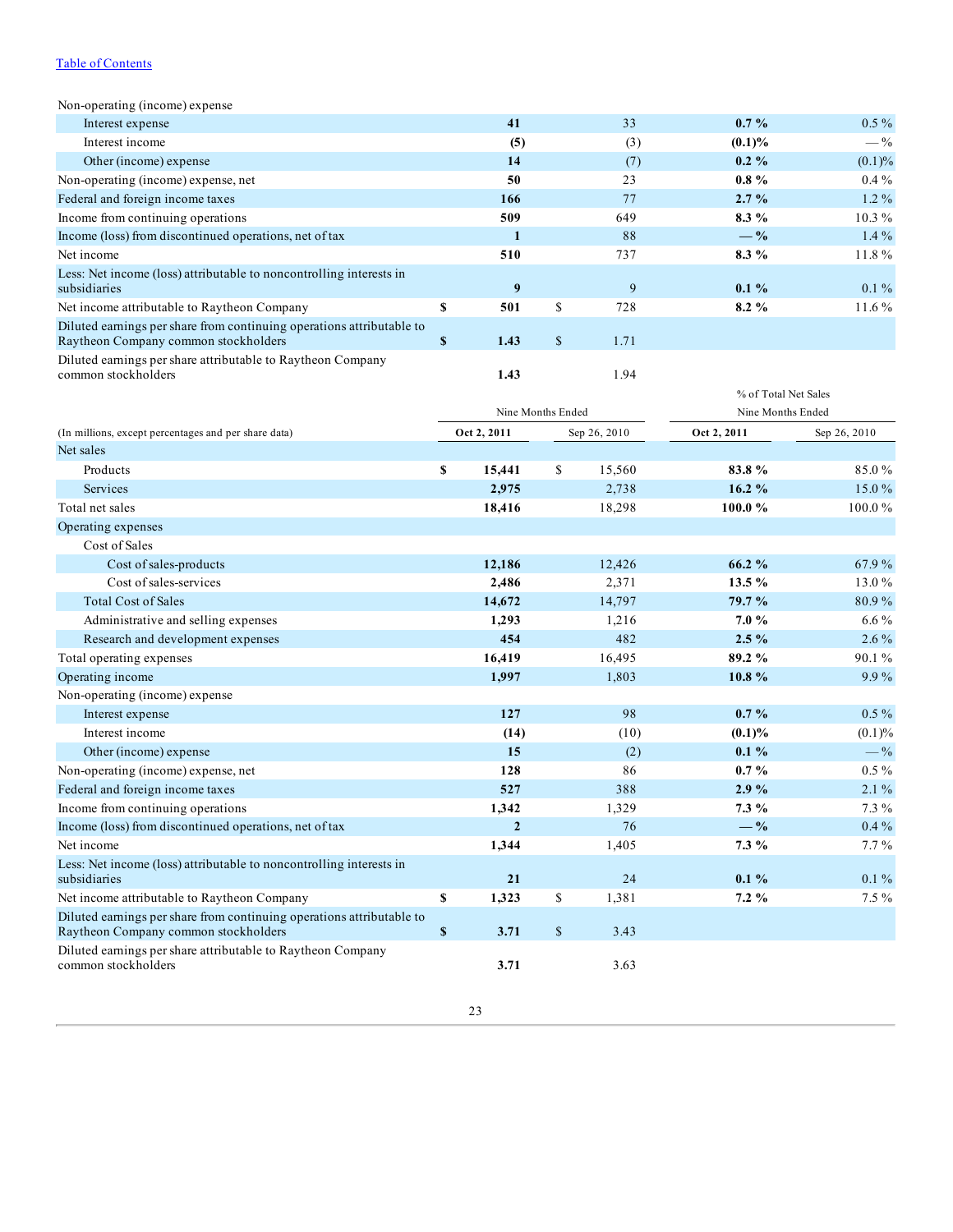#### **Total Net Sales**

*Third Quarter.* The decrease in total net sales of \$140 million in the third quarter of 2011 compared to the third quarter of 2010 was primarily due to lower external net sales of \$138 million at IDS and \$107 million at NCS, partially offset by higher external net sales of \$106 million at SAS. The decrease in external net sales at IDS was primarily due to lower net sales, as planned, on an international Patriot program awarded in the fourth quarter of 2008 driven by scheduled design and production effort, lower net sales from the scheduled completion of certain design and production phases on a U.S. Navy combat systems program and the deferment of certain work due to the U.S. Navy's extension of the program schedule and lower net sales on missile defense programs driven by scheduled design and production effort, partially offset by higher net sales on various other programs with no individual or common significant driver. The decrease in external net sales at NCS was primarily due to lower net sales on U.S. Army sensor programs and a U.S. Army communications program due to planned declines in production and lower net sales on a combat vehicle sensor program, principally from lower volume due to a program restructuring and related termination for convenience. The increase in external net sales at SAS was primarily due to higher net sales related to Raytheon Applied Signal Technology (RAST), which we acquired in the first quarter of 2011, and higher volume on intelligence, surveillance and reconnaissance systems programs due to increased bookings over the last few years driven by customer demand for these capabilities. The decrease in product net sales of \$147 million in the third quarter of 2011 compared to the third quarter of 2010 was primarily due to lower external product net sales of \$113 million at NCS and \$97 million at IDS, partially offset by higher external product net sales of \$72 million at SAS. The decrease in external product net sales at NCS and IDS and the increase in external net sales at SAS were primarily due to the activity in the programs described above. Service net sales in the third quarter of 2011 remained relatively consistent as a percentage of net sales with the third quarter of 2010.

Sales to the U.S. Department of Defense (DoD) were 82% and 84% of total net sales in the third quarters of 2011 and 2010, respectively. Sales to the U.S. Government were 86% of total net sales in the third quarters of both 2011 and 2010. Included in both DoD and U.S. Government sales were foreign military sales through the U.S. Government of \$703 million and \$830 million in the third quarters of 2011 and 2010, respectively. Total international sales, including foreign military sales, were \$1,468 million or 23.9% of total net sales in the third quarter of 2011 compared to \$1,513 million or 24.1% of total net sales in the third quarter of 2010.

*First Nine Months*. The increase in total net sales of \$118 million in the first nine months of 2011 compared to the first nine months of 2010 was primarily due to higher external net sales of \$445 million at SAS and \$327 million at IIS, partially offset by lower external net sales of \$318 million at IDS, \$248 million at NCS and \$76 million at TS. The increase in external net sales at SAS was primarily due to higher volume on intelligence, surveillance and reconnaissance systems programs due to increased bookings over the last few years driven by customer demand for these capabilities, higher net sales related to RAST, which we acquired in the first quarter of 2011, and higher volume, as production work increased, as planned, on an international airborne tactical radar program awarded in the first half of 2010. The increase in external net sales at IIS was primarily due to the difference in net sales from the UK Border Agency (UKBA) program on which Raytheon Systems Limited (RSL) was notified of its termination in the second quarter of 2010 (UKBA Program), as described in Commitments and Contingencies on page 44. Net sales from the UKBA Program in the first nine months of 2010 were lower than the first nine months of 2011 by \$263 million, primarily driven by the adjustment recorded in the second quarter of 2010 from a change in our estimated revenue and costs (UKBA Program Adjustment), which negatively impacted sales by \$316 million. The decrease in external net sales at IDS was primarily due to lower net sales from the scheduled completion of certain design and production phases on a U.S. Navy combat systems program and the deferment of certain work due to the U.S. Navy's extension of the program schedule and lower net sales, as planned, on an international Patriot program awarded in the fourth quarter of 2008 driven by scheduled design and production effort. The decrease in external net sales at NCS was primarily due to lower net sales on U.S. Army sensor programs due to a planned decline in production, lower net sales on a combat vehicle sensor program, principally from lower volume, due to a program restructuring and related termination for convenience, and lower net sales on a U.S. Army radar support program, principally due to the completion of significant upgrade efforts, partially offset by higher net sales on numerous programs, including acoustic sensor system sales and combat vehicle sensor program sales for an international customer. The decrease in external net sales at TS was primarily due to lower net sales on training programs, principally domestic training programs supporting the U.S. Army's Warfighter FOCUS activities due to a decrease in customer determined activity levels, and lower net sales on a Defense Threat Reduction Agency (DTRA) program which completed significant efforts at the end of 2010, partially offset by higher net sales on various depot services operation programs, driven primarily by new contract awards.

The decrease in product net sales of \$119 million in the first nine months of 2011 compared to the first nine months of 2010 was primarily due to lower external product net sales of \$304 million at NCS, \$250 million at IDS, and \$44 million at MS, partially offset by higher external product net sales of \$363 million at SAS and \$131 million at IIS. The decrease in external product net sales at NCS and IDS was primarily due to the activity in the programs described above. The decrease in external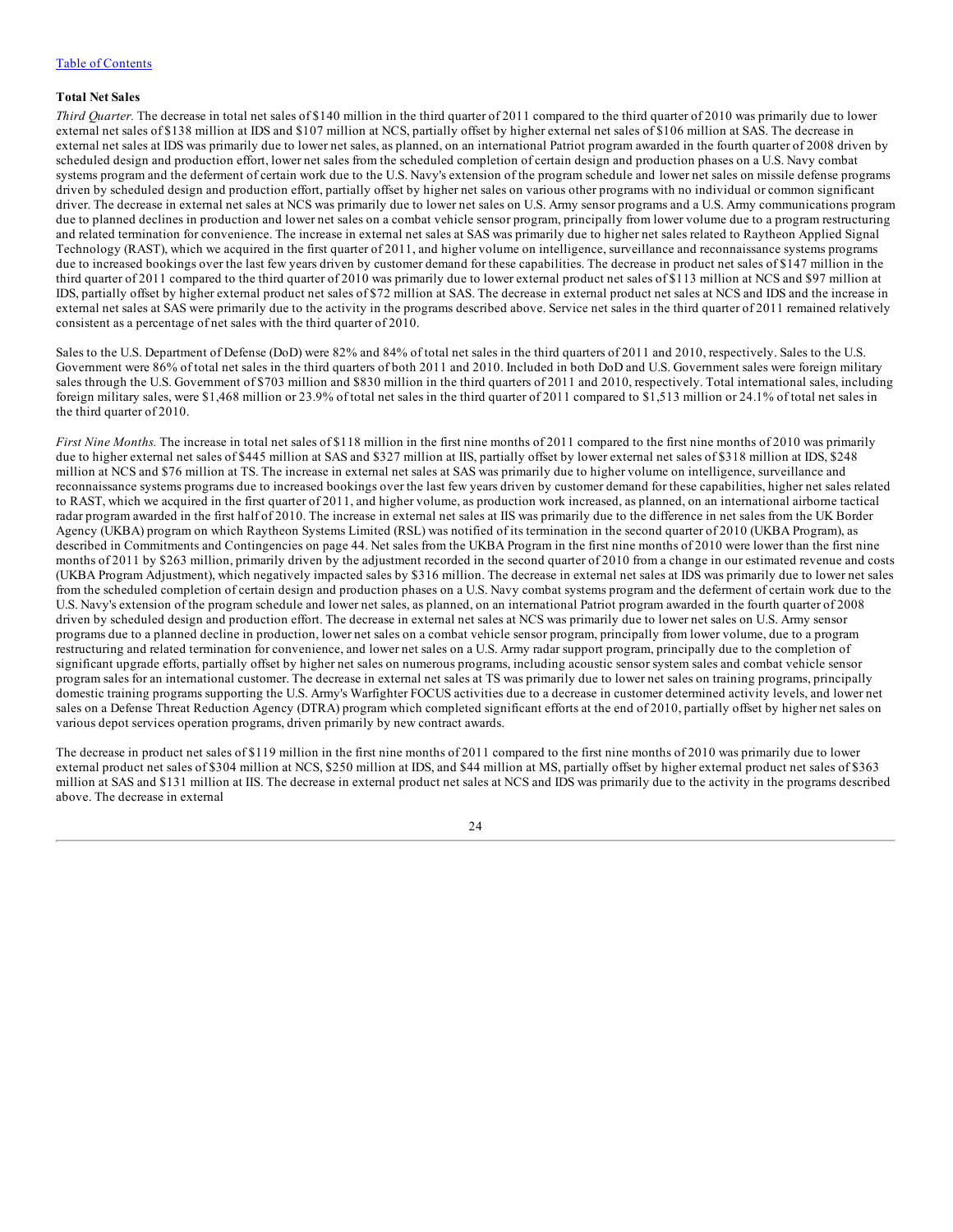product net sales at MS was primarily due to lower net sales on the Standard Missile-2 (SM-2) program and on the Evolved Sea Sparrow Missile (ESSM) program, principally from lower volume driven by scheduled lower production build rates, partially offset by higher net sales on the Paveway program and on the Small Diameter Bomb II (SDB II) program, principally from higher volume due to scheduled increases in design and production efforts. The increase in external product net sales at SAS was primarily due to the activity in the programs described above. The increase in external product net sales at IIS was primarily due to the activity in the UKBA Program described above and higher net sales on a GPS command, control, and mission capabilities program awarded in the first quarter of 2010, primarily as a result of scheduled design and build efforts, partially offset by lower external product net sales on a classified program and numerous other programs, with no individual or common significant driver. The increase in service net sales of \$237 million in the first nine months of 2011 compared to the first nine months of 2010 was primarily due to higher external service net sales of \$196 million at IIS, principally due to higher service net sales on classified programs.

Sales to the DoD were 83% and 86% of total net sales in the first nine months of 2011 and 2010, respectively. Sales to the U.S. Government were 87% and 90% of total net sales in the first nine months of 2011 and 2010, respectively. The decrease in sales to the DoD as a percentage of total net sales was primarily driven by the UKBA Program Adjustment in the first nine months of 2010. Included in both DoD and U.S. Government sales were foreign military sales through the U.S. Government of \$2,283 million and \$2,410 million in the first nine months of 2011 and 2010, respectively. Total international sales, including foreign military sales, were \$4,561 million or 24.8% of total net sales in the first nine months of 2011 compared to \$4,099 million or 22.4% of total net sales in the first nine months of 2010. International sales in the first nine months of 2010 included the UKBA Program Adjustment, which had an impact of \$316 million.

#### **Cost of Sales**

Cost of sales, for both products and services, consists of material, labor, and subcontract costs, as well as related allocated costs. For each of our contracts, we manage the nature and amount of direct costs at the contract level, and manage indirect costs through cost pools as required by government accounting regulations. The estimate of the actual amount of direct costs and indirect costs form the basis for estimating our total costs at completion of the contract.

While management regularly analyzes programs costs, it evaluates performance on our contracts by focusing on net sales and operating profit. Consequently, our discussion of segment results focuses on net sales and operating profit, consistent with our approach for managing our business. This approach is consistent with the overall life cycle of our contracts, as management assesses the bidding of each contract by focusing on net sales and operating profit, and monitors performance on our contracts in a similar manner through their completion.

*Third Quarter.* The decrease in cost of sales of \$149 million in the third quarter of 2011 compared to the third quarter of 2010 was primarily due to decreased costs of \$142 million at IDS, \$98 million at NCS and \$59 million at TS, partially offset by increased costs of \$99 million at SAS, and \$23 million of higher expense in the third quarter of 2011 compared to the third quarter of 2010 related to the FAS/CAS Adjustment described below in Segment Results. The decreased costs at IDS were driven primarily by the activity on the international Patriot program, U.S. Navy combat systems program, missile defense program and the various other programs described above in Total Net Sales. The decreased costs at NCS were driven primarily by the activity on the U.S. Army sensor program, U.S. Army communications program and combat vehicle sensor program described above in Total Net Sales. The decreased costs at TS were driven primarily by activity on a DTRA program which completed significant efforts at the end of 2010, activity from programs with the Transportation Security Administration (TSA), driven primarily by the completion of the major system integration efforts on a program awarded in the first quarter of 2010, and activity on training programs, principally domestic and foreign training programs supporting the U.S. Army's Warfighter FOCUS activities due to a decrease in customer determined activity levels. The increased costs at SAS were driven primarily by RAST programs and the activity on the intelligence, surveillance and reconnaissance systems programs described above in Total Net Sales. The decrease in product cost of sales of \$137 million in the third quarter of 2011 compared to the third quarter of 2010 was primarily due to lower external product cost of sales of \$106 million at IDS and \$93 million at NCS, driven primarily by the activity in the programs described above, partially offset by higher external product cost of sales of \$72 million at SAS, driven primarily by the activity in the programs described above. Service cost of sales in the third quarter of 2011 remained relatively consistent as a percentage of net sales compared to the third quarter of 2010.

*First Nine Months*. The decrease in cost of sales of \$125 million in the first nine months of 2011 compared to the first nine months of 2010 was primarily due to decreased costs of \$305 million at IDS, driven primarily by the activity on the U.S. Navy combat systems program and international Patriot program described above in Total Net Sales, \$231 million of decreased costs at NCS, driven primarily by the activity on the U.S. Army sensor program, combat vehicle sensor program, U.S. Army radar support program and various other programs described above in Total Net Sales, and \$72 million of decreased costs at TS driven primarily by the activity on the training programs, DTRA program and depot services operation programs described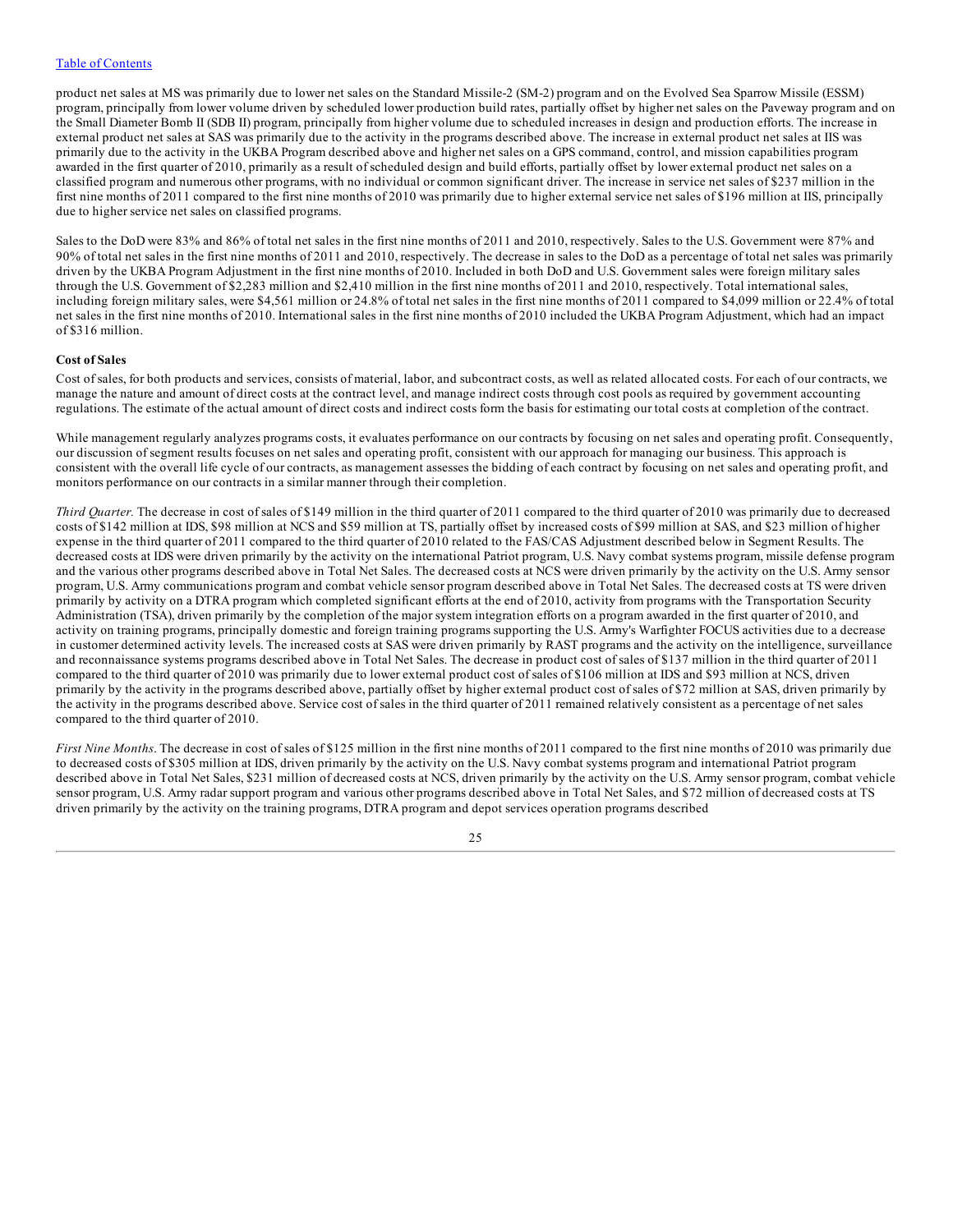above in Total Net Sales. The decreases were partially offset by \$417 million of increased costs at SAS driven primarily by the activity on the intelligence, surveillance and reconnaissance systems programs, RAST programs and the international airborne tactical radar program described above in Total Net Sales, and \$116 million of higher expense in the first nine months of 2011 compared to the first nine months of 2010 related to the FAS/CAS Adjustment described below in Segment Results. Included in cost of sales in the first nine months of 2011 was \$80 million related to the drawdown by the UKBA on letters of credit provided by RSL (UKBA LOC Adjustment), as described in Commitments and Contingencies on page 44. Included in cost of sales in the first nine months of 2010 was \$79 million related to the UKBA Program Adjustment described above in Total Net Sales. The decrease in product cost of sales of \$240 million in the first nine months of 2011 compared to the first nine months of 2010 was primarily due to lower external product cost of sales of \$251 million at NCS and \$242 million at IDS, driven primarily by the activity in the programs described above, and \$101 million at IIS, driven primarily by activity on the UKBA Program described above in Total Net Sales and lower external product net sales on a classified program, with the remaining change spread across numerous programs with no individual or common significant driver, partially offset by higher external costs of sales of \$356 million at SAS, driven primarily by the activity in the programs described above. The increase in service cost of sales of \$115 million in the first nine months of 2011 compared to the first nine months of 2010 was primarily due to higher external service cost of sales of \$112 million at IIS, driven primarily by activity on classified programs.

#### **Administrative and Selling Expenses**

The increase in administrative and selling expenses of \$34 million in the third quarter of 2011 compared to the third quarter of 2010 was primarily due to \$18 million of increased marketing and selling costs, the largest increase of which was for opportunities on electronic warfare and airborne radar programs, and an increase of \$16 million of other administrative costs driven primarily by \$17 million related to acquired businesses.

The increase in administrative and selling expenses of \$77 million in the first nine months of 2011 compared to the first nine months of 2010 was primarily due to \$35 million of increased marketing and selling costs, the largest increase of which was for opportunities on electronic warfare and airborne radar programs, and an increase of \$42 million of other administrative costs driven primarily by \$45 million related to acquired businesses.

#### **Research and Development Expenses**

Research and development expenses in the third quarter of 2011 remained relatively consistent as a percentage of net sales compared to the third quarter of 2010.

The decrease in research and development expenses of \$28 million in the first nine months of 2011 compared to the first nine months of 2010 was related to reduced bid and proposal expenses due to the timing and size of various pursuits.

#### **Total Operating Expenses**

The decrease in total operating expenses of \$116 million in the third quarter of 2011 compared to the third quarter of 2010 was primarily due to the decrease in cost of sales of \$149 million described above, partially offset by the increase in administrative and selling expenses of \$34 million described above.

The decrease in total operating expenses of \$76 million in the first nine months of 2011 compared to the first nine months of 2010 was primarily due the decrease in costs of sales of \$125 million described above and the decrease in research and development expenses of \$28 million described above, partially offset by the increase in administrative and selling expenses of \$77 million described above.

In accordance with GAAP, pension and other postretirement benefit assets and liabilities are valued annually at the end of the year for purposes of determining funded status and future year pension expense. Our long−term return on assets and discount rate assumptions are key variables in making such determinations and are described in more detail under "Critical Accounting Estimates" within Item 7 of our Form 10−K for the year ended December 31, 2010. The pro−rated return on assets through October 2, 2011 was below our annual return assumption of 8.75% at December 31, 2010. If the actual rate of return on plan assets were to be below our assumed rate of return through December 31, 2011, it would negatively impact our funded status at year−end and increase pension expense in future years. Additionally, the corporate bond yield environment as of October 2, 2011 was below our discount rate assumption of 5.75% at December 31, 2010. If the actual bond yield environment were to be below our assumed rate at December 31, 2011, it would result in a lower discount rate than our discount rate assumption at December 31, 2010 and negatively impact our funded status at year−end. The ultimate impact on our future pension expense and funded status will be based upon market conditions in effect when we perform our annual valuation for the December 31, 2011 financial statements.

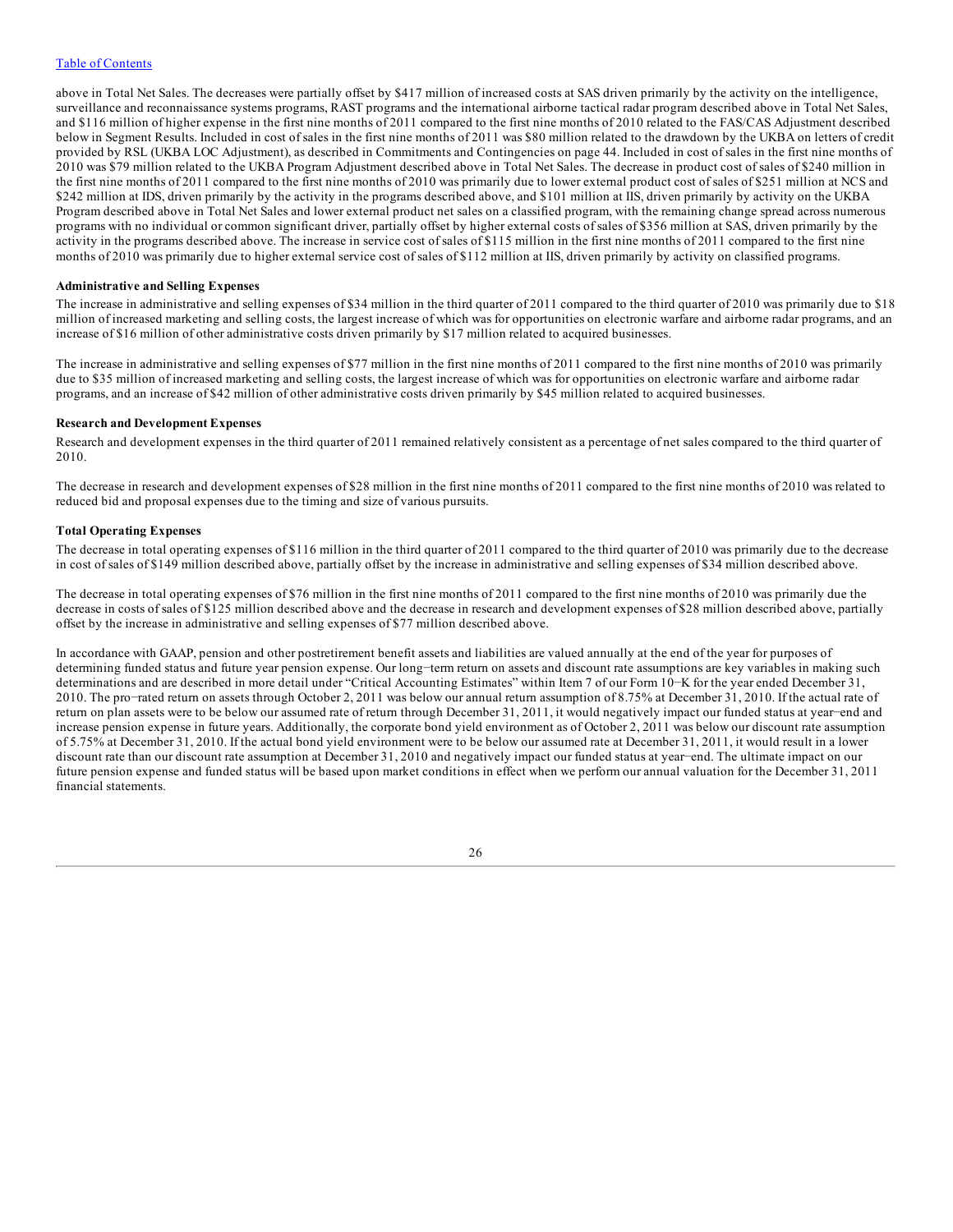#### **Operating Income**

The decrease in operating income of \$24 million in the third quarter of 2011 compared to the third quarter of 2010 was due to the decrease in total net sales of \$140 million described above, offset by the decrease in operating expenses of \$116 million described above.

The increase in operating income of \$194 million in the first nine months of 2011 compared to the first nine months of 2010 was due to the to the increase in total net sales of \$118 million described above and the decrease in operating expenses of \$76 million described above.

#### **Non-Operating (Income) Expense, Net**

The increase in non-operating expense, net of \$27 million in the third quarter of 2011 compared to the third quarter of 2010 was primarily due to a \$22 million change in the fair value of investments held in rabbi trusts associated with certain of our non-qualified deferred compensation plans, due to net losses of \$12 million in the third quarter of 2011 compared to net gains of \$10 million in the third quarter of 2010, and \$8 million of higher interest expense, principally due to the issuance of \$2.0 billion of fixed rate long-term debt in the fourth quarter of 2010.

The increase in non-operating expense, net of \$42 million in the first nine months of 2011 compared to the first nine months of 2010 was primarily due to \$29 million of higher interest expense, principally due to the issuance of \$2.0 billion of fixed rate long-term debt in the fourth quarter of 2010 and a \$19 million change in the fair value of investments held in rabbi trusts associated with certain of our non-qualified deferred compensation plans, due to net losses of \$8 million in the first nine months of 2011 compared to net gains of \$11 million in the first nine months of 2010.

#### **Federal and Foreign Income Taxes**

Our effective tax rate in the third quarter of 2011 was 24.6% compared to 10.6% in the third quarter of 2010. The Internal Revenue Service (IRS) has completed their examination of our tax returns through 2008. During the third quarter of 2011, we received final approval from the IRS and the U.S. Congressional Joint Committee on Taxation of our Minimum Tax Refund claim for the 2006-2008 IRS examination cycle (2011 Tax Settlement). During the third quarter of 2010 we received final approval from the IRS and the U.S. Congressional Joint Committee on Taxation for the 1998-2005 IRS examination cycle (2010 Tax Settlement). The increase of 14.0% was primarily due to the difference between the 2010 and 2011 Tax Settlement amounts, which increased the rate by approximately 14.6%, partially offset by the reinstatement of the U.S. research and development tax credit in the fourth quarter of 2010, which decreased the rate by approximately 0.9%. Our effective tax rate in the third quarter of 2011 was lower than the statutory federal tax rate primarily due to the 2011 Tax Settlement which decreased the rate by approximately 8.7%, the domestic manufacturing deduction, which decreased the rate by approximately 1.8% and the U.S. research and development tax credit, which decreased the rate by approximately 0.9%. Our effective tax rate in the third quarter of 2010 was lower than the statutory federal rate primarily due to the 2010 Tax Settlement, which decreased the rate by approximately 23.4% and the domestic manufacturing deduction, which decreased the rate by approximately 1.0%.

Our effective tax rates in the first nine months of 2011 and 2010 were 28.2% and 22.6%, respectively. The increase of 5.6% was primarily due to the difference between the 2010 and 2011 Tax Settlement amounts, which increased the rate by approximately 6.7%, partially offset by the reinstatement of the U.S. research and development tax credit on the fourth quarter of 2010, which decreased the rate by approximately 1.0%. Our effective tax rate in the first nine months of 2011 was lower than the statutory federal tax rate primarily due to the 2011 Tax Settlement, which decreased the rate by approximately 3.2%, the domestic manufacturing deduction, which decreased the rate by approximately 2.2% and the U.S. research and development tax credit, which decreased the rate by approximately 1.0%. Our effective tax rate in the first nine months of 2010 was lower than the statutory federal tax rate primarily due to the 2010 Tax Settlement, which decreased the rate by approximately 9.9% and the domestic manufacturing deduction, which decreased the rate by approximately  $2.2\%$ 

#### **Income from Continuing Operations**

The decrease in income from continuing operations of \$140 million in the third quarter of 2011 compared to the third quarter of 2010 was primarily due to an \$89 million increase in federal and foreign income taxes described above, the \$27 million increase in non-operating expenses, net, described above and the \$24 million decrease in operating income, described above.

The increase in income from continuing operations of \$13 million in the first nine months of 2011 compared to the first nine months of 2010 was due to the \$194 million increase in operating income, partially offset by a \$139 million increase in federal and foreign income taxes as described above and the \$42 million increase in non-operating expenses, net, described above.

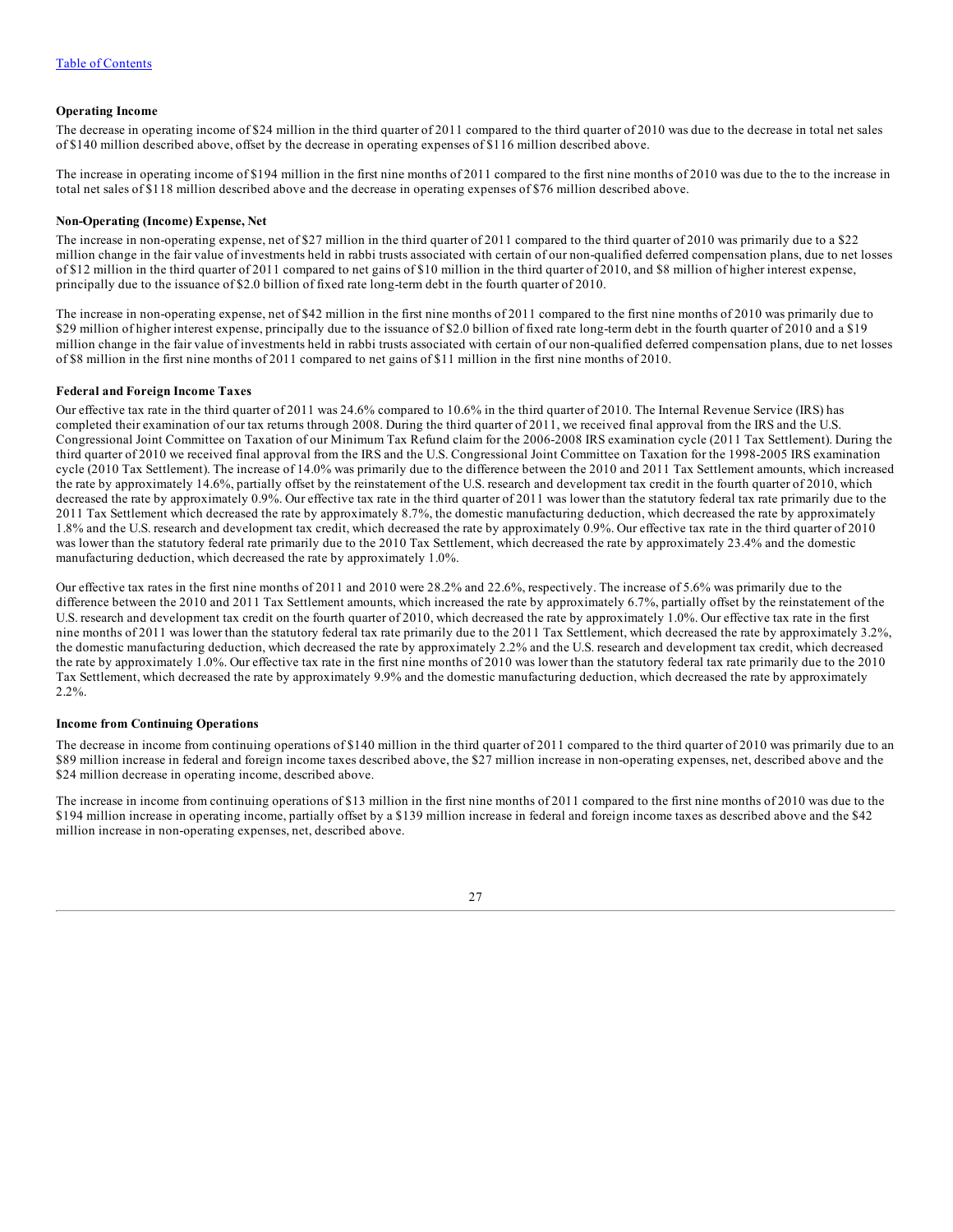## **Income (loss) from Discontinued Operations, Net of Tax**

The decrease in income (loss) from discontinued operations, net of tax of \$87 million and \$74 million in the third quarter and first nine months of 2011 compared to the third quarter and first nine months of 2010 was primarily due to the 2010 Tax Settlement in the third quarter of 2010 which included an \$89 million decrease in tax expense from discontinued operations, primarily related to our previous disposition of Raytheon Engineers and Constructors (RE&C).

#### **Net Income**

The decrease in net income of \$227 million in the third quarter of 2011 compared to the third quarter of 2010 was due to the decrease of \$140 million in income from continuing operations described above and the decrease of \$87 million in income (loss) from discontinued operations, net of tax described above.

The decrease in net income of \$61 million in the first nine months of 2011 compared to the first nine months of 2010 was primarily due to the decrease of \$74 million in income (loss) from discontinued operations, net of tax described above, partially offset by the increase of \$13 million in income from continuing operations described above.

#### **Diluted Earnings per Share (EPS) from Continuing Operations Attributable to Raytheon Company Common Stockholders**

Diluted EPS from continuing operations attributable to Raytheon Company common stockholders for the three months ended October 2, 2011 and September 26, 2010 was as follows:

|                                                                         |             | Three Months Ended |  |  |
|-------------------------------------------------------------------------|-------------|--------------------|--|--|
| (In millions, except per share amounts)                                 | Oct 2, 2011 | Sep 26, 2010       |  |  |
| Income from continuing operations attributable to Raytheon Company      | 500         | 640                |  |  |
| Diluted weighted average shares outstanding                             | 351.4       | 374.5              |  |  |
| Diluted EPS from continuing operations attributable to Raytheon Company | 1.43        |                    |  |  |

The decrease in diluted EPS from continuing operations attributable to Raytheon Company common stockholders of \$0.28 in the third quarter of 2011 compared to the third quarter of 2010 was due to the decrease in income from continuing operations attributable to Raytheon Company common stockholders described above. In addition, diluted EPS from continuing operations attributable to Raytheon Company common stockholders was also effected by common stock share activity, as shown in the table below.

|                            | Three Months Ended |              |
|----------------------------|--------------------|--------------|
| (Shares in millions)       | Oct 2, 2011        | Sep 26, 2010 |
| Beginning balance          | 353.4              | 374.0        |
| Stock plan activity        | 0.1                | (0.1)        |
| Treasury stock repurchases | (7.6)              | (9.5)        |
| Ending balance             | 345.9              | 364.4        |

Diluted EPS from continuing operations attributable to Raytheon Company common stockholders for the nine months ended October 2, 2011 and September 26, 2010 was as follows:

|                                                                         |  | Nine Months Ended |              |  |
|-------------------------------------------------------------------------|--|-------------------|--------------|--|
| (In millions, except per share amounts)                                 |  | Oct 2, 2011       | Sep 26, 2010 |  |
| Income from continuing operations attributable to Raytheon Company      |  | 1.321             | 1,305        |  |
| Diluted weighted average shares outstanding                             |  | 356.4             | 380.7        |  |
| Diluted EPS from continuing operations attributable to Raytheon Company |  | 3.71              | 3.43         |  |

The increase in diluted EPS from continuing operations attributable to Raytheon Company common stockholders of \$0.28 in the first nine months of 2011 compared to the first nine months of 2010 was due to the increase in income from continuing operations attributable to Raytheon Company common stockholders described above. In addition, diluted EPS from continuing operations attributable to Raytheon Company common stockholders was also effected by common stock share activity, as shown in the table below.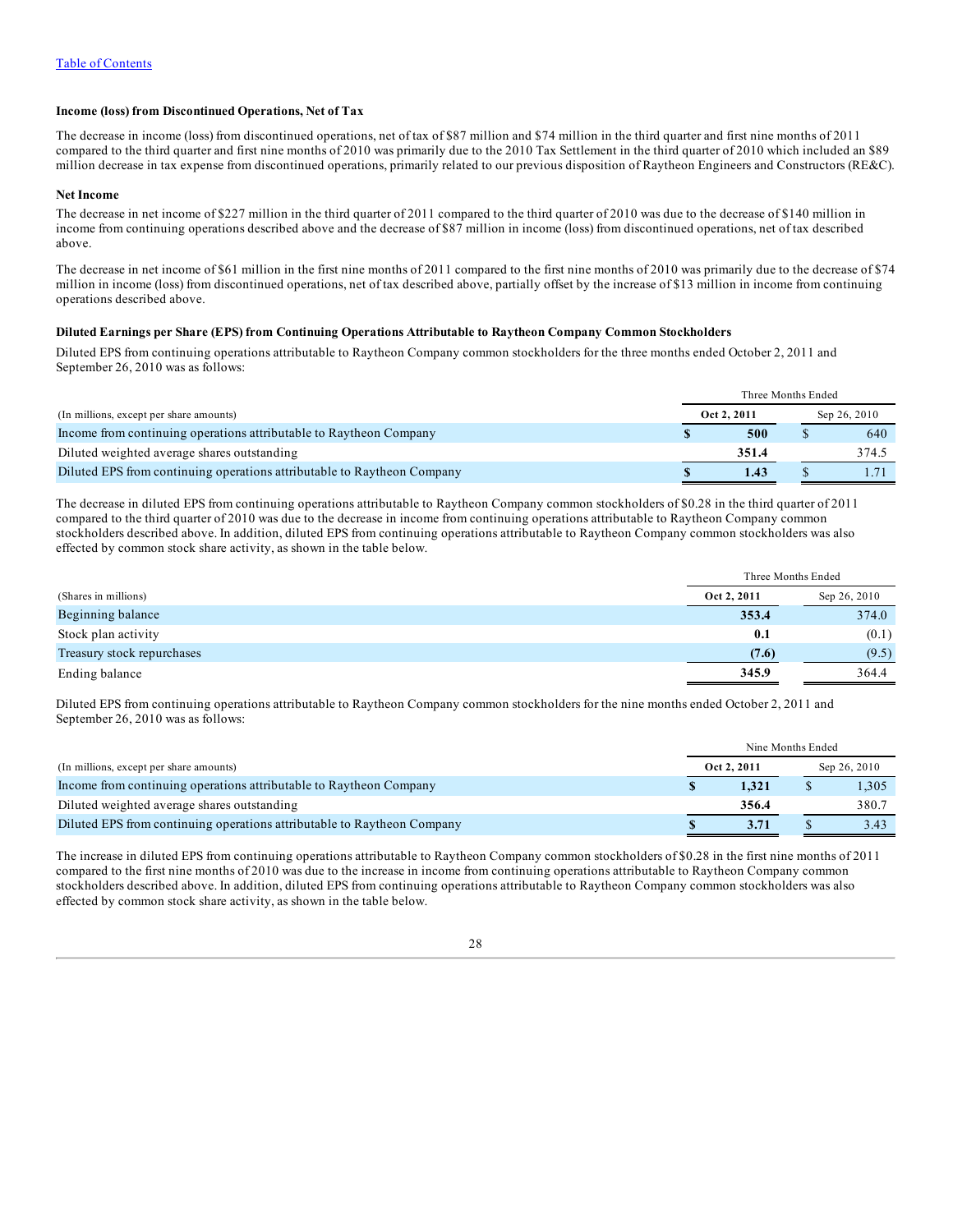|                            | Nine Months Ended |              |  |  |  |  |
|----------------------------|-------------------|--------------|--|--|--|--|
| (Shares in millions)       | Oct 2, 2011       | Sep 26, 2010 |  |  |  |  |
| Beginning balance          | 359.4             | 377.9        |  |  |  |  |
| Warrants exercised         | 3.3               | 6.7          |  |  |  |  |
| Stock plan activity        | 3.3               | 3.5          |  |  |  |  |
| Treasury stock repurchases | (20.1)            | (23.7)       |  |  |  |  |
| Ending balance             | 345.9             | 364.4        |  |  |  |  |

Warrants to purchase 5.3 million shares of our common stock, with an exercise price of \$37.50 per share and an expiration date in June 2011, were outstanding and included in our calculations of diluted EPS at September 26, 2010. As of October 2, 2011, all of these warrants had expired or been exercised.

#### **Diluted EPS Attributable to Raytheon Company Common Stockholders**

The decrease in diluted EPS attributable to Raytheon Company common stockholders of \$0.51 in the third quarter of 2011 compared to the third quarter of 2010 was primarily due to the decrease of \$0.28 in diluted EPS from continuing operations attributable to Raytheon Company common stockholders described above, as well as a decrease of \$0.23 in diluted EPS as a result of the activity described above in income (loss) from discontinued operations, net of tax.

The increase in diluted EPS attributable to Raytheon Company common stockholders of \$0.08 in the first nine months of 2011 compared to the first nine months of 2010 was primarily due to the \$0.28 increase in diluted EPS from continuing operations attributable to Raytheon Company common stockholders described above partially offset by a decrease of \$0.20 in diluted EPS as a result of the activity described above in income (loss) from discontinued operations, net of tax.

#### **Adjusted EPS**

Adjusted EPS is diluted EPS from continuing operations attributable to Raytheon Company common stockholders excluding the earnings per share impact of the FAS/CAS Adjustment tax effected at the federal statutory rate of 35% and, from time to time, certain other items. In addition to the FAS/CAS Adjustment, third quarter and first nine months of 2011 Adjusted EPS also excludes the earnings per share impact of the 2011 Tax Settlement. In addition to the FAS/CAS Adjustment, first nine months of 2011 Adjusted EPS also excludes the earnings per share impact of the UKBA LOC Adjustment tax effected at the blended global tax rate of approximately 26.7%, as described in Commitments and Contingencies on page 44. In addition to the FAS/CAS Adjustment, third quarter and first nine months of 2010 Adjusted EPS also excludes the earnings per share impact of the 2010 Tax Settlement. In addition to the FAS/CAS Adjustment, third quarter and first nine months of 2010 Adjusted EPS also excludes the earnings per share impact of the UKBA Program Adjustment tax effected at the blended global tax rate of approximately 30.5%, as previously disclosed. We are providing Adjusted EPS because management uses it for the purpose of evaluating and forecasting the Company's financial performance and believes that it provides additional insights into the Company's underlying business performance. We also believe it allows investors to benefit from being able to assess our operating performance in the context of how our principal customer, the U.S. Government, allows us to recover pension and postretirement benefit costs and to better compare our operating performance to others in the industry on that same basis. Adjusted EPS is not a measure of financial performance under GAAP and should be considered supplemental to, and not a substitute for, financial performance in accordance with GAAP. Adjusted EPS may not be defined and calculated by other companies in the same manner and the amounts presented may not recalculate directly due to rounding. Adjusted EPS was as follows:

|                                                                                                | Three Months Ended |              | Nine Months Ended |              |  |  |
|------------------------------------------------------------------------------------------------|--------------------|--------------|-------------------|--------------|--|--|
|                                                                                                | Oct 2, 2011        | Sep 26, 2010 | Oct 2, 2011       | Sep 26, 2010 |  |  |
| Diluted EPS from continuing operations attributable to Raytheon<br>Company common stockholders | 1.43               | 1.71         | 3.71              | 3.43         |  |  |
| Earnings per share impact of FAS/CAS Adjustment                                                | 0.14               | 0.09         | 0.46              | 0.24         |  |  |
| Earnings per share impact of UKBA Program Adjustment                                           |                    |              |                   | 0.72         |  |  |
| Earnings per share impact of UKBA LOC Adjustment                                               |                    |              | 0.17              |              |  |  |
| Earnings per share impact of the Tax Settlements                                               | (0.17)             | (0.45)       | (0.17)            | (0.45)       |  |  |
| Adjusted EPS                                                                                   | 1.39               | 1.35         | 4.17              | 3.94         |  |  |

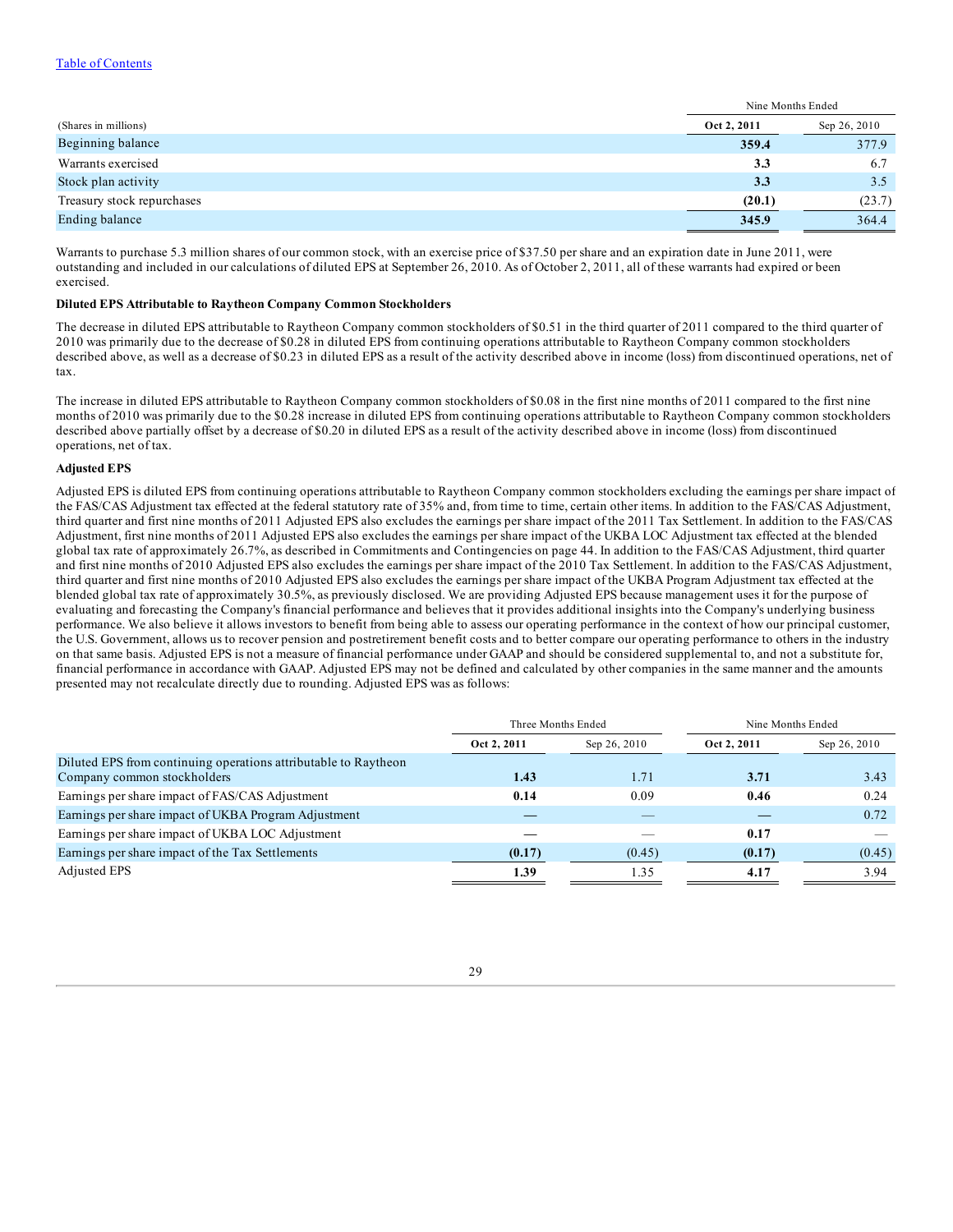#### **Segment Results**

We report our results in the following segments: Integrated Defense Systems (IDS), Intelligence and Information Systems (IIS), Missile Systems (MS), Network Centric Systems (NCS), Space and Airborne Systems (SAS) and Technical Services (TS). The following provides some context for viewing our segment performance through the eyes of management.

Given the nature of our business, bookings, net sales and operating income (including operating margin percentage), which we disclose and discuss at the segment level, are most relevant to an understanding of management's view of our segment performance, and often these measures have significant interrelated effects, as described below. In addition, we disclose and discuss backlog, which represents future sales that we expect to recognize over the contract period, which is generally the next several years.

*Bookings.* We disclose the amount of bookings for each segment and notable contract awards. Bookings generally represent the dollar value of new contracts awarded to us during the reporting period and include firm orders for which funding has not been appropriated. We believe bookings are an important measure of future performance and are an indicator of potential future changes in net sales, since we cannot record revenues under a new contract without first having a booking in the current or preceding period (i.e., a contract award).

*Total Net Sales and Total Operating Expenses.* We generally express changes in net sales in terms of volume. Volume generally refers to increases or decreases in revenues related to varying amounts of total operating expenses, which are comprised of cost of sales, administrative and selling expenses and research and development expenses, incurred on individual contracts (i.e., from performance against contractual commitments on our bookings related to engineering, production or service activity). Therefore, we discuss volume changes attributable principally to individual programs unless there is a discrete event (e.g., a major contract termination, natural disaster or major labor strike, etc.), or some other unusual item that has a material effect on changes in a segment's volume for a reported period. Due to the nature of our contracts, the amount of costs incurred and related revenues will naturally fluctuate over the lives of the contracts. As a result, in any reporting period, the changes in volume on numerous contracts are likely to be due to normal fluctuations in our production activity or service levels.

*Operating Income (and the related operating margin percentage).* We generally express changes in segment operating income in terms of volume, changes in program performance or changes in contract mix.

The operating income impact of changes in volume excludes the impact of program performance and the impact of changes in contract mix and are driven by changes in costs on individual programs at an overall margin for the segment.

Changes in program performance typically relate to profit recognition associated with revisions to total estimated costs at completion. These changes reflect improved or deteriorated operating performance or award fee rates. We have a standard quarterly process in which management reviews the progress and performance of our contracts. As part of this process, management reviews include, but are not limited to, any outstanding key contract matters, progress towards completion and the related program schedule, identified risks and opportunities, and the related changes in estimates of revenues and costs. The risks and opportunities include management's judgment about the ability and cost to achieve the schedule (for example, the number and type of milestone events), technical requirements (for example, a newly-developed product versus a mature product), and other contract requirements. Management must make assumptions regarding labor productivity and availability, the complexity of the work to be performed, the availability of materials, the length of time to complete the contract (to estimate increases in wages and prices for materials and related support cost allocations), performance by our subcontractors, and the availability and timing of funding from our customer, among other variables. Based on this analysis, any adjustments to net sales, costs of sales, and the related impact to operating income are recorded as necessary in the period they become known. These adjustments may result from positive program performance and an increase in operating profit during the performance of individual contracts if we determine we will be successful in mitigating risks surrounding the technical, schedule, and cost aspects of those contracts or realizing related opportunities. Likewise, these adjustments may result in a decrease in operating profit if we determine we will not be successful in mitigating these risks or realizing related opportunities. A significant change in one or more of these estimates could affect the profitability of one or more of our contracts. We disclose all individually significant changes in estimates below by segment.

Changes in contract mix refer to changes in operating margin due to a change in the relative volume of contracts with higher or lower fee rates such that the overall average margin rate for the segment changes. A higher or lower expected fee rate at the initial award of a contract typically correlates to the contract's risk profile, which is often specifically driven by the type of customer and related procurement regulations, the type of contract (for example, fixed price vs. cost plus), the maturity of the product or service, and the scope of work.

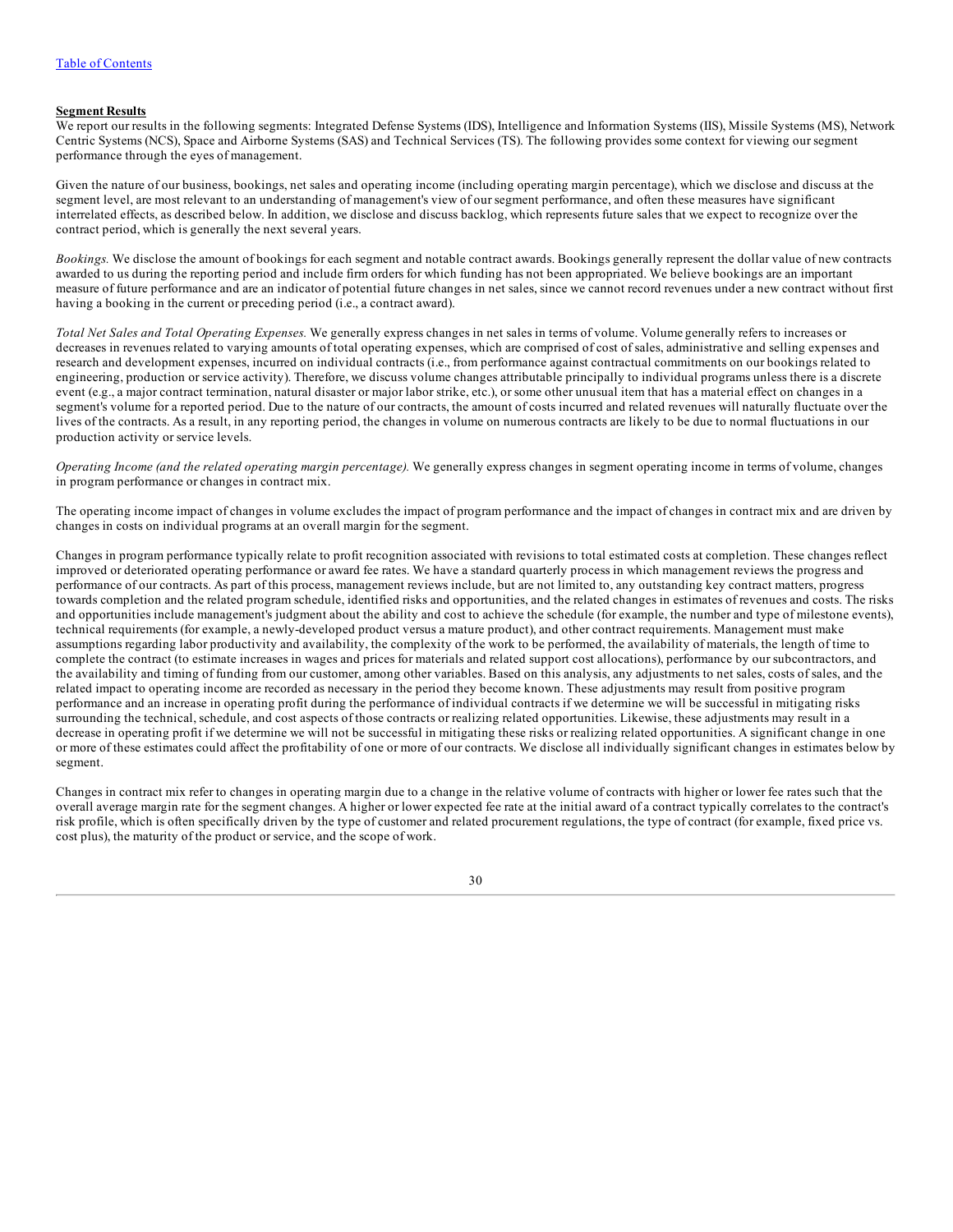Because each segment has thousands of contracts, in any reporting period, changes in operating income and margin are likely to be due to normal changes in volume, program performance and mix on many contracts with no single change or series of related changes materially driving a segment's change in operating income or operating margin percentage.

*Backlog.* We disclose period ending backlog for each segment. Backlog represents the dollar value of contracts awarded for which work has not been performed. Backlog generally increases with bookings and generally converts into sales as we incur costs under the related contractual commitments. Therefore, we discuss changes in backlog, including any significant cancellations, for each of our segments, as we believe such discussion provides an understanding of the awarded but not executed portions of our contracts.

Segment financial results were as follows:

|                                      | Three Months Ended |       |    |              |   |             | Nine Months Ended |              |  |  |
|--------------------------------------|--------------------|-------|----|--------------|---|-------------|-------------------|--------------|--|--|
| <b>Total Net Sales (In millions)</b> | Oct 2, 2011        |       |    | Sep 26, 2010 |   | Oct 2, 2011 |                   | Sep 26, 2010 |  |  |
| Integrated Defense Systems           | æ                  | 1,176 | \$ | 1,319        | S | 3,667       | ۰D.               | 4,007        |  |  |
| Intelligence and Information Systems |                    | 760   |    | 735          |   | 2,262       |                   | 1,937        |  |  |
| Missile Systems                      |                    | 1,413 |    | 1,391        |   | 4,108       |                   | 4,167        |  |  |
| Network Centric Systems              |                    | 1,104 |    | 1,227        |   | 3,360       |                   | 3,608        |  |  |
| Space and Airborne Systems           |                    | 1,305 |    | 1,238        |   | 3,914       |                   | 3,530        |  |  |
| <b>Technical Services</b>            |                    | 817   |    | 873          |   | 2,467       |                   | 2,508        |  |  |
| Corporate and Eliminations           |                    | (443) |    | (511)        |   | (1,362)     |                   | (1, 459)     |  |  |
| Total                                |                    | 6,132 | \$ | 6.272        |   | 18,416      |                   | 18.298       |  |  |

|                                       |             | Three Months Ended | Nine Months Ended |              |   |             |              |       |
|---------------------------------------|-------------|--------------------|-------------------|--------------|---|-------------|--------------|-------|
| <b>Operating Income</b> (In millions) | Oct 2, 2011 |                    |                   | Sep 26, 2010 |   | Oct 2, 2011 | Sep 26, 2010 |       |
| Integrated Defense Systems            | э           | 204                | \$                | 206          | S | 600         | ۰D.          | 632   |
| Intelligence and Information Systems  |             | 58                 |                   | 58           |   | 85          |              | (224) |
| Missile Systems                       |             | 178                |                   | 161          |   | 484         |              | 480   |
| Network Centric Systems               |             | 162                |                   | 169          |   | 492         |              | 496   |
| Space and Airborne Systems            |             | 171                |                   | 188          |   | 503         |              | 513   |
| <b>Technical Services</b>             |             | 75                 |                   | 77           |   | 228         |              | 215   |
| FAS/CAS Adjustment                    |             | (75)               |                   | (52)         |   | (254)       |              | (138) |
| Corporate and Eliminations            |             | (48)               |                   | (58)         |   | (141)       |              | (171) |
| Total                                 |             | 725                | S                 | 749          |   | 1,997       |              | 1,803 |

|                                      |             | Nine Months Ended |    |              |   |             |    |              |
|--------------------------------------|-------------|-------------------|----|--------------|---|-------------|----|--------------|
| <b>Bookings</b> (In millions)        | Oct 2, 2011 |                   |    | Sep 26, 2010 |   | Oct 2, 2011 |    | Sep 26, 2010 |
| <b>Integrated Defense Systems</b>    |             | 679               | \$ | 721          | S | 3.621       | ٠D | 2,287        |
| Intelligence and Information Systems |             | 938               |    | 703          |   | 2,523       |    | 3,072        |
| Missile Systems                      |             | 2,264             |    | 2,179        |   | 4,473       |    | 5,177        |
| Network Centric Systems              |             | 1,161             |    | 792          |   | 2,917       |    | 2,720        |
| Space and Airborne Systems           |             | 1,135             |    | 947          |   | 3,524       |    | 2,988        |
| <b>Technical Services</b>            |             | 707               |    | 696          |   | 2,350       |    | 2,221        |
| Total                                |             | 6.884             | \$ | 6.038        |   | 19.408      |    | 18.465       |

Included in bookings were international bookings of \$1,268 million and \$841 million in the third quarters of 2011 and 2010, respectively, and \$5,356 million and \$2,753 million in the first nine months of 2011 and 2010, respectively, which included foreign military bookings through the U.S. Government. International bookings amounted to 18% and 14% of total bookings in the third quarters of 2011 and 2010, respectively, and 28% and 15% in the first nine months of 2011 and 2010, respectively. The increase in international bookings in the first nine months of 2011 compared to first nine months of 2010 was primarily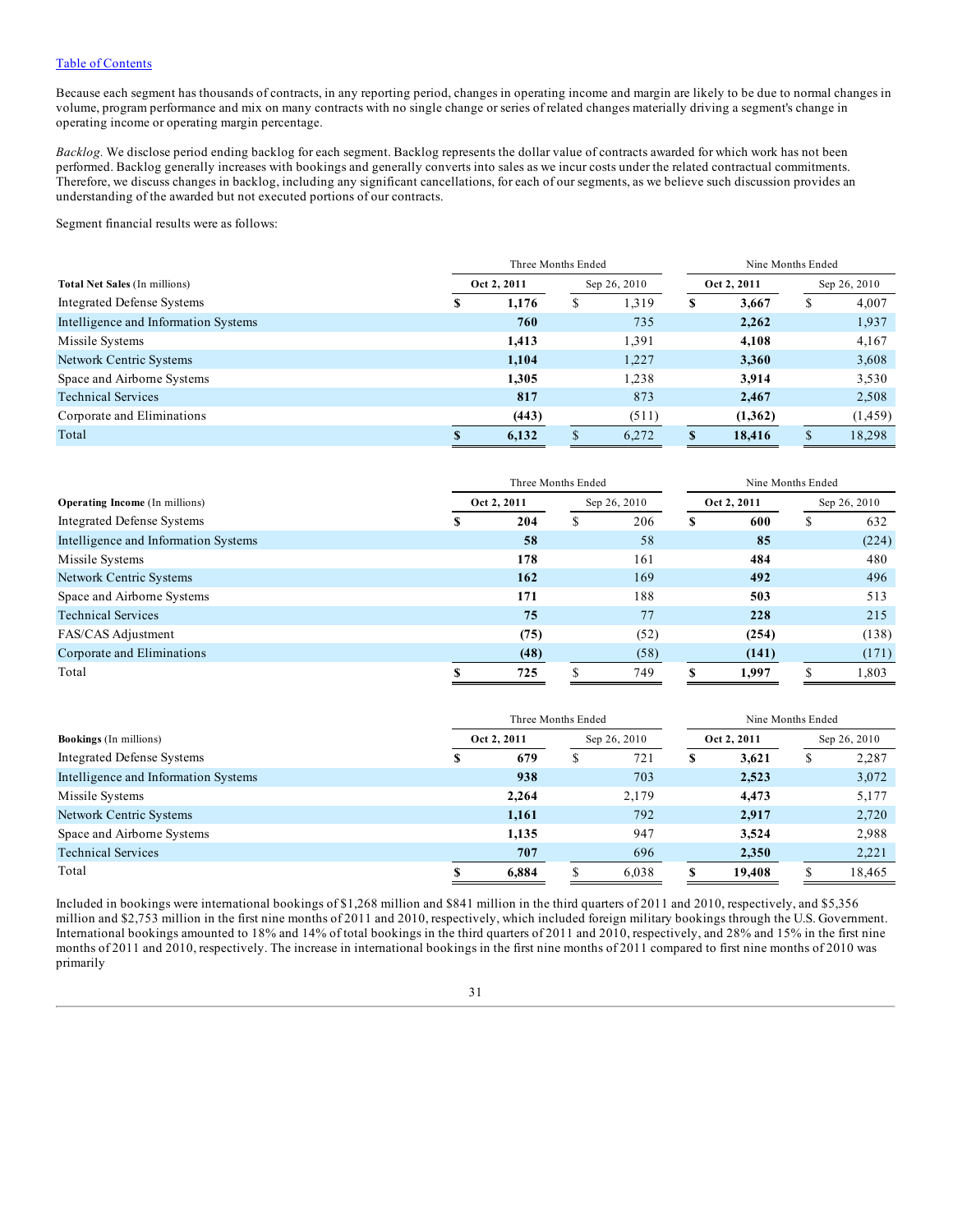due to a \$1.7 billion award at IDS related to an upgrade to the Patriot Air and Missile Defense System for the Kingdom of Saudi Arabia, as described below.

We record bookings for not-to-exceed contract awards based on reasonable estimates of expected contract definitization, which will generally not be less than 75% of the awards. We subsequently adjust bookings to reflect the actual amounts definitized, or, if prior to definitization, when facts and circumstances indicate our previous estimates are no longer reasonable. The timing of awards that may cover multiple fiscal years influences bookings in each year. Bookings exclude unexercised contract options and potential orders under ordering-type contracts (i.e., indefinite delivery/indefinite quantity (IDIQ) type contracts), and are reduced for contract cancellations and terminations of bookings recognized in the current year. We reflect contract cancellations and terminations from prior year bookings, as well as the impact of changes in foreign exchange rates, directly as an adjustment to backlog in the period in which the cancellation or termination occurs and the impact is determinable.

|                                      |             | Funded Backlog | Total Backlog |              |   |             |   |              |
|--------------------------------------|-------------|----------------|---------------|--------------|---|-------------|---|--------------|
| (In millions)                        | Oct 2, 2011 |                |               | Dec 31, 2010 |   | Oct 2, 2011 |   | Dec 31, 2010 |
| Integrated Defense Systems           | S           | 5.380          | \$            | 6.433        | S | 8,438       | S | 8,473        |
| Intelligence and Information Systems |             | 927            |               | 725          |   | 4,495       |   | 4,319        |
| Missile Systems                      |             | 6,388          |               | 6,385        |   | 8,581       |   | 8.212        |
| Network Centric Systems              |             | 3,760          |               | 3,740        |   | 4,512       |   | 4,912        |
| Space and Airborne Systems           |             | 3,306          |               | 3,266        |   | 6,012       |   | 5,981        |
| <b>Technical Services</b>            |             | 1,973          |               | 2,083        |   | 2,947       |   | 2,654        |
| Total                                | S           | 21,734         | \$            | 22,632       | S | 34,985      |   | 34,551       |

Total backlog includes both funded backlog (unfilled orders for which funding is authorized, appropriated and contractually obligated by the customer) and unfunded backlog (firm orders for which funding has not been appropriated and/or contractually obligated by the customer). Revenue is generally not recognized on backlog until funded. Backlog excludes unexercised contract options and potential orders under ordering-type contracts (e.g., IDIQ). Both funded and unfunded backlog are affected by changes in foreign exchange rates.

#### **Integrated Defense Systems**

|                                   |             |       | Three Months Ended |            | Nine Months Ended |          |              |       |            |  |
|-----------------------------------|-------------|-------|--------------------|------------|-------------------|----------|--------------|-------|------------|--|
| (In millions, except percentages) | Oct 2, 2011 |       | Sep 26, 2010       | $%$ Change | Oct 2, 2011       |          | Sep 26, 2010 |       | $%$ Change |  |
| <b>Total Net Sales</b>            |             | 1.176 | 1.319              | $(10.8)\%$ |                   | 3.667    | Φ            | 4.007 | $(8.5)\%$  |  |
| <b>Total Operating Expenses</b>   |             | 972   | 1.113              | $(12.7)\%$ |                   | 3,067    |              | 3,375 | $(9.1)\%$  |  |
| Operating Income                  |             | 204   | 206                | $(1.0)\%$  |                   | 600      |              | 632   | $(5.1)\%$  |  |
| <b>Operating Margin</b>           |             | 17.3% | 15.6%              |            |                   | $16.4\%$ |              | 15.8% |            |  |
| <b>Bookings</b>                   |             | 679   | 721                | (5.8)%     | S                 | 3.621    | ۰υ           | 2.287 | 58.3 %     |  |

*Total Net Sales and Total Operating Expenses.* The decrease in net sales of \$143 million in the third quarter of 2011 compared to the third quarter of 2010 was primarily due to \$63 million of lower net sales, as planned, on an international Patriot program awarded in the fourth quarter of 2008 driven by scheduled design and production effort, \$62 million of lower net sales from the scheduled completion of certain design and production phases on a U.S. Navy combat systems program and the deferment of certain work due to the U.S. Navy's extension of the program schedule, and \$58 million of lower net sales on missile defense programs driven by scheduled design and production effort, partially offset by higher net sales on various other programs with no individual or common significant driver. The decrease in operating expenses of \$141 million in the third quarter of 2011 compared to the third quarter of 2010 was driven primarily by the activity in the programs described above.

The decrease in net sales of \$340 million in the first nine months of 2011 compared to the first nine months of 2010 was primarily due to \$239 million of lower net sales from the scheduled completion of certain design and production phases on a U.S. Navy combat systems program and the deferment of certain work due to the U.S. Navy's extension of the program schedule, and \$113 million of lower net sales, as planned, on an international Patriot program awarded in the fourth quarter of 2008 driven by scheduled design and production effort. The decrease in operating expenses of \$308 million in the first nine months of 2011 compared to the first nine months of 2010 was driven primarily by the activity in the programs described above.

*Operating Income and Margin.* The decrease in operating income of \$2 million in the third quarter of 2011 compared to the

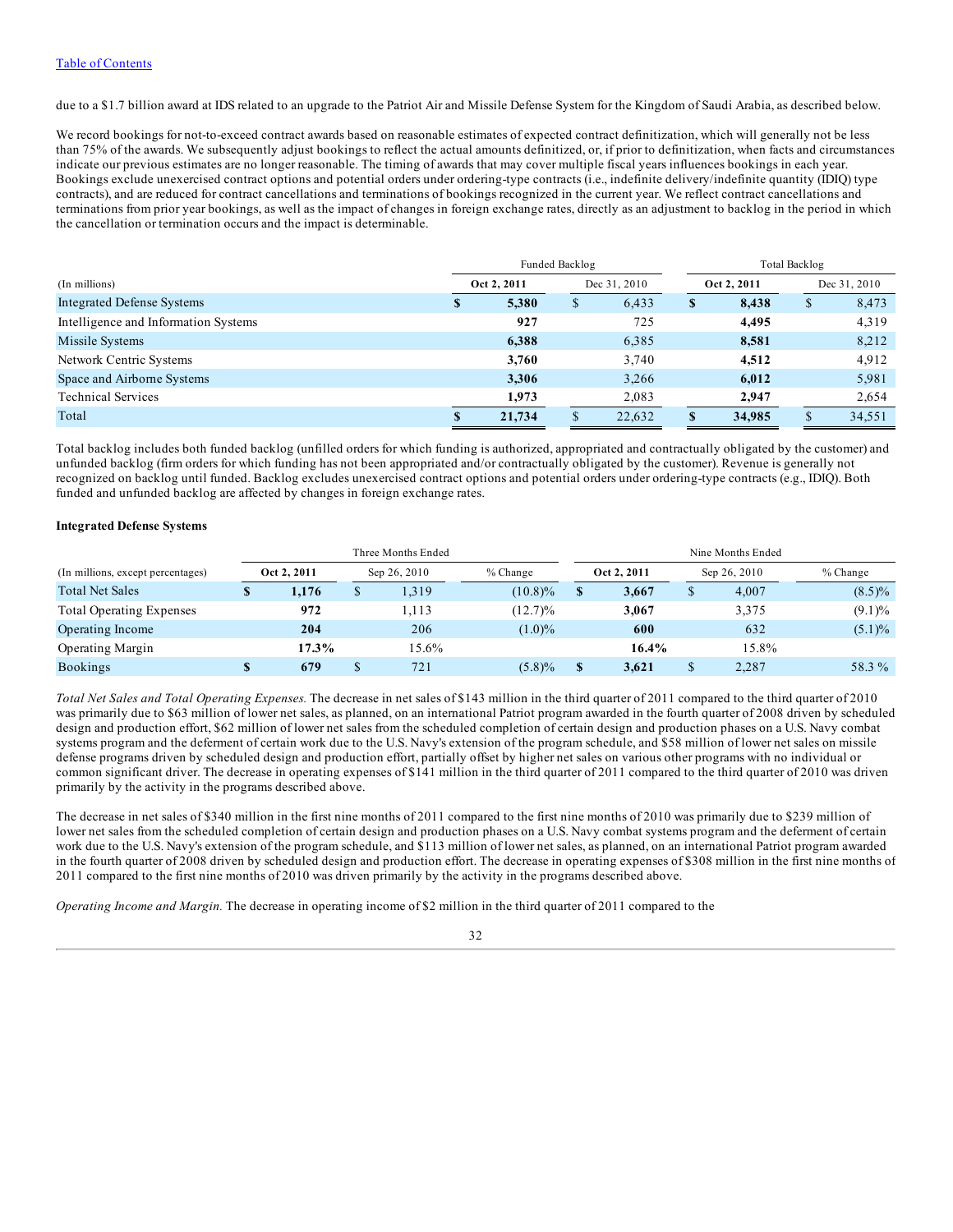third quarter of 2010 was primarily due to decreased volume, which had an impact of \$20 million, driven primarily by the programs described above, partially offset by a change in contract mix, which had an impact of \$11 million, driven primarily by activity on certain international programs, and overall improved program performance, which had an impact of \$7 million, driven by activity on a U.S. Navy combat systems program. The increase in operating margin in the third quarter of 2011 compared to the third quarter of 2010 was primarily due to the change in contract mix and improved program performance described above.

The decrease in operating income of \$32 million in the first nine months of 2011 compared to the first nine months of 2010 was primarily due to decreased volume, which had a \$45 million impact on operating income, driven primarily by the programs described above, partially offset by a change in contract mix, which had an impact of \$11 million, driven primarily by activity on a U.S. Navy combat systems program, and overall improved program performance, which had an impact of \$2 million, driven by activity on a U.S. Navy combat systems program. The increase in operating margin in the first nine months of 2011 compared to the first nine months of 2010 was primarily due to the change in contract mix and improved program performance described above.

*Backlog and Bookings.* Backlog was \$8,438 million at October 2, 2011, which remained relatively consistent with backlog of \$8,473 million at December 31, 2010. Bookings decreased \$42 million in the third quarter of 2011 compared to the third quarter of 2010. In the third quarter of 2011, IDS booked \$142 million for the production of Airborne Low Frequency Sonar (ALFS) systems and spares for the U.S. Navy. IDS also booked \$93 million to provide advanced Patriot air and missile defense capability for an international customer. In the third quarter of 2010, IDS booked \$190 million for the U.S. Army/U.S. Navy Transportable Radar Surveillance (AN/TPY2) radar for the Missile Defense Agency (MDA), \$104 million on the Zumwalt-class destroyer program for the U.S. Navy and \$103 million for the Aegis weapon system for the U.S. Navy.

The increase in bookings of \$1,334 million in the first nine months of 2011 compared to the first nine months of 2010 was primarily due to an award to upgrade the Patriot Air and Missile Defense System to the latest Configuration-3 for the Kingdom of Saudi Arabia. On June 19, 2011, we received a signed and effective contract from the Kingdom of Saudi Arabia Ministry of Defense and Aviation and recorded \$1,698 million in bookings for this contract. This contract is subject to customary terms and conditions, including successful completion of the US export requirements process, which is expected shortly. In addition to the bookings noted above, in the first nine months of 2011, IDS booked \$131 million to provide engineering services support for a Patriot air and missile defense program for U.S. and international customers and \$107 million for development on the competitively awarded Space Fence program for the U.S. Air Force. In addition to the bookings noted above, in the first nine months of 2010, IDS booked \$685 million for a Patriot air and missile defense program for U.S. and international customers and \$146 million on the Zumwalt-class destroyer program for the U.S. Navy, which included initial funding for the third ship.

#### **Intelligence and Information Systems**

|                                   |             |      |              | Three Months Ended |            | Nine Months Ended |       |              |            |            |  |
|-----------------------------------|-------------|------|--------------|--------------------|------------|-------------------|-------|--------------|------------|------------|--|
| (In millions, except percentages) | Oct 2, 2011 |      | Sep 26, 2010 |                    | $%$ Change | Oct 2, 2011       |       | Sep 26, 2010 |            | $%$ Change |  |
| <b>Total Net Sales</b>            |             | 760  | D            | 735                | 3.4%       | S                 | 2.262 | \$           | .937       | $16.8\%$   |  |
| <b>Total Operating Expenses</b>   |             | 702  |              | 677                | 3.7%       |                   | 2.177 |              | 2,161      | $0.7\%$    |  |
| Operating Income                  |             | 58   |              | 58                 | $-$ %      |                   | 85    |              | (224)      | <b>NM</b>  |  |
| <b>Operating Margin</b>           |             | 7.6% |              | 7.9%               |            |                   | 3.8%  |              | $(11.6)\%$ |            |  |
| <b>Bookings</b>                   |             | 938  |              | 703                | 33.4%      | S                 | 2.523 | \$           | 3.072      | (17.9)%    |  |

*Total Net Sales and Total Operating Expenses.* The increase in net sales of \$25 million in the third quarter of 2011 compared to the third quarter of 2010 was primarily due to \$45 million of higher net sales on classified programs, partially offset by \$23 million of lower net sales from the UKBA Program. The increase in operating expenses of \$25 million in the third quarter of 2011 compared to the third quarter of 2010 was driven primarily by the activity in the programs described above.

The increase in net sales of \$325 million in the first nine months of 2011 compared to the first nine months of 2010 was primarily due to the difference in net sales from the UKBA Program. Net sales from the UKBA Program in the first nine months of 2010 were lower than the first nine months of 2011 by \$263 million, primarily due to the UKBA Program Adjustment, as described in Commitments and Contingencies on page 44, which negatively impacted net sales by \$316 million. Also included in the increase in net sales was \$87 million of higher net sales on a GPS command, control, and mission capabilities program awarded in the first quarter of 2010, primarily as a result of scheduled design and build efforts. The remaining change in net sales was spread across numerous programs, with no individual or common significant driver. The increase in operating expenses of \$16 million in the first nine months of 2011 compared to the first nine months of 2010 was driven primarily by the activity in the programs described above. Included in operating expenses in the first nine months of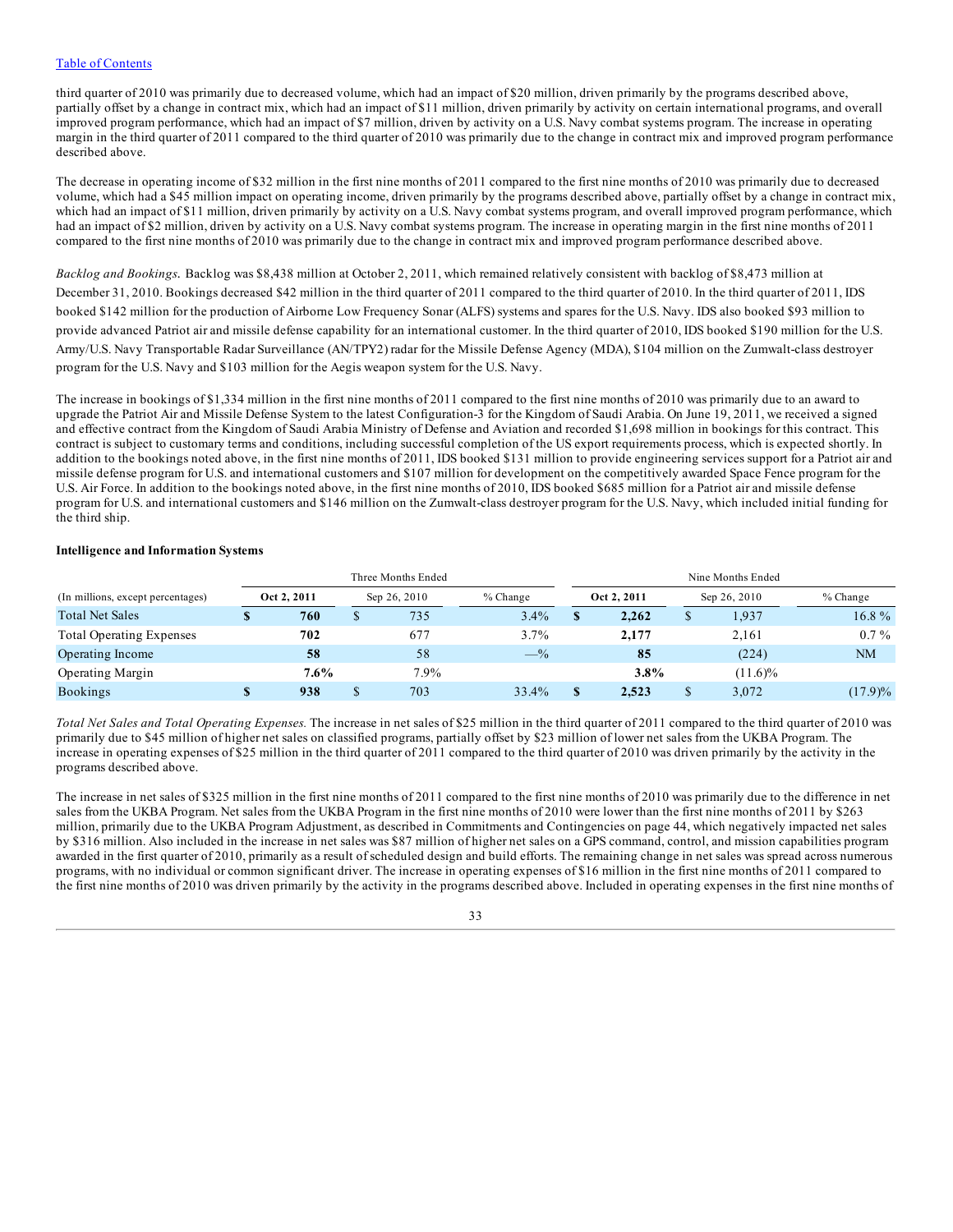2011 was \$80 million related to the UKBA LOC Adjustment. Included in operating expenses in the first nine months of 2010 was \$79 million related to the UKBA Program Adjustment.

*Operating Income and Margin.* Operating income and margin in the third quarter of 2011 remained consistent with the third quarter of 2010. IIS' operating income in the third quarter of 2011 included \$3 million of legal fees and other period expenses incurred in connection with the UKBA Program dispute and arbitration compared to \$4 million in 2010. IIS' operating income was also reduced by approximately \$4 million in the third quarter of 2011 and the third quarter of 2010 by certain cyber security related acquisition costs and investments.

The increase in operating income of \$309 million and the increase in operating margin in the first nine months of 2011 compared to the first nine months of 2010 was primarily due to the UKBA Program Adjustment in the first nine months of 2010, which had an impact of \$395 million, partially offset by the UKBA LOC Adjustment in the first nine months of 2011, which had an impact of \$80 million. IIS' operating income in the first nine months of 2011 included \$14 million of legal and other period expenses in connection with the UKBA program dispute and arbitration compared to \$4 million in the first nine months of 2010. IIS' operating income was also reduced by approximately \$11 million in the first nine months of 2011 and \$13 million in the first nine months of 2010 by certain cyber security related acquisition costs and investments.

*Backlog and Bookings*. Backlog was \$4,495 million at October 2, 2011 compared to \$4,319 million at December 31, 2010. Bookings increased \$235 million in the third quarter of 2011 compared to the third quarter of 2010. In the third quarter of 2011, IIS booked \$180 million on a contract to provide intelligence, surveillance and reconnaissance (ISR) support to the U.S. Air Force and \$163 million booking on the Joint Polar Satellite system (JPSS) program for the National Aeronautics and Space Administration (NASA). Also in the third quarter of 2011, IIS booked \$313 million on a number of classified contracts compared to \$447 million in the third quarter of 2010.

The decrease in bookings of \$549 million in the first nine months of 2011 compared to the first nine months of 2010 was primarily due to the bookings on Global Positioning System Advanced Control Segment (GPS-OCX) in the first nine months of 2010 described below. In addition to the bookings described above, in the first nine months of 2011, IIS booked \$349 million on the JPSS program for the NASA, \$807 million on a number of classified contracts, as well as \$93 million for development on the GPS-OCX program for the U.S. Air Force. In addition to the bookings described above, in the first nine months of 2010, IIS booked an \$898 million award on a contract to develop the next-generation GPS-OCX for the U.S. Air Force and \$995 million on a number of classified contracts, including \$361 million on a major classified program.

#### **Missile Systems**

|                                   |             |       | Three Months Ended |        | Nine Months Ended |             |       |              |          |            |
|-----------------------------------|-------------|-------|--------------------|--------|-------------------|-------------|-------|--------------|----------|------------|
| (In millions, except percentages) | Oct 2, 2011 |       | Sep 26, 2010       |        | $%$ Change        | Oct 2, 2011 |       | Sep 26, 2010 |          | $%$ Change |
| <b>Total Net Sales</b>            |             | 1.413 |                    | 391. ا | $.6\%$            | S           | 4,108 |              | 4,167    | $(1.4)\%$  |
| <b>Total Operating Expenses</b>   |             | 1.235 |                    | 1.230  | $0.4\%$           |             | 3,624 |              | 3,687    | (1.7)%     |
| Operating Income                  |             | 178   |                    | 161    | $10.6\%$          |             | 484   |              | 480      | $0.8\%$    |
| <b>Operating Margin</b>           |             | 12.6% |                    | 11.6%  |                   |             | 11.8% |              | $11.5\%$ |            |
| <b>Bookings</b>                   |             | 2.264 | D                  | 2.179  | 3.9%              |             | 4.473 |              | 5.177    | $(13.6)\%$ |

*Total Net Sales and Total Operating Expenses.* Net sales in the third quarter of 2011 remained relatively consistent compared to the third quarter of 2010, and included lower net sales of \$66 million on the Standard Missile-2 (SM-2) program and \$44 million on the Standard Missile-3 (SM-3) program, principally from lower volume driven by scheduled lower production build rates, and higher net sales of \$50 million on the Paveway program, principally from higher volume due to a scheduled increase in design and production efforts. The remaining change in net sales was spread across numerous programs, with no individual or common significant driver. The increase in operating expenses of \$5 million in the third quarter of 2011 compared to the third quarter of 2010 was driven primarily by the activity in the programs described above.

The decrease in net sales of \$59 million in the first nine months of 2011 compared to the first nine months of 2010 was primarily due to lower net sales of \$167 million on the SM-2 program and \$90 million on the Evolved Sea Sparrow Missile (ESSM) program, principally from lower volume driven by scheduled lower production build rates, partially offset by higher net sales of \$91 million on the Paveway program and \$81 million on the Small Diameter Bomb II (SDB II) program, principally from higher volume due to scheduled increases in design and production efforts. The decrease in operating expenses of \$63 million in the first nine months of 2011 compared to the first nine months of 2010 was driven by the activity in the programs described above, partially offset by numerous programs, with no individual or common significant driver.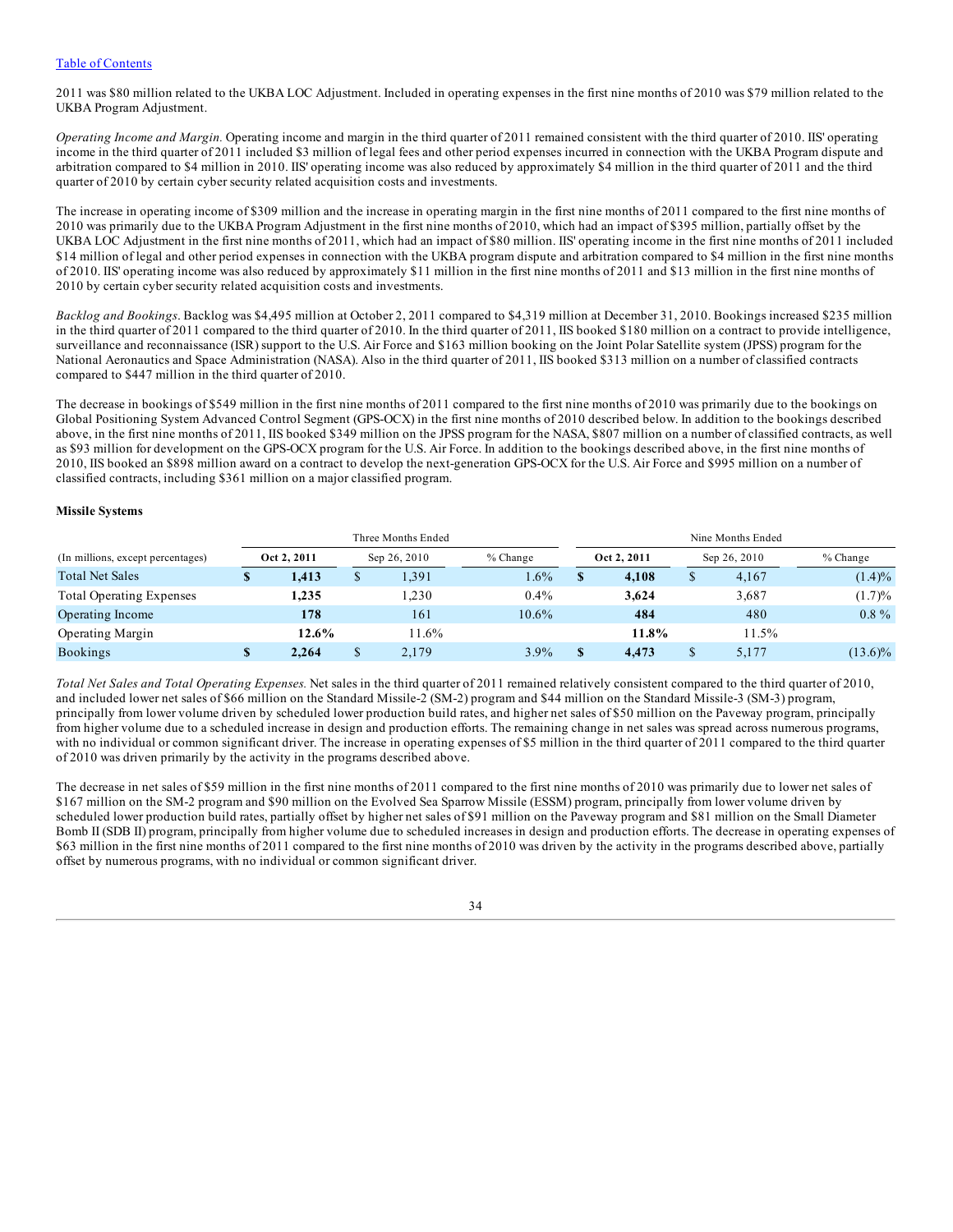*Operating Income and Margin.* The increase in operating income of \$17 million in the third quarter of 2011 compared to the third quarter of 2010 was primarily due to overall improved program performance, which had a \$15 million impact on operating income, principally on our Paveway production programs. The increase in operating margin in the third quarter of 2011 compared to the third quarter of 2010 was primarily due to the improved program performance described above.

The increase in operating income of \$4 million in the first nine months of 2011 compared to the first nine months of 2010 was primarily due to overall improved program performance spread across numerous programs with no individual or common significant driver, which had an \$18 million impact on operating income, partially offset by lower volume, which had a \$9 million impact on operating income, and a change in contract mix, which had a \$5 million impact on operating income. Included in program performance for the first nine months of 2011 is a \$15 million charge related to a contract settlement. Operating margin in the first nine months of 2011 remained relatively consistent with the first nine months of 2010.

*Backlog and Bookings.* Backlog was \$8,581 million at October 2, 2011 compared to \$8,212 million at December 31, 2010. Bookings increased \$85 million in the third quarter of 2011 compared to the third quarter of 2010. In the third quarter of 2011, MS booked \$584 million for the production of Advanced Medium-Range Air-to-Air Missiles (AMRAAM) for the U.S. Air Force and international customers, \$329 million for the development of SM-3 for the MDA, \$221 million for production of ESSM for the U.S. Navy and international customers, \$200 million for a major classified program, \$195 million for Phalanx weapon systems for the U.S. Navy and international customers, \$179 million for the production of SM-2 for the U.S. Navy and international customers, \$104 million for the production of Paveway for the U.S. Air Force and international customers, and \$91 million for the production of the Joint Stand-off Weapon (JSOW) for the U.S. Navy and international customers. In the third quarter of 2010, MS booked \$545 million for the production of AMRAAM for the U.S. Air Force and international customers, \$451 million for engineering and manufacturing development of Small Diameter Bomb II (SDB II) for the joint U.S. Air Force and U.S Navy program, \$237 million for SM-3 for the MDA and an international customer, \$204 million for the production of Rolling Airframe Missile (RAM) for the U.S. Navy and an international customer, \$119 million for the Javelin program for the U.S. Army and international customers, \$112 million for the production of AIM-9X Sidewinder short range air-to-air missiles for the U.S. Navy and international customers, and \$106 million for development work on the Exoatmospheric Kill Vehicle (EKV) for the MDA.

Bookings decreased \$704 million in the first nine months of 2011 compared to the first nine months of 2010. In addition to bookings noted above, in the first nine months of 2011, MS booked \$690 million for the development and production of SM-3 for the MDA, \$200 million for production of Standard Missile-6 (SM-6) for the U.S. Navy, \$177 million for the production of Excalibur for the U.S. Army and an international customer, \$91 million for production of Miniature Air-Launch Decoy (MALD®) for the U.S. Air Force and \$81 million for the production of Tube-launched, Optically-tracked, Wireless-guided (TOW) missiles for the U.S. Army. In addition to the bookings noted above, in the first nine months of 2010, MS booked \$535 million on a classified program, \$446 million for the development of SM-3 and \$111 million for development work on the EKV program for the MDA, \$291 million for the production of SM-2 for an international customer and the U.S. Navy, \$203 million for the production of Tomahawk missiles for the U.S. Navy, \$102 million for the production of the JSOW for the U.S. Navy, \$95 million for the production of TOW missiles for international customers and the U.S. Army, \$81 million for the production of AIM-9X short range air-to-air missiles for the U.S. Navy and international customers, \$223 million for the Phalanx Weapons System for the U.S. Navy, \$150 million for the MALD program for the U.S. Air Force and \$123 million for ESSM for the U.S. Navy and international customers.

#### **Network Centric Systems**

|                                   |   |             |    | Three Months Ended |            |   |             | Nine Months Ended |            |
|-----------------------------------|---|-------------|----|--------------------|------------|---|-------------|-------------------|------------|
| (In millions, except percentages) |   | Oct 2, 2011 |    | Sep 26, 2010       | $%$ Change |   | Oct 2, 2011 | Sep 26, 2010      | $%$ Change |
| <b>Total Net Sales</b>            | D | 1.104       | ۰D | 1.227              | $(10.0)\%$ | S | 3,360       | \$<br>3,608       | (6.9)%     |
| <b>Total Operating Expenses</b>   |   | 942         |    | 1.058              | $(11.0)\%$ |   | 2,868       | 3.112             | $(7.8)\%$  |
| Operating Income                  |   | 162         |    | 169                | $(4.1)\%$  |   | 492         | 496               | $(0.8)\%$  |
| Operating Margin                  |   | 14.7%       |    | 13.8%              |            |   | 14.6%       | 13.7%             |            |
| <b>Bookings</b>                   | æ | 1.161       | Ф  | 792                | $46.6\%$   | S | 2.917       | \$<br>2,720       | $7.2\%$    |

*Total Net Sales and Total Operating Expenses.* The decrease in net sales of \$123 million in the third quarter of 2011 compared to the third quarter of 2010 was primarily due to \$56 million of lower net sales on U.S. Army sensor programs and \$39 million on a U.S. Army communications program due to a planned decline in production and \$37 million of lower net sales on a combat vehicle sensor program, principally from lower volume, due to a program restructuring and the related termination for convenience. The decrease in operating expenses of \$116 million in the third quarter of 2011 compared to the third quarter of 2010 was driven primarily by the activity in the programs described above.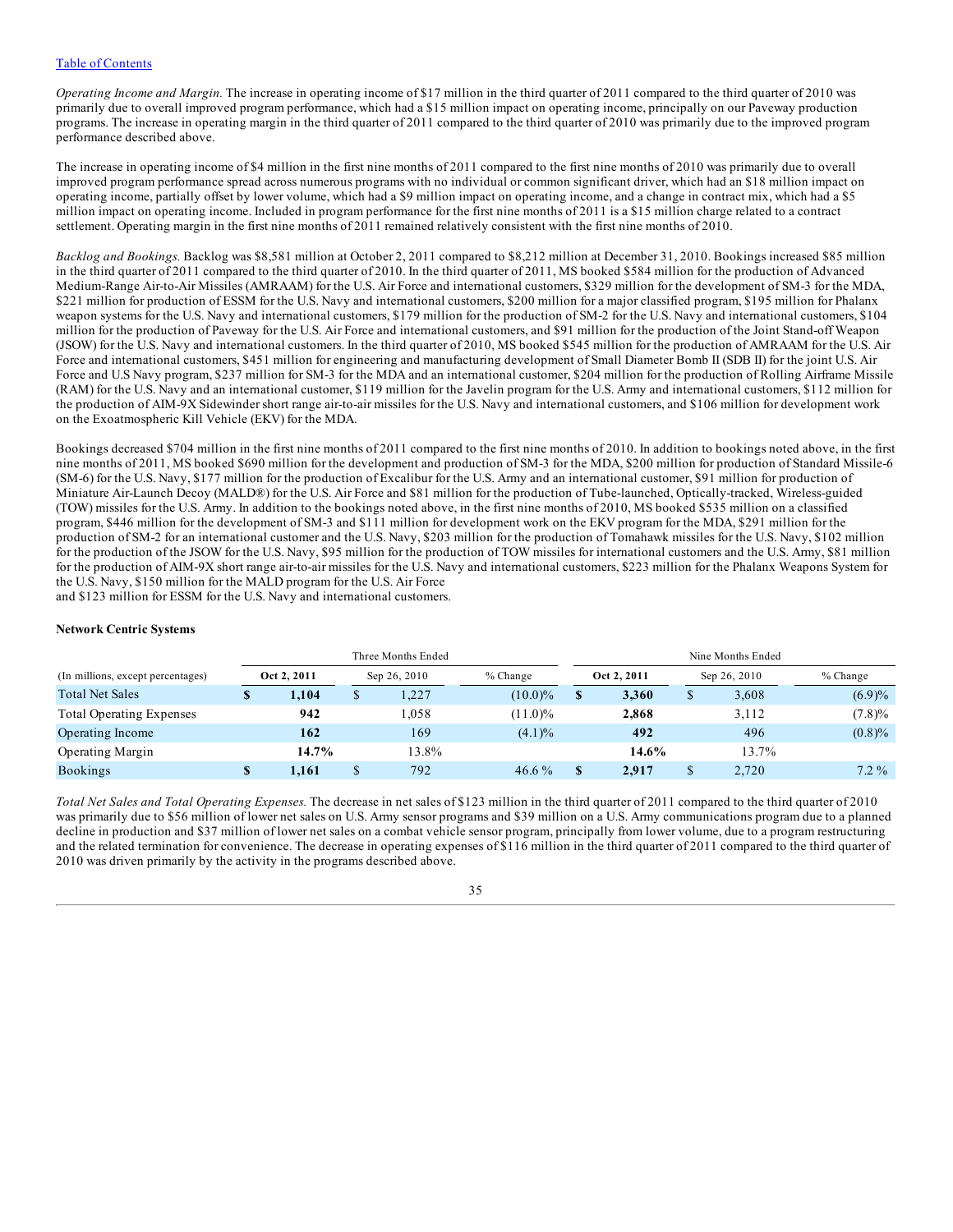The decrease in net sales of \$248 million in the first nine months of 2011 compared to the first nine months of 2010 was primarily due to \$219 million of lower net sales on U.S. Army sensor programs due to a planned decline in production, \$89 million of lower net sales on a combat vehicle sensor program, principally from lower volume, due to a program restructuring and related termination for convenience, and \$76 million of lower net sales on a U.S. Army radar support program, principally due to the completion of significant upgrade efforts, partially offset by higher net sales on numerous programs, including a combined \$83 million on acoustic sensor system sales and combat vehicle sensor program sales for an international customer. The decrease in operating expenses of \$244 million in the first nine months of 2011 compared to the first nine months of 2010 was driven primarily by the activity in the programs described above.

*Operating Income and Margin.* The decrease in operating income of \$7 million in the third quarter of 2011 compared to the third quarter of 2010 was primarily due to decreased volume, which had an impact of \$19 million, principally driven by the programs described above, offset by overall improved program performance, which had an impact of \$7 million, and a change in contract mix, which had an impact of \$5 million, principally driven by higher acoustic sensor systems sales. Included in operating income in the third quarter of 2010 was a negative profit adjustment of \$28 million relating to an infrastructure protection program as a result of a change in our estimated revenue and costs due to the termination of a subcontractor and the Company's subsequent direct assumption of that subcontractor's scope of work. The increase in operating margin in the third quarter of 2011 compared to the third quarter of 2010 was primarily due to the favorable contract mix and improved program performance described above.

The decrease in operating income of \$4 million in the first nine months of 2011 compared to the first nine months of 2010 was primarily due to decreased volume, which had an impact of \$37 million, principally driven by the programs described above, partially offset by overall improved program performance, which had an impact of \$18 million, partially driven by the profit adjustment described above, and a change in contract mix, which had an impact of \$15 million, principally driven by higher domestic and international acoustic sensor systems sales. Included in operating income in the first nine months of 2010 was a negative profit adjustment of \$28 million relating to an infrastructure protection program, as described above. The increase in operating margin in the first nine months of 2011 compared to the first nine months of 2010 was primarily due to the favorable contract mix and improved program performance described above.

*Backlog and Bookings*. Backlog was \$4,512 million at October 2, 2011 compared to \$4,912 million at December 31, 2010. Bookings increased by \$369 million in the third quarter of 2011 compared to the third quarter of 2010. In the third quarter of 2011, NCS booked \$187 million for the production of Sentinel radars, spares and services for the U.S. Army and international customers. In the third quarter of 2010, NCS booked \$84 million for airborne tactical communications systems for multiple customers.

Bookings increased by \$197 million in the first nine months of 2011 compared to the first nine months of 2010. In addition to the booking noted above, in the first nine months of 2011, NCS booked \$129 million for the Long Range Advanced Scout Surveillance Systems (LRAS3) program for the U.S. Army. In addition to the booking noted above, in the first nine months of 2010, NCS booked \$138 million for the LRAS3 program for the U.S. Army and \$100 million for an international command and control program.

#### **Space and Airborne Systems**

|                                   |             |               | Three Months Ended |            |             |         | Nine Months Ended |            |
|-----------------------------------|-------------|---------------|--------------------|------------|-------------|---------|-------------------|------------|
| (In millions, except percentages) | Oct 2, 2011 |               | Sep 26, 2010       | $%$ Change | Oct 2, 2011 |         | Sep 26, 2010      | $%$ Change |
| <b>Total Net Sales</b>            | 1.305       | $\sigma$<br>D | 1.238              | $5.4\%$    | 3.914       | ۰D      | 3,530             | $10.9\%$   |
| <b>Total Operating Expenses</b>   | 1.134       |               | 1.050              | $8.0\%$    | 3.411       |         | 3,017             | 13.1%      |
| Operating Income                  | 171         |               | 188                | $(9.0)\%$  | 503         |         | 513               | (1.9)%     |
| <b>Operating Margin</b>           | 13.1%       |               | 15.2%              |            | 12.9%       |         | 14.5%             |            |
| <b>Bookings</b>                   | 1.135       | $\sigma$      | 947                | $19.9\%$   | 3.524       | ¢<br>۰D | 2.988             | 17.9%      |

*Total Net Sales and Total Operating Expenses.* The increase in net sales of \$67 million in the third quarter of 2011 compared to the third quarter of 2010 was primarily due to \$51 million of higher net sales related to RAST, which we acquired in the first quarter of 2011, and \$50 million of higher volume on intelligence, surveillance and reconnaissance systems programs due to increased bookings over the last few years driven by customer demand for these capabilities. The increase in operating expenses of \$84 million in the third quarter of 2011 compared to the third quarter of 2010 was driven primarily by the activity described above.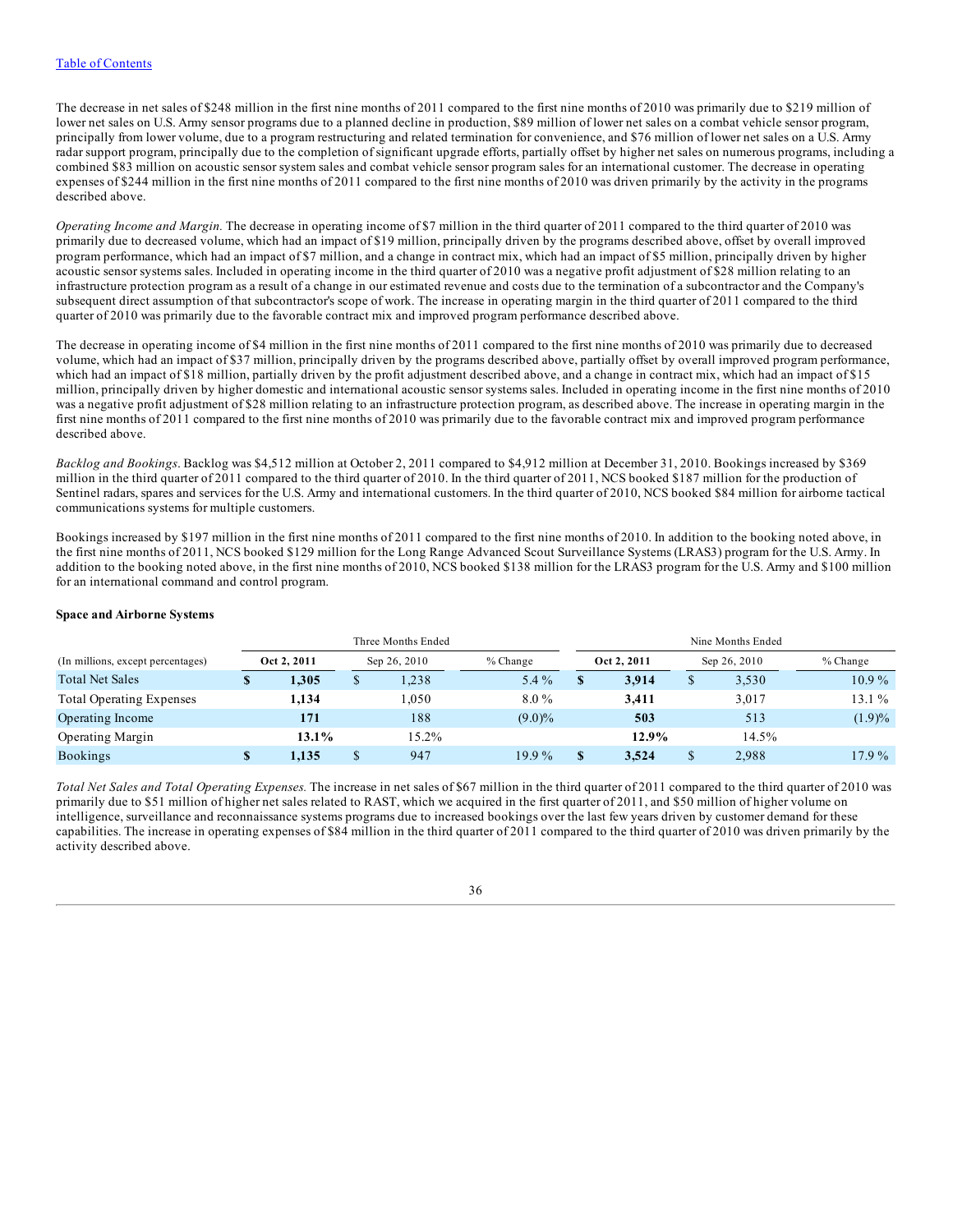The increase in net sales of \$384 million in the first nine months of 2011 compared to the first nine months of 2010 was primarily due to \$177 million of higher volume on intelligence, surveillance and reconnaissance systems programs due to increased bookings over the last few years driven by customer demand for these capabilities, \$148 million of higher net sales related to RAST, which we acquired in the first quarter of 2011, and \$95 million from higher volume, as production work increased, as planned, on an international airborne tactical radar program awarded in the first half of 2010. The increase in operating expenses of \$394 million in the first nine months of 2011 compared to the first nine months of 2010 was driven primarily by the activity described above.

*Operating Income and Margin.* The decrease in operating income of \$17 million in the third quarter of 2011 compared to the third quarter of 2010 was primarily due to overall program performance, which had an impact of \$17 million, and \$8 million of acquisition-related costs for RAST. Included in program performance was a \$14 million charge related to an estimated contract modification based upon the status of negotiations in the third quarter of 2011. The decrease in operating margin in the third quarter of 2011 compared to the third quarter of 2010 was primarily due to the program performance described above and the acquisition-related costs for RAST.

The decrease in operating income of \$10 million in the first nine months of 2011 compared to the first nine months of 2010 was primarily due to \$30 million of acquisition-related costs for RAST, a change in contract mix, principally driven by decreased volume on certain international programs, which decreased operating income by \$16 million, and overall program performance, which had an impact of \$15 million, partially offset by increased volume of \$46 million, which was principally driven by the activity in the programs described above. Included in program performance was a \$14 million charge related to an estimated contract modification based upon the status of negotiations in the third quarter of 2011. The decrease in operating margin in the first nine months of 2011 compared to the first nine months of 2010 was primarily due to the acquisition-related costs for RAST, the change in contract mix described above and the program performance described above.

*Backlog and Bookings.* Backlog was \$6,012 million at October 2, 2011 compared to \$5,981 million at December 31, 2010. Bookings increased by \$188 million in the third quarter of 2011 compared to the third quarter of 2010. In the third quarter of 2011, SAS booked \$78 million on radar contracts for an international customer and \$468 million on a number of classified contracts. In the third quarter of 2010, SAS booked \$265 million on a number of classified contracts, and \$87 million for the production of Active Electronically Scanned Array (AESA) radars for the U.S. Air Force and Air National Guard.

Bookings increased \$536 million in the first nine months of 2011 compared to the first nine months of 2010. In addition to the bookings noted above, in the first nine months of 2011, SAS booked \$891 million on two international programs,

\$310 million on a number of classified programs and \$79 million for the production of Active Electronically Scanned Array (AESA) radars for the U.S. Air Force and Air National Guard. In addition to the bookings noted above, in the first nine months of 2010, SAS booked \$649 million on a number of classified contracts, including \$357 million on a major classified space program, \$127 million on an international tactical radar program, and \$90 million for the production of Advanced Countermeasures Electronic System (ACES) for an international customer.

#### **Technical Services**

|                                   |             | Three Months Ended |            |   |             |    | Nine Months Ended |            |
|-----------------------------------|-------------|--------------------|------------|---|-------------|----|-------------------|------------|
| (In millions, except percentages) | Oct 2, 2011 | Sep 26, 2010       | $%$ Change |   | Oct 2, 2011 |    | Sep 26, 2010      | $%$ Change |
| <b>Total Net Sales</b>            | 817         | 873                | $(6.4)\%$  | S | 2.467       | D  | 2,508             | $(1.6)\%$  |
| <b>Total Operating Expenses</b>   | 742         | 796                | $(6.8)\%$  |   | 2.239       |    | 2,293             | $(2.4)\%$  |
| Operating Income                  | 75          | 77                 | $(2.6)\%$  |   | 228         |    | 215               | $6.0\%$    |
| <b>Operating Margin</b>           | $9.2\%$     | 8.8%               |            |   | $9.2\%$     |    | 8.6%              |            |
| <b>Bookings</b>                   | 707         | 696                | $1.6\%$    |   | 2.350       | ۰D | 2.221             | 5.8%       |

*Total Net Sales and Total Operating Expenses.* The decrease in net sales of \$56 million in the third quarter of 2011 compared to the third quarter of 2010 was primarily due to \$21 million of lower net sales on a Defense Threat Reduction Agency (DTRA) program which completed significant efforts at the end of 2010, \$16 million of lower net sales from programs with the TSA driven primarily by the completion of the major system integration efforts on a program awarded in the first quarter of 2010, and \$12 million of lower net sales on training programs, principally domestic and foreign training programs supporting the U.S. Army's Warfighter FOCUS activities due to a decrease in customer determined activity levels. The decrease in operating expenses of \$54 million in the third quarter of 2011 compared to the third quarter of 2010 was driven primarily by the activity in the programs described above.

The decrease in net sales of \$41 million in the first nine months of 2011 compared to the first nine months of 2010 was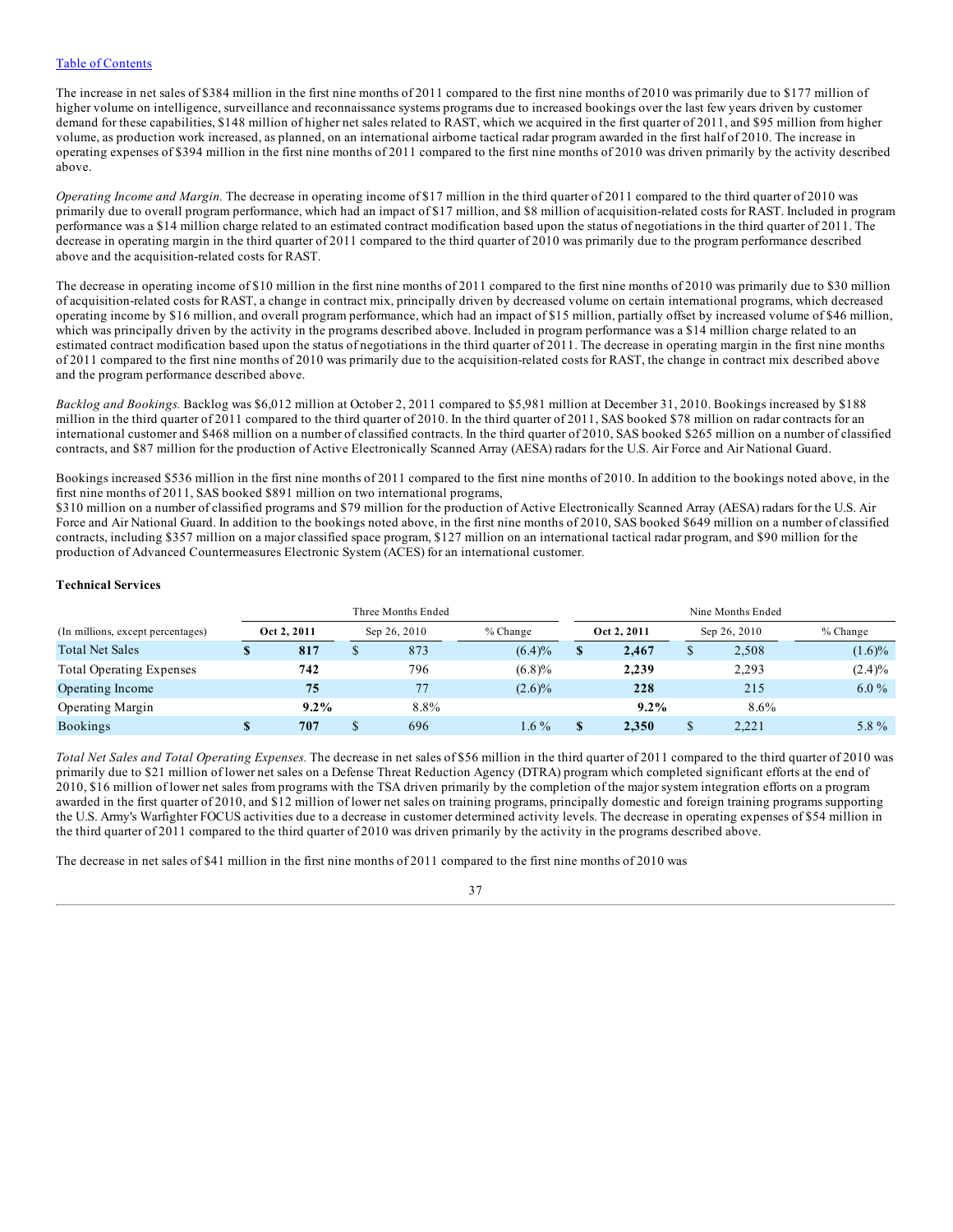primarily due to \$59 million of lower net sales on training programs, principally domestic training programs supporting the U.S. Army's Warfighter FOCUS activities due to a decrease in customer determined activity levels and \$55 million of lower net sales on a DTRA program which completed significant efforts at the end of 2010, partially offset by \$57 million of higher net sales on various depot services operation programs, driven primarily by new contract awards. The decrease in operating expenses of \$54 million in the first nine months of 2011 compared to the first nine months of 2010 was driven primarily by the activity in the programs described above.

*Operating Income and Margin*. Operating income and margin in the third quarter of 2011 remained relatively consistent with the third quarter of 2010.

The increase in operating income of \$13 million in the first nine months of 2011 compared to the first nine months of 2010 was primarily due to overall improved program performance, which had a \$14 million impact on operating income. The improved program performance was primarily driven by cost efficiencies associated with various training programs, which had a \$9 million impact on operating income. The increase in operating margin in the first nine months of 2011 compared to the first nine months of 2010 was primarily due to the improved program performance described above.

*Backlog and Bookings.* Backlog was \$2,947 million at October 2, 2011 compared to \$2,654 million at December 31, 2010. Bookings increased by \$11 million in the third quarter of 2011 compared to the third quarter of 2010. In the third quarter of 2011, TS booked \$256 million on domestic training programs and \$67 million on foreign training programs in support of the Warfighter FOCUS activities and \$120 million to design, develop and deliver technical training to a commercial customer. In the third quarter of 2010, TS booked \$306 million on domestic training programs and \$121 million on foreign training programs in support of the Warfighter FOCUS activities.

Bookings increased by \$129 million in the first nine months of 2011 compared to the first nine months of 2010. In addition to the bookings noted above, in the first nine months of 2011, TS booked \$699 million on domestic training programs and \$182 million on foreign training programs in support of the Warfighter FOCUS activities, \$150 million to provide operational and logistics support to the National Science Foundation (NSF) Office of Polar Programs, and \$100 million with Australia for base operations, maintenance and support services at the Harold E. Holt Naval Communications station. In addition to the bookings noted above, in the first nine months of 2010, TS booked \$554 million on domestic training programs and \$161 million on foreign training programs in support of the Warfighter FOCUS activities, \$88 million on the Security Equipment Integration Services (SEIS) contract for the TSA and \$173 million to provide operational and logistics support to the NSF Office of Polar Programs.

#### **FAS/CAS Adjustment**

The FAS/CAS Adjustment represents the difference between our pension and postretirement benefit expense or income under FAS in accordance with GAAP and our pension and postretirement benefit expense under CAS. The results of each segment only include pension and postretirement benefit expense under CAS that we generally recover through the pricing of our products and services to the U.S. Government.

The components of the FAS/CAS Adjustment were as follows:

|                                   | Three Months Ended |      |  |              |  | Nine Months Ended |  |              |  |
|-----------------------------------|--------------------|------|--|--------------|--|-------------------|--|--------------|--|
| (In millions)                     | Oct 2, 2011        |      |  | Sep 26, 2010 |  | Oct 2, 2011       |  | Sep 26, 2010 |  |
| <b>FAS/CAS Pension Adjustment</b> |                    | (76) |  | (62)         |  | (255)             |  | (170)        |  |
| FAS/CAS PRB Adjustment            |                    |      |  | 10           |  |                   |  | 32           |  |
| FAS/CAS Adjustment                |                    | (75) |  | (52)         |  | (254)             |  | (138)        |  |

The components of the FAS/CAS Pension Adjustment were as follows:

|                                   | Three Months Ended |       |              |       |             |       | Nine Months Ended |       |  |
|-----------------------------------|--------------------|-------|--------------|-------|-------------|-------|-------------------|-------|--|
| (In millions)                     | Oct 2, 2011        |       | Sep 26, 2010 |       | Oct 2, 2011 |       | Sep 26, 2010      |       |  |
| FAS expense                       |                    | (260) | Φ            | (242) |             | (804) |                   | (671) |  |
| CAS expense                       |                    | 184   |              | 180   |             | 549   |                   | 501   |  |
| <b>FAS/CAS Pension Adjustment</b> |                    | (76)  | Ф            | (62)  | w           | (255) |                   | (170) |  |

The increase in our FAS/CAS Pension Adjustment of \$14 million in the third quarter of 2011 compared to the third quarter of

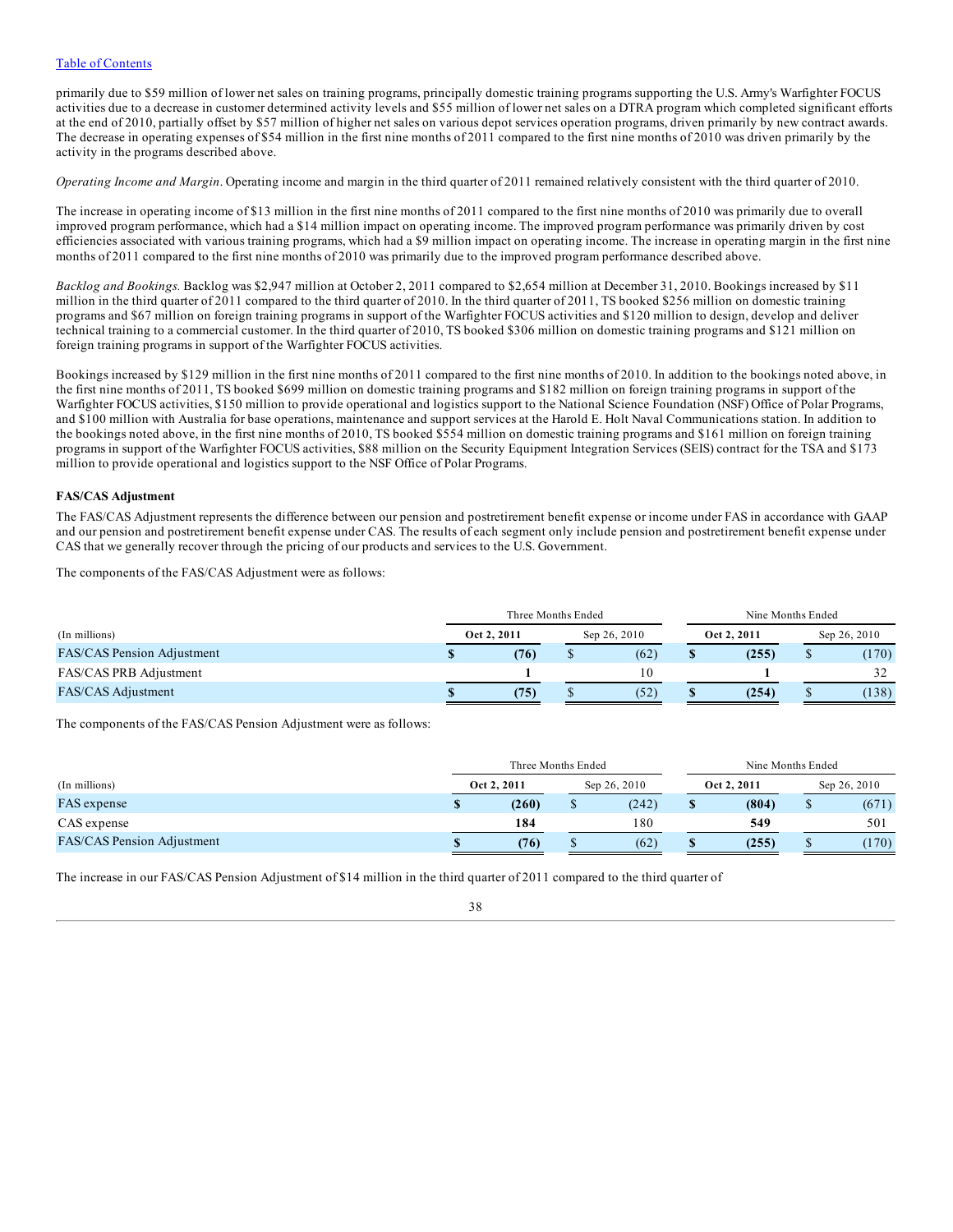2010 and \$85 million in the first nine months of 2011 compared to the first nine months of 2010 was driven primarily by approximately \$23 million and \$94 million, respectively, from the amortization differences of the net unrecognized liability between FAS and CAS, which was principally attributable to the negative 2008 asset returns.

A key driver of the difference between FAS and CAS pension expense (and consequently, the FAS/CAS Pension Adjustment) is the pattern of earnings and expense recognition for gains and losses that arise when our asset and liability experience differs from our assumptions under each set of requirements. Generally, such gains or losses are amortized under FAS over the average future working lifetime of the eligible employee population of approximately 11 years, and are amortized under CAS over a 15-year period. In accordance with both FAS and CAS, a "market-related value" of our pension plan assets is used to calculate the amount of deferred asset gains or losses to be amortized. The market-related value of assets is determined using actual asset gains or losses over a certain prior period (three years for FAS and five years for CAS, subject to certain limitations under CAS on the difference between the market-related value and actual market value of assets). Because of this difference in the number of years over which actual asset gains or losses are recognized and subsequently amortized, FAS expense generally tends to reflect the recent gains or losses faster than CAS. Another driver of CAS expense (but not FAS expense) is the funded status of our pension plans under CAS. As noted above, CAS expense is only recognized for plans that are not fully funded; consequently, if plans become or cease to be fully funded under CAS due to our asset or liability experience, our CAS expense will change accordingly.

Our FAS/CAS PRB Adjustment was \$1 million of income in the third quarter of 2011 compared to \$10 million of income in the third quarter of 2010, and \$1 million of income in the first nine months of 2011 compared to \$32 million of income in the first nine months of 2010. The decrease of \$9 million and \$31 million in the third quarter and first nine months of 2011, respectively, was primarily due to the expiration of historical amortization under FAS of previous benefit modifications.

On an annual basis, at December 31<sup>st</sup>, we update our estimate of future FAS and CAS pension expense based upon actual asset returns and other actuarial factors. Other variables that can impact the pension plans' funded status and FAS and CAS expense include demographic experience such as the expected rates of salary increase, retirement age, turnover and mortality. In addition, certain pension plans provide a lump sum form of benefit that varies based upon externally determined interest rates. Assumptions for these variables are set at the beginning of the year, and are based on actual and projected plan experience. In addition, on a periodic basis, generally planned annually in the third quarter, we update our actuarial estimate of the unfunded projected benefit obligation for both FAS and CAS with final census data from the end of the prior year. As a result of this update, our annual FAS/CAS Pension Adjustment changed by \$27 million of reduced expense, \$16 million of which was recorded in the third quarter and first nine months of 2011.

#### **Corporate and Eliminations**

Corporate and Eliminations includes corporate expenses and intersegment sales and profit eliminations. Corporate expenses represent unallocated costs and certain other corporate costs not considered part of management's evaluation of reportable segment operating performance, including the net costs associated with our residual commuter aircraft portfolio.

The components of net sales related to Corporate and Eliminations were as follows:

|                                 | Three Months Ended |             |   |              |  | Nine Months Ended |  |              |  |
|---------------------------------|--------------------|-------------|---|--------------|--|-------------------|--|--------------|--|
| (In millions)                   |                    | Oct 2, 2011 |   | Sep 26, 2010 |  | Oct 2, 2011       |  | Sep 26, 2010 |  |
| Intersegment sales eliminations |                    | (459)       | Φ | (522)        |  | (1,409)           |  | (1, 482)     |  |
| Corporate                       |                    | 16          |   |              |  | 47                |  | 23           |  |
| Total                           |                    | (443)       |   | (511)        |  | (1,362)           |  | (1, 459)     |  |

The increase in Corporate net sales of \$5 million and \$24 million in the third quarter and first nine months of 2011 compared to the third quarter and first nine months of 2010 was primarily due to higher sales of residual commuter aircraft.

The components of operating income related to Corporate and Eliminations were as follows:

|                                  | Three Months Ended |      |  |              | Nine Months Ended |             |  |              |
|----------------------------------|--------------------|------|--|--------------|-------------------|-------------|--|--------------|
| (In millions)                    | Oct 2, 2011        |      |  | Sep 26, 2010 |                   | Oct 2, 2011 |  | Sep 26, 2010 |
| Intersegment profit eliminations | w                  | (45) |  | (46)         |                   | (136)       |  | (133)        |
| Corporate                        |                    | (3)  |  | (12)         |                   | (5)         |  | (38)         |
| Total                            |                    | (48) |  | (58)         |                   | (141)       |  | (171)        |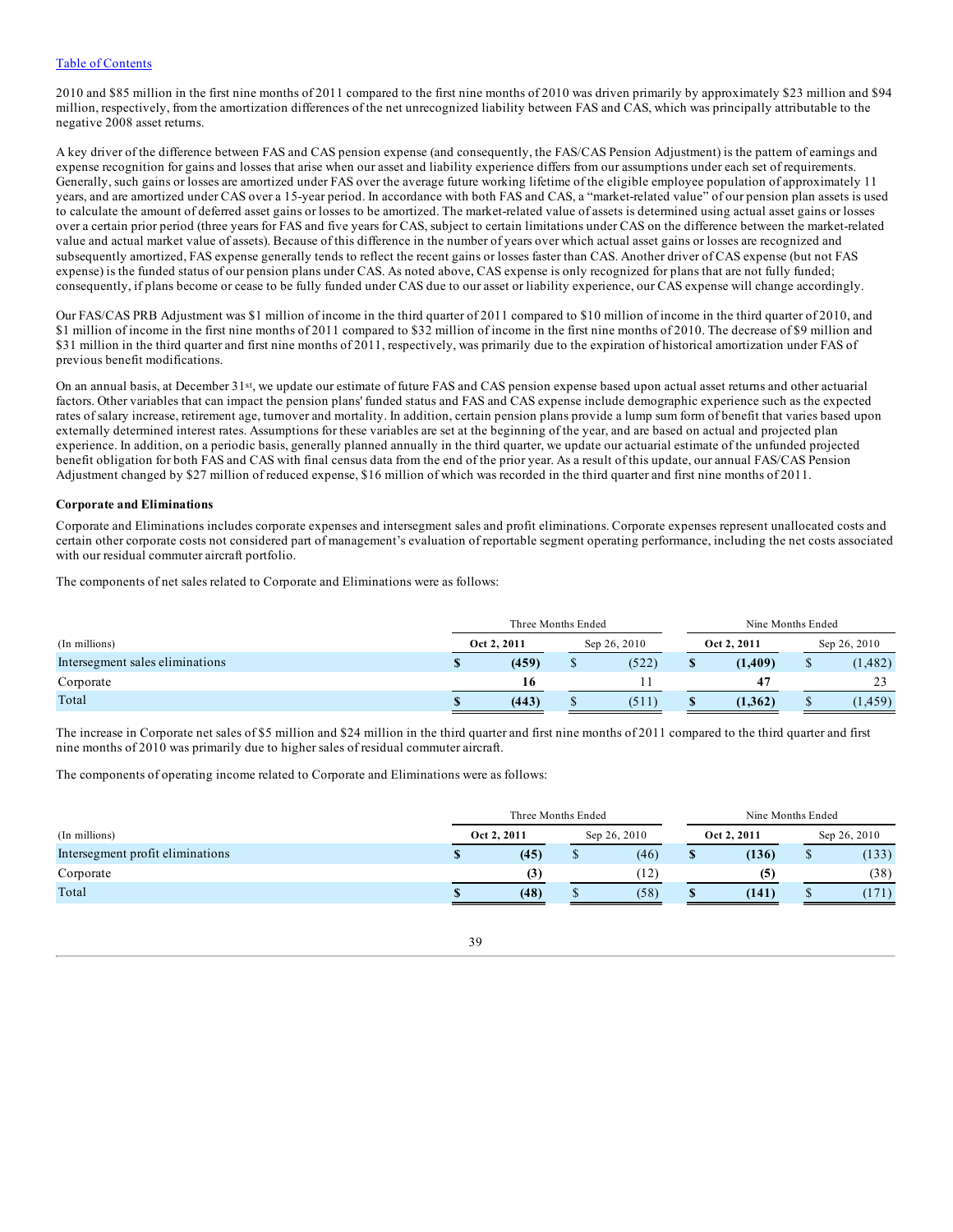Corporate operating income was positively impacted by \$5 million and \$22 million for the third quarter and first nine months of 2010, respectively, due to the results from our residual commuter aircraft portfolio.

#### **Discontinued Operations**

In pursuing our business strategies, we have divested certain non-core businesses, investments and assets when appropriate. All residual activity relating to our previously disposed businesses appears in discontinued operations.

We retained certain assets and liabilities of our previously disposed businesses. At October 2, 2011 and December 31, 2010, we had \$28 million and \$41 million, respectively, of assets primarily related to our retained interest in general aviation finance receivables previously sold by Raytheon Aircraft Company (Raytheon Aircraft). At October 2, 2011 and December 31, 2010, we had \$52 million and \$113 million, respectively, of liabilities primarily related to certain environmental and product liabilities, non-income tax obligations, various contract obligations and aircraft lease obligations. We also retained certain U.K. pension assets and obligations for a limited number of U.K. pension plan participants as part of the Raytheon Aircraft sale, which we include in our pension disclosures.

In the divestiture of Flight Options LLC (Flight Options), Raytheon agreed to indemnify Flight Options in the event Flight Options was assessed and paid excise taxes. In the fourth quarter of 2010, Internal Revenue Service (IRS) appeals proceedings failed to resolve the federal excise tax dispute, and as a result, the IRS assessed Flight Options for excise taxes. As a result, in the fourth quarter of 2010 we recorded a \$39 million charge, net of federal tax benefit, in discontinued operations. In the first quarter of 2011, Flight Options paid the assessment. On behalf of Flight Options, we intend to vigorously contest the matter through litigation and, if successful, we would be entitled to recover substantially all of the amounts paid. We also have certain income tax obligations relating to these disposed businesses.

#### **Financial Condition and Liquidity**

#### **Overview**

We pursue a capital deployment strategy that balances funding for growing our business, including capital expenditures, acquisitions and research and development; managing our balance sheet, including debt repayments and pension contributions; and returning cash to our stockholders, including dividend payments and share repurchases, as outlined below. Our need for, cost of and access to funds are dependent on future operating results, as well as other external conditions. We currently expect that our cash and cash equivalents, cash flow from operations and other available financing resources will be sufficient to meet our anticipated operating, capital expenditure, investment, debt service and other financing requirements during the next twelve months and for the foreseeable future.

In addition, the following table highlights selected measures of our liquidity and capital resources at October 2, 2011 and December 31, 2010:

| (In millions)                            | Oct 2, 2011 |       | Dec 31, 2010 |
|------------------------------------------|-------------|-------|--------------|
| Cash and cash equivalents                |             | 2.405 | 3,638        |
| Working capital                          |             | 2.366 | 2,862        |
| Amount available under credit facilities |             | 1.497 | 1,497        |

The decrease of \$1,233 million in cash and cash equivalents at October 2, 2011 compared to December 31, 2010 was primarily due to repurchases of our common stock, the acquisition of Applied Signal Technology, Inc., and the timing of payments related to accounts payable, as described below.

#### **Operating Activities**

|                                                                      |  | Nine Months Ended |  |       |  |              |
|----------------------------------------------------------------------|--|-------------------|--|-------|--|--------------|
| (In millions)                                                        |  | Oct 2, 2011       |  |       |  | Sep 26, 2010 |
| Net cash provided by operating activities from continuing operations |  | 837               |  | 1.070 |  |              |
| Net cash provided by operating activities                            |  | 789               |  | .077  |  |              |

The decrease of \$288 million in net cash provided by operating activities in the first nine months of 2011 compared to the first nine months of 2010 was primarily due to the timing of payments related to accounts payable, which had an impact of approximately \$210 million, and the drawdown of the \$80 million UKBA Program letters of credit, which was paid in the

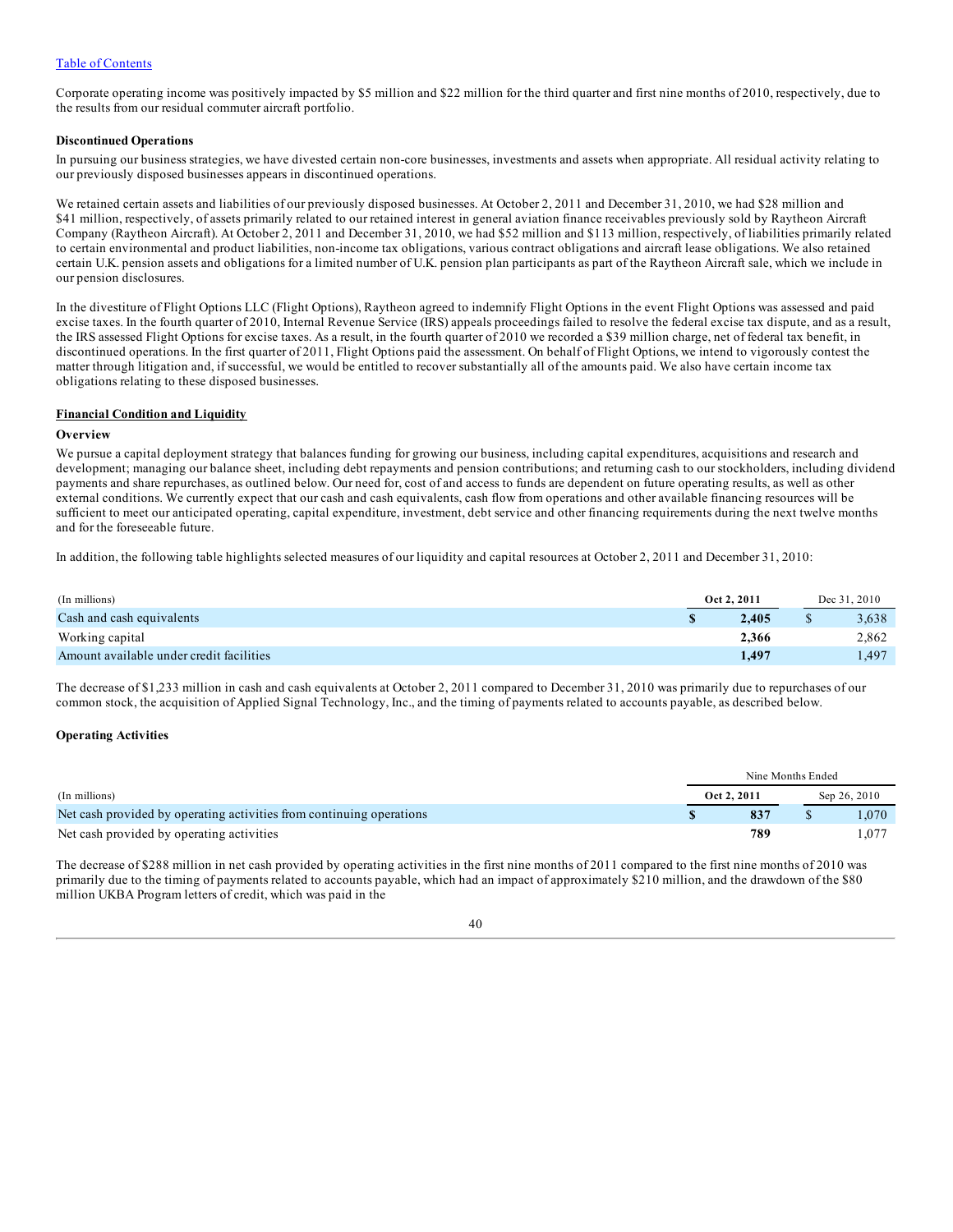second quarter of 2011, partially offset by federal tax refunds of \$104 million described below.

*Tax Payments* - In the first nine months of 2011, we received federal tax refunds totaling \$104 million, including the refund relating to the 2011 Tax Settlement, and made \$485 million in federal and net foreign tax payments and \$43 million in net state tax payments. In the first nine months of 2010, we made \$421 million in federal and net foreign tax payments and \$54 million in net state tax payments. We expect full year net federal and foreign tax payments to be approximately \$610 million in 2011 compared to \$433 million in 2010. The increase in the expected full year net federal and foreign tax payments in 2011 is primarily due to the level of pension contribution tax deductions in 2010 compared to those anticipated in 2011.

*Pension Plan Contributions* - We make both required and discretionary contributions to our pension plans. Required contributions are primarily determined under the Employee Retirement Income Security Act of 1974 (ERISA) rules and are affected by the actual return on plan assets and plan funded status. We made the following required contributions to our pension plans during the first nine months of 2011 and 2010:

|                        |             | Nine Months Ended |              |
|------------------------|-------------|-------------------|--------------|
| (In millions)          | Oct 2, 2011 |                   | Sep 26, 2010 |
| Required contributions | 1.060       |                   | 1,133        |

We expect to make required contributions to our pension plans of approximately \$1.1 billion in 2011. While we did not make any discretionary contributions to our pension plans during the first nine months of 2011 and 2010, we periodically evaluate whether to make discretionary contributions. Effective January 1, 2011, we are subject to the funding requirements under the Pension Protection Act of 2006 (PPA), which amended ERISA. Under the PPA, we are required to fully fund our pension plans over a rolling seven-year period, as determined annually based upon the funded status at the beginning of each year. Additionally, the recognition of pension costs for government contractors under the CAS rules is required to be harmonized with the PPA. On May 10, 2010, the CAS Pension Harmonization Notice of Proposed Rulemaking (NPRM) was published in the Federal Register with a 60 day comment period. The NPRM is the third step in a four step regulatory process to implement a final CAS standard (Harmonization Rule) related to the recognition of pension costs for government contractors. Based upon the feedback received during the comment period, the CAS Board is expected to issue a final rule. At the time the rule is implemented, our estimate of future pension costs is expected to increase which will increase our estimated cost to complete each existing contract. The amounts of revenue and profit which are recognizable based upon our estimated percent complete and expected margins on our contracts, principally on our fixed price contracts in backlog, will be reduced. However, since the Harmonization Rule will be a mandatory change in cost accounting for government contractors, we will be entitled to an equitable adjustment for some portion of the increase in costs, which will partially offset the impact on revenue. Although it is not possible to determine the ultimate impact of the final rule since it has not yet been issued, we expect the rule to increase our CAS recovery and decrease our FAS/CAS expense in future periods and do not expect it to have a material effect on our financial condition, results of operations or liquidity in 2011.

Other postretirement benefit plan payments were \$13 million and \$18 million in the first nine months of 2011 and 2010, respectively.

We made interest payments of \$150 million and \$96 million in the first nine months of 2011 and 2010, respectively. The increase in interest payments in the first nine months of 2011 compared to the first nine months of 2010 was primarily due to the first interest payment on the 1.625% Notes, 3.125% Notes, and 4.875% Notes issued in the fourth quarter of 2010. Interest payments on these Notes commenced in the second quarter of 2011.

#### **Investing Activities**

|                                       |  | Nine Months Ended |              |
|---------------------------------------|--|-------------------|--------------|
| (In millions)                         |  | Oct 2, 2011       | Sep 26, 2010 |
| Net cash used in investing activities |  | 795               | 240          |

The increase of \$555 million in net cash used in investing activities in the first nine months of 2011 compared to the first nine months of 2010 was primarily due to the acquisition of Applied Signal Technology, Inc., as described below.

Additions to property, plant and equipment and capitalized internal use software were as follows: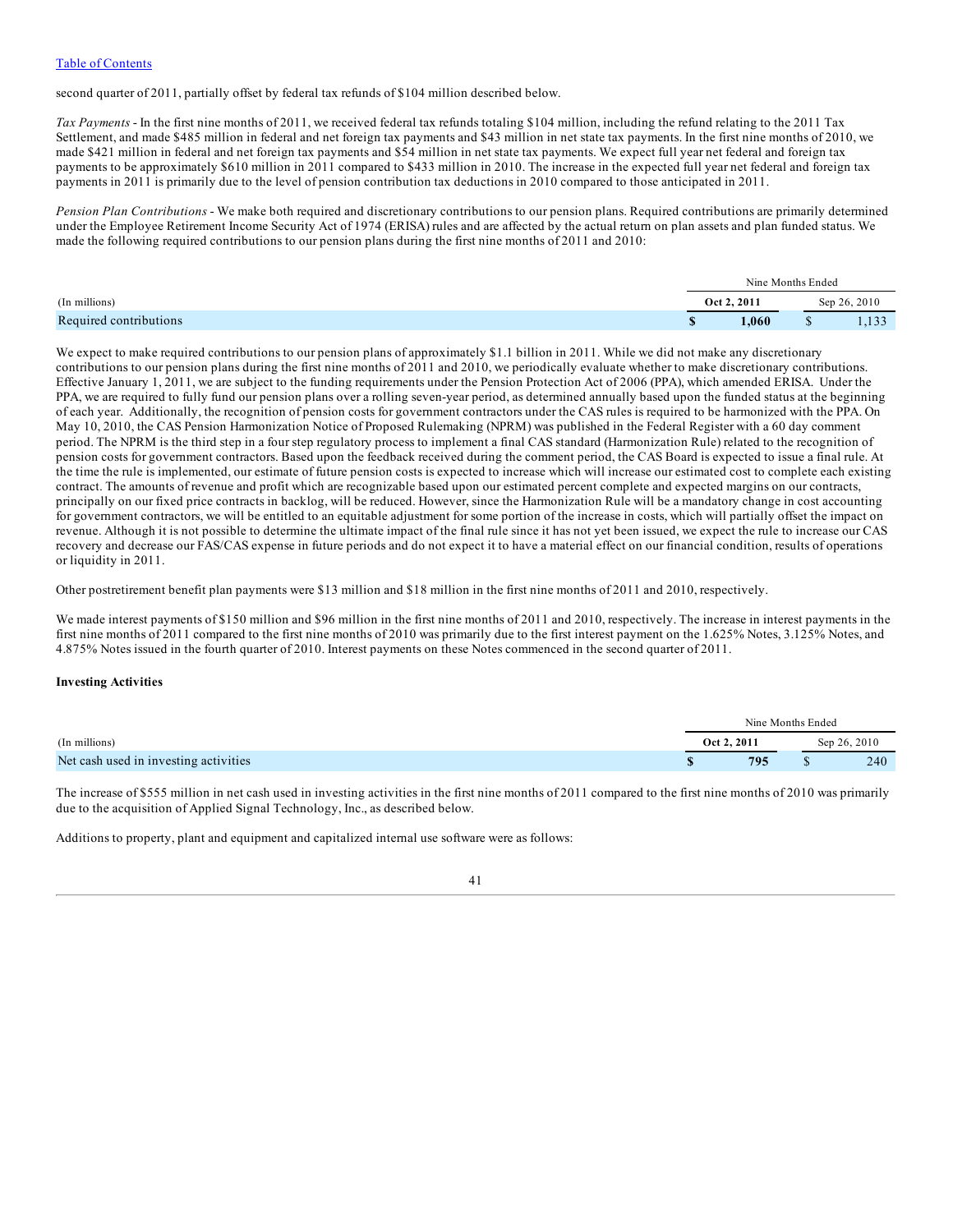|                                                |             |     | Nine Months Ended |              |  |
|------------------------------------------------|-------------|-----|-------------------|--------------|--|
| (In millions)                                  | Oct 2, 2011 |     |                   | Sep 26, 2010 |  |
| Additions to property, plant and equipment     |             | 197 |                   | 184          |  |
| Additions to capitalized internal use software |             |     |                   |              |  |

We expect our property, plant and equipment and internal use software expenditures to be approximately \$356 million and \$102 million, respectively, in 2011, consistent with the anticipated growth of our business and for specific investments including program capital assets and facility improvements.

In pursuing our business strategies, we acquire and make investments in certain businesses that meet strategic and financial criteria, and divest of certain noncore businesses, investments and assets when appropriate. Payments for purchases of acquired companies, net of cash acquired were as follows:

|                                                                    | Nine Months Ended |     |  |              |  |  |
|--------------------------------------------------------------------|-------------------|-----|--|--------------|--|--|
| (In millions)                                                      | Oct 2, 2011       |     |  | Sep 26, 2010 |  |  |
| Payments for purchases of acquired companies, net of cash acquired |                   | 551 |  |              |  |  |

On June 14, 2011, we acquired substantially all the assets of Ktech Corporation (Ktech) for \$51 million in cash, exclusive of retention and management incentive payments. Ktech is in the business of pulsed power, directed energy, information technology and advanced manufacturing. The acquisition is part of our strategy to extend and enhance our Missile Systems (MS) offerings. In connection with this transaction we have recorded \$35 million of goodwill related to expected synergies from combining operations and the value of the existing workforce, and \$8 million of intangible assets.

On January 31, 2011, we acquired Applied Signal Technology, Inc., subsequently renamed Raytheon Applied Signal Technology, Inc. (RAST), for \$500 million in cash, net of \$25 million of cash and cash equivalents acquired, and exclusive of retention and management incentive payments. RAST provides advanced intelligence, surveillance, and reconnaissance solutions to enhance global security. The acquisition is part of our strategy to extend and enhance our Space and Airborne Systems (SAS) offerings related to certain classified and Department of Defense markets. In connection with this acquisition, we recorded \$387 million of goodwill, all of which was allocated to the Company's SAS segment, primarily related to expected synergies from combining operations and the value of RAST's assembled workforce, and \$89 million in intangible assets, primarily related to contractual relationships, license agreements and trade names with a weighted average life of 7 years.

In January 2010, we acquired substantially all of the assets of an Australian company, Compucat Research Pty. Ltd., at Intelligence and Information Systems for \$12 million in cash, which enhances our information security and cybersecurity capabilities. In connection with this acquisition, we recorded \$4 million of goodwill and \$2 million of intangible assets.

#### **Financing Activities**

|                                       | Nine Months Ended |              |  |       |
|---------------------------------------|-------------------|--------------|--|-------|
| (In millions)                         | Oct 2, 2011       | Sep 26, 2010 |  |       |
| Net cash used in financing activities | 1.227             |              |  | 1,330 |

We have used cash provided by operating activities as our primary source for the payment of dividends and the repurchase of our common stock. Net cash used in financing activities remained relatively consistent in the first nine months of 2011 compared to the first nine months of 2010.

*Stock Repurchases* - Information on repurchases of our common stock under our share repurchase programs was as follows:

|                             |             | Nine Months Ended |              |  |
|-----------------------------|-------------|-------------------|--------------|--|
| (In millions)               | Oct 2, 2011 |                   | Sep 26, 2010 |  |
| Amount of stock repurchased | 937         |                   | 1,200        |  |
| Shares of stock repurchased | 20.1        |                   |              |  |

In March 2010, our Board of Directors authorized the repurchase of \$2.0 billion of our outstanding common stock. In September 2011, our Board of Directors authorized the repurchase of up to an additional \$2.0 billion of our outstanding

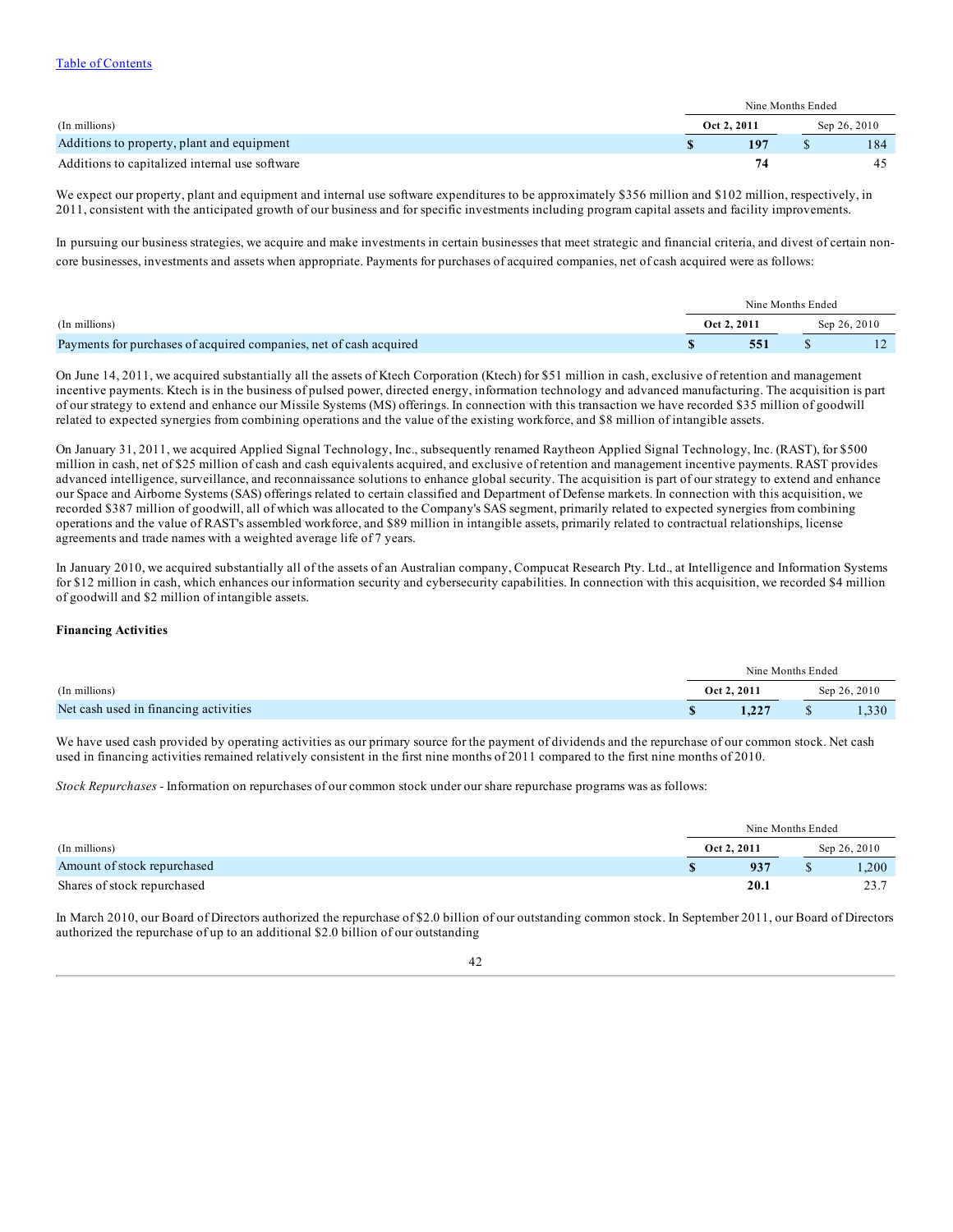common stock. At October 2, 2011 we had approximately \$2.5 billion available under these repurchase programs. Share repurchases will take place from time to time at management's discretion depending on market conditions.

*Cash Dividends* - Our Board of Directors authorized the following cash dividends:

|                                         |             | Nine Months Ended |              |
|-----------------------------------------|-------------|-------------------|--------------|
| (In millions, except per share amounts) | Oct 2, 2011 |                   | Sep 26, 2010 |
| Cash dividends per share                | 1.29        |                   | 1.125        |
| Total dividends paid                    | 440         |                   |              |

In March 2011, our Board of Directors authorized a 15% increase to our annual dividend payout rate from \$1.50 to \$1.72 per share. Dividends are subject to quarterly approval by our Board of Directors.

#### **Capital Resources**

Total debt was \$3.6 billion at October 2, 2011 and December 31, 2010. Our outstanding debt bears contractual interest at fixed interest rates ranging from 1.625% to 7.2% and matures at various dates through 2040.

*Cash and Cash Equivalents*-Cash and cash equivalents were \$2.4 billion and \$3.6 billion at October 2, 2011 and December 31, 2010, respectively. We invest cash in U.S. Treasuries; commercial paper of financial institutions and corporations with a minimum long-term debt rating of AA- or Aa3 and minimum shortterm debt rating of A-1 and P-1; AAA/Aaa rated money market funds; and bank certificates of deposit and time deposits with a minimum long-term debt rating of AA- or Aa3. Cash balances held at our foreign subsidiaries were approximately \$491 million and \$630 million at October 2, 2011 and December 31, 2010, respectively. Earnings from our foreign subsidiaries are currently deemed to be indefinitely reinvested. We continuously evaluate our liquidity needs and ability to meet global cash requirements as a part of our overall capital deployment strategy. Factors which affect our global capital deployment strategy include anticipated cash flows, the ability to repatriate cash in a tax efficient manner, funding requirements for operations and investment activities, acquisitions and divestitures, and capital market conditions.

*Credit Facilities*- We have a \$500 million revolving credit facility maturing in November 2012. Under the facility, we can borrow and backstop commercial paper.

We have a \$1.0 billion revolving credit facility maturing in November 2012, \$150 million of which is available to Raytheon United Kingdom Limited, our U.K. subsidiary. Under the facility, we can borrow, issue letters of credit and backstop commercial paper.

Borrowings under these facilities bear interest at various rate options, including LIBOR plus a margin based on our credit default swap spread, with minimum and maximum margins that are adjusted for our credit ratings. Based on our credit ratings at October 2, 2011, borrowings under the \$1.0 billion and \$500 million facilities would bear interest at LIBOR plus 100 basis points and 75 basis points, respectively, the minimum margins. The credit facilities are comprised of commitments from approximately 25 separate highly rated lenders, each committing no more than 10% of the aggregate of the facilities. At October 2, 2011 and December 31, 2010, there were no borrowings outstanding under these credit facilities. However, we had \$3 million of outstanding letters of credit at October 2, 2011 and December 31, 2010, which effectively reduced our borrowing capacity under these credit facilities.

Under these credit facilities, we must comply with certain covenants, including a ratio of total debt to total capitalization of no more than 50% and a ratio of consolidated earnings attributable to Raytheon Company before interest, taxes, depreciation and amortization to consolidated net interest expense, for any period of four consecutive fiscal quarters, of no less than 3 to 1. We were in compliance with these covenants during the nine months ended October 2, 2011 and the full-year 2010. Our ratio of total debt to total capitalization, as defined in the credit facilities, was 25.8% and 26.7% at October 2, 2011 and December 31, 2010, respectively. We are disclosing these ratios, which are financial covenants under our credit facilities, as these metrics are used by our lenders to monitor the Company's leverage and debt service capacity and are also thresholds that limit our ability to utilize these two facilities.

Certain of our foreign subsidiaries maintain revolving bank lines of credit to provide them with a limited amount of short-term liquidity, including the \$150 million Raytheon United Kingdom Limited facility described above. In addition, other uncommitted bank lines totaled approximately \$2 million at October 2, 2011 and December 31, 2010. There were no amounts outstanding under these lines of credit at October 2, 2011 and December 31, 2010. Compensating balance arrangements are not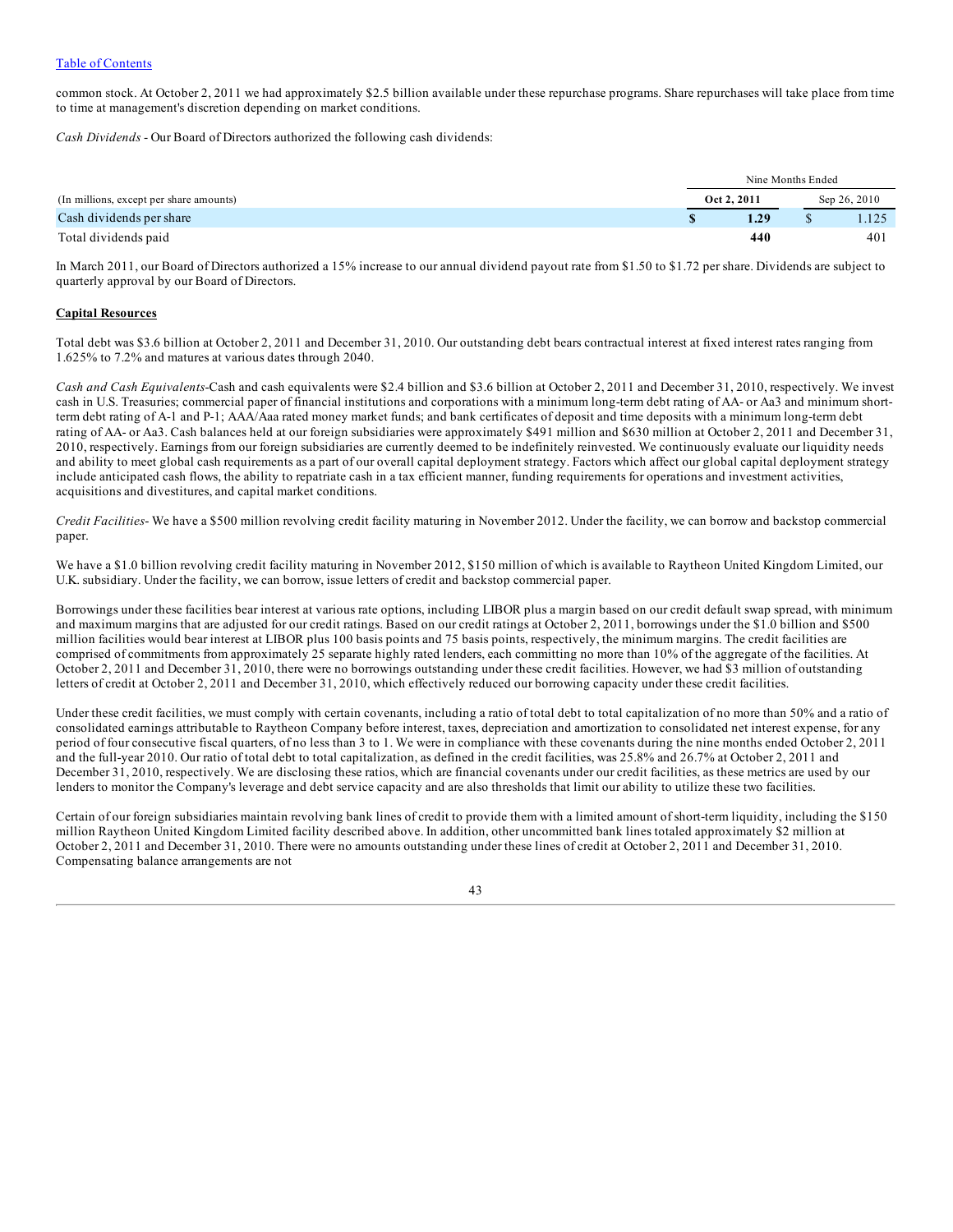material.

*Credit Ratings*-Three major corporate debt rating organizations, Fitch Ratings (Fitch), Moody's Investors Service (Moody's) and Standard & Poor's (S&P), assign ratings to our short and long-term debt. The following chart reflects the current ratings assigned by each of these agencies as of October 2, 2011 to our short-term debt and long-term senior unsecured debt:

|               | Short-Term<br>Debt | Long-Term Senior Debt |         | Date of Last Action |
|---------------|--------------------|-----------------------|---------|---------------------|
| Rating Agency |                    | Rating                | Outlook |                     |
| Fitch         | F <sub>2</sub>     | $A -$                 | Stable  | September 2008      |
| Moody's       | $P-2$              | Baa1                  | Stable  | March 2007          |
| S&P           | $A-2$              | $A -$                 | Stable  | September 2008      |

On October 17, 2011, Moody's upgraded the Company's senior unsecured credit rating from Baa1 to A3.

*Shelf Registrations* — We have an effective shelf registration statement, filed in October 2010, that covers the registration of debt securities, common stock, preferred stock, and warrants.

#### **Commitments and Contingencies**

*Environmental Matters* - We are involved in various stages of investigation and cleanup related to remediation of various environmental sites. Our total estimated liability for environmental remediation costs includes the use of a discount rate and considers that a portion of these costs is eligible for future recovery through the pricing of our products and services to the U.S. Government. We consider such recovery probable based on government contracting regulations and our long history of receiving reimbursement for such costs and accordingly have recorded the estimated future recovery of these costs from the U.S. Government within contracts in process. Our estimates of total remediation costs - undiscounted, weighted average risk-free rate, total remediation costs - discounted and recoverable portion were as follows:

| (In millions, except percentages)      | Oct 2, 2011 |  |         |
|----------------------------------------|-------------|--|---------|
| Total remediation costs – undiscounted | 228         |  | 225     |
| Weighted average risk-free rate        | $5.7\%$     |  | $5.6\%$ |
| Total remediation costs – discounted   | 158         |  | 152     |
| Recoverable portion                    | 110         |  | 107     |

We also lease certain government-owned properties and are generally not liable for remediation of preexisting environmental contamination at these sites; as a result, we generally do not reflect the provision for these costs in our financial statements. Due to the complexity of environmental laws and regulations, the varying costs and effectiveness of alternative cleanup methods and technologies, the uncertainty of insurance coverage and the unresolved extent of our responsibility, it is difficult to determine the ultimate outcome of these matters; however, we do not expect any additional liability to have a material adverse effect on our financial position, results of operations or liquidity.

*Financing Arrangements and Other* - We issue guarantees and banks and surety companies issue, on our behalf, letters of credit and surety bonds to meet various bid, performance, warranty, retention and advance payment obligations of us or our affiliates. These instruments expire on various dates through 2021. Additional guarantees of project performance for which there is no stated value also remain outstanding. The stated values outstanding at October 2, 2011 and December 31, 2010 were as follows:

| (In millions)       | Oct 2, 2011 | Dec 31, 2010 |  |  |
|---------------------|-------------|--------------|--|--|
| Guarantees          | 244         | 281          |  |  |
| Letters of Credit   | 1,308       | .067         |  |  |
| <b>Surety Bonds</b> | 233         | 213          |  |  |

Included in guarantees and letters of credit were \$97 million and \$260 million, respectively, at October 2, 2011, and \$134 million and \$256 million, respectively, at December 31, 2010, related to our joint venture in Thales-Raytheon Systems Co. Ltd. (TRS). We provide these guarantees and letters of credit to TRS and other affiliates to assist these entities in obtaining financing on more favorable terms, making bids on contracts and performing their contractual obligations. While we expect

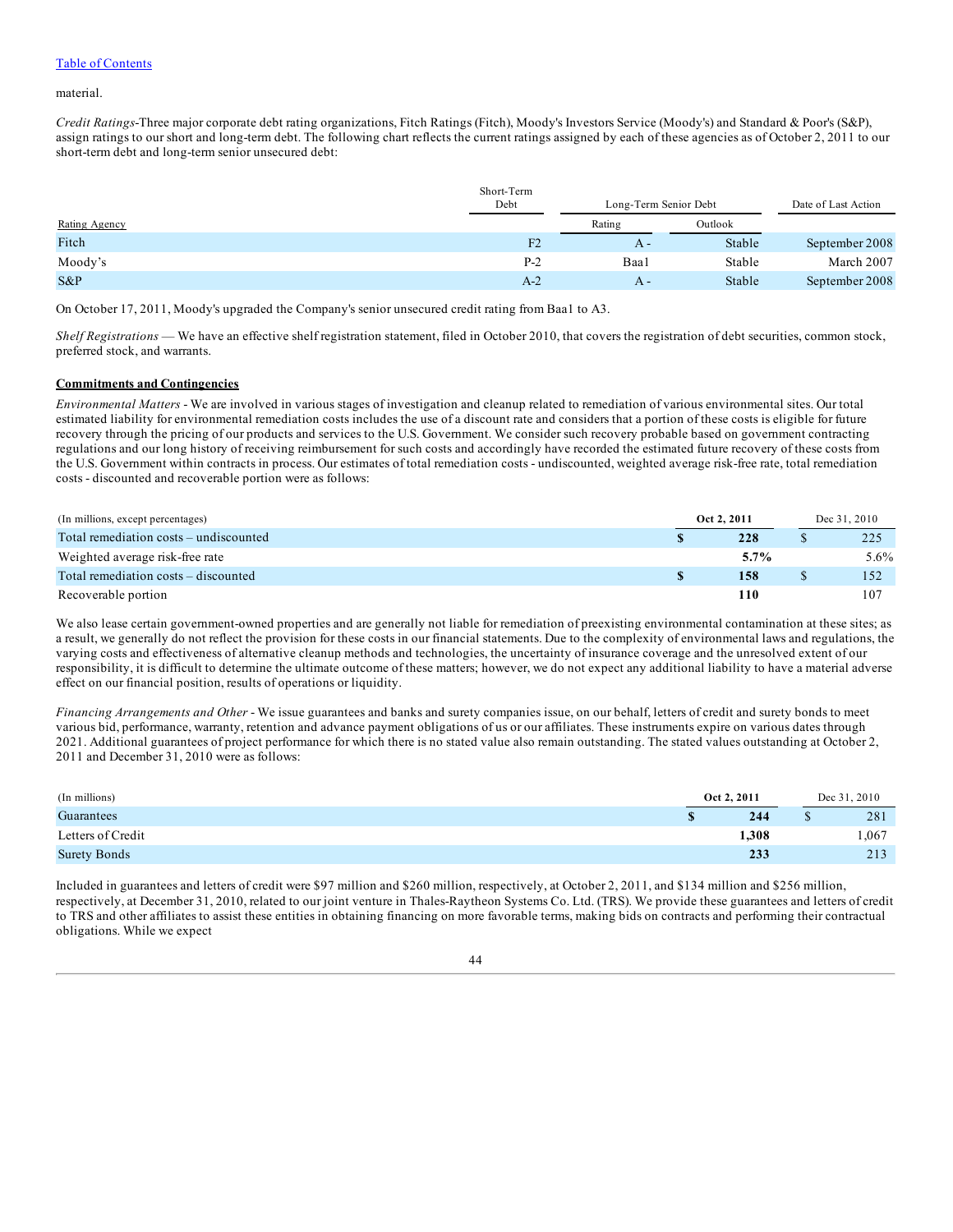these entities to satisfy their loans, project performance and other contractual obligations, their failure to do so may result in a future obligation to us. We periodically evaluate the risk of TRS and other affiliates failing to satisfy their loans, project performance and meet other contractual obligations described above. At October 2, 2011, we believe the risk that TRS and other affiliates will not be able to perform or meet their obligations is minimal for the foreseeable future based on their current financial condition. All obligations were current at October 2, 2011. At October 2, 2011 and December 31, 2010, we had an estimated liability of \$6 million and \$9 million, respectively, related to guarantees and letters of credit.

Included in letters of credit at December 31, 2010 was approximately \$80 million provided by Raytheon Systems Limited (RSL) to the UK Border Agency (UKBA) in connection with a UKBA program. On April 6, 2011, the UKBA drew approximately \$80 million on the letters of credit as described below.

In 1997, we provided a first loss guarantee of \$133 million on \$1.3 billion of U.S. Export-Import Bank loans (maturing in 2015) to the Brazilian Government related to Network Centric Systems' System for the Vigilance of the Amazon program. Loan repayments by the Brazilian Government were current at October 2, 2011.

We have entered into industrial cooperation agreements, sometimes referred to as offset agreements, as a condition to obtaining orders for our products and services from certain customers in foreign countries. At October 2, 2011, the aggregate amount of our offset agreements had an outstanding notional value of approximately \$5 billion. These agreements are designed to return economic value to the foreign country by requiring the contractor to engage in activities supporting local defense or commercial industries, promoting a balance of trade, developing in-country technology capabilities, or addressing other local development priorities. Offset agreements may be satisfied through activities that do not require a direct cash payment, including transferring technology, providing manufacturing, training and other consulting support to in-country projects, and the purchase by third parties (e.g., our vendors) of supplies from in-country vendors. These agreements may also be satisfied through our use of cash for activities such as subcontracting with local partners, purchasing supplies from in-country vendors, providing financial support for in-country projects, and making investments in local ventures. Such activities may also vary country-by-country depending upon requirements as dictated by their governments. We typically do not commit to offset agreements until orders for our products or services are definitive. The amounts ultimately applied against our offset agreements are based on negotiations with the customers and typically require cash outlays that represent only a fraction of the notional value in the offset agreements. Offset programs usually extend over several or more years and may provide for penalties in the event we fail to perform in accordance with offset requirements. We have historically not been required to pay any such penalties.

Government contractors are subject to many levels of audit and investigation. Agencies that oversee contract performance include: the Defense Contract Audit Agency, the Defense Contract Management Agency, the Inspector General of the Department of Defense and other departments and agencies, the Government Accountability Office, the Department of Justice and Congressional Committees. The Department of Justice has, from time to time, convened grand juries to investigate possible irregularities by us. We also provide products and services to customers outside of the U.S. and those sales are subject to local government laws, regulations and procurement policies and practices. Our compliance with such local government regulations or any applicable U.S. Government regulations (e.g., the Foreign Corrupt Practices Act and the International Traffic in Arms Regulations) may also be investigated or audited. We do not expect these audits and investigations to have a material adverse effect on our financial position, results of operations or liquidity, either individually or in the aggregate.

We are currently conducting a self-initiated internal review of certain of our international operations, focusing on compliance with the Foreign Corrupt Practices Act. In the course of the review, we have identified several possible areas of concern relating to payments made in connection with certain international operations related to a jurisdiction where we do business. We have voluntarily contacted the SEC and the Department of Justice to advise both agencies that an internal review is underway. Because the internal review is ongoing, we cannot predict the ultimate consequences of the review. Based on the information available to date, we do not believe that the results of this review will have a material adverse effect on our financial position, results of operations or liquidity.

On July 22, 2010, RSL was notified by the UKBA that it had been terminated for cause on a program. The termination notice included allegations that RSL had failed to perform on certain key milestones and other matters in addition to claiming entitlement to recovery of certain losses incurred and previous payments made to RSL. We believe that RSL performed well and delivered substantial capabilities to the UKBA under the program, which has been operating successfully and providing actionable information since live operations began in May 2009. As a result of the termination notice, we adjusted our estimated amount of revenue and costs under the program in the second quarter of 2010. The impact of the UKBA Program Adjustment reduced IIS' total net sales and operating income by \$316 million and \$395 million, respectively, for the nine months ended September 26, 2010. The UKBA Program Adjustment also reduced total company diluted earnings per share from continuing operations by \$0.72 in the nine months ended September 26, 2010. On July 29, 2010, RSL filed a dispute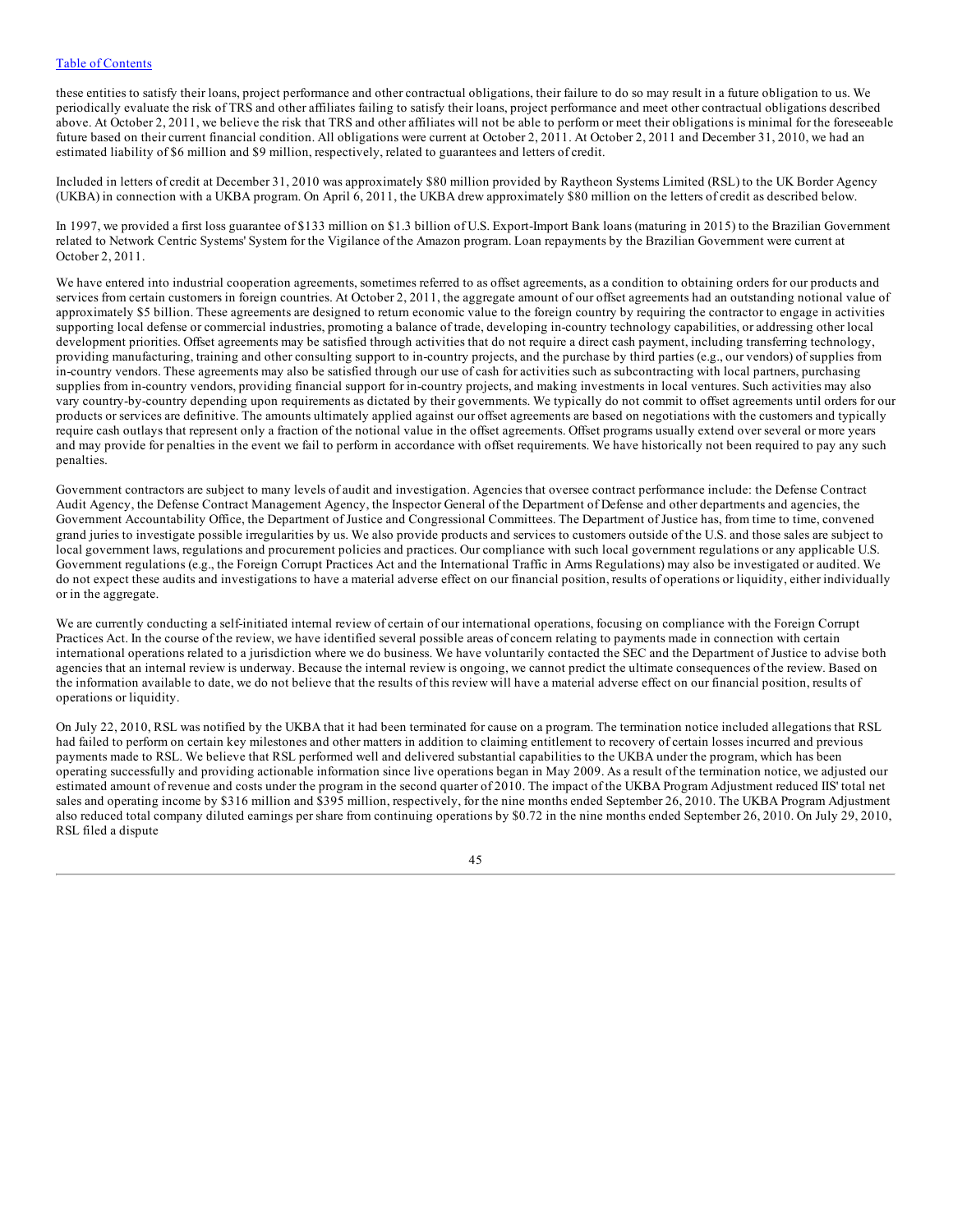<span id="page-45-0"></span>notice on the grounds that the termination by the UKBA was not valid. On August 18, 2010, the UKBA initiated arbitration proceedings on this issue. On March 22, 2011, the UKBA gave notice that it had presented a demand to draw on the approximately \$80 million of letters of credit provided by RSL upon the signing of the contract with the UKBA in 2007. On March 23, 2011, the UKBA submitted a detailed claim in the arbitration of approximately £350 million (approximately \$550 million based on foreign exchange rates as of October 2, 2011) for damages and clawback of previous payments, plus interest and arbitration costs, excluding any credit for capability delivered or draw on the letters of credit. The UKBA also asserted that additional amounts may be detailed in the claim in the future if estimates of its damages change, and for continuing post-termination losses and any re-procurement costs, which have not been quantified. In June 2011, RSL submitted in the arbitration its defenses to the UKBA claim as well as substantial counterclaims in the amount of approximately £500 million (approximately \$780 million based on foreign exchange rates as of October 2, 2011) against the UKBA for the collection of receivables and damages. On October 3, 2011, the UKBA filed its reply to RSL's counterclaims, and increased its claim amount by approximately £32 million, to include additional civil service and post termination costs, and approximately £33 million for interest, raising the total gross amount of the UKBA claim for damages and clawback of previous payments to approximately £415 million (approximately \$650 million based on foreign exchange rates as of October 2, 2011). RSL intends to pursue vigorously the collection of all receivables for the program and damages in connection with the wrongful termination and will mount a strong defense to the UKBA's alleged claims for losses and previous payments. RSL has also settled substantially all subcontractor claims, novated all key subcontracts to the UKBA and agreed with the UKBA that RSL's exit obligations to operate the previously delivered capability would end in April 2011. Effective April 15, 2011, the UKBA took over responsibility for operating the previously delivered capability.

At RSL's request, on March 29, 2011, the Arbitration Tribunal issued an interim order restraining the UKBA from drawing down on the letters of credit pending a hearing on the issue. Following the hearing, the Tribunal lifted the restraint on the basis that, at this early stage of the proceedings, the Tribunal had not heard the evidence needed to decide the merits of whether the contractual conditions for a drawdown had been established. The Tribunal also concluded that any decision on the UKBA's right to call on the letters of credit is inextricably intertwined with the ultimate decision on the merits in the arbitration. The Tribunal also preserved RSL's right to claim damages should RSL later establish that the drawdown was not valid. As a result, on April 6, 2011, the UKBA drew the \$80 million on the letters of credit.

As a result of the Tribunal's decision that the letters of credit are inextricably intertwined with the ultimate decision on the merits in the arbitration, we were no longer able to evaluate, independently from the overall claim, the probability of recovery of any amounts drawn on the letters of credit. We therefore recorded \$80 million of costs related to the UKBA drawdown, which is included in IIS' operating expenses in the first quarter of 2011. The receivables and other assets remaining under the program for technology and services delivered decreased by \$30 million from approximately \$70 million at December 31, 2010 to approximately \$40 million at October 2, 2011 which was impacted by collections on certain outstanding receivables. We believe the remaining receivables and other assets are probable of recovery in litigation or arbitration. We currently do not believe it is probable that RSL is liable for losses, previous payments (which includes the \$80 million related to the drawdown on the letters of credit), clawback or other claims asserted by the UKBA either in its March 2011 arbitration filing or its October 2011 reply. Due to the inherent uncertainties in litigation and arbitration and the complexity and technical nature of actual and potential claims and counterclaims, it is reasonably possible that the ultimate amount of any resolution of the termination could be less or greater than the amounts we have recorded. For the same reasons, at this time, we are unable to estimate a range of the possible loss or recovery, if any, beyond the claim and counterclaim amounts. If we fail to collect the receivable balances or are required to make payments against claims or other losses asserted by the UKBA in excess of the amounts we have recorded, it could have a material adverse effect on our financial position, results of operations or liquidity. Arbitration hearings are scheduled to commence in late 2012 and we expect to have a decision in 2013.

In addition, various other claims and legal proceedings generally incidental to the normal course of business are pending or threatened against us. We do not expect any additional liability from these proceedings to have a material adverse effect on our financial position, results of operations or liquidity.

#### **Accounting Standards**

New pronouncements issued but not effective until after October 2, 2011 are not expected to have a material impact on our financial position, results of operations or liquidity.

ITEM 3. QUANTITATIVE AND QUALITATIVE DISCLOSURES ABOUT MARKET RISK Our primary market exposures are to interest rates and foreign exchange rates.

We supplement our working capital with a combination of variable-rate short-term and fixed-rate long-term financing. We periodically enter into interest rate swap agreements with commercial and investment banks to manage interest rates associated

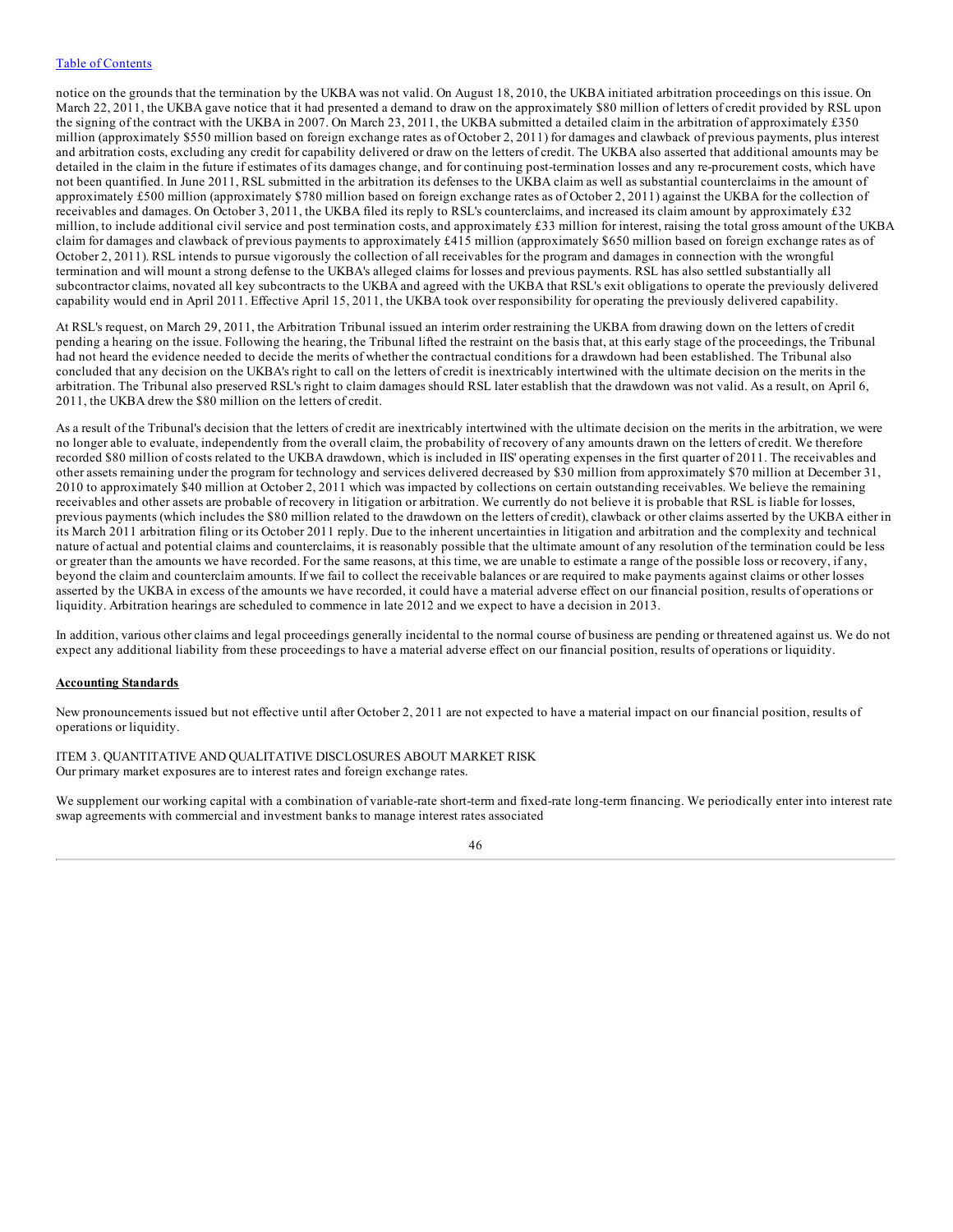<span id="page-46-0"></span>with our financing arrangements. We also enter into foreign currency forward contracts with commercial banks to fix the foreign currency exchange rates on specific commitments and payments to vendors and customer receipts. The market-risk sensitive instruments we use for hedging are entered into with commercial and investment banks and are directly related to a particular asset, liability or transaction for which a firm commitment is in place.

The following tables provide information at October 2, 2011 and December 31, 2010 about our market risk exposure associated with changing interest and exchange rates. For long-term debt obligations, the table presents principal cash flows by maturity date and average interest rates related to outstanding obligations.

#### **As of October 2, 2011 Principal Payments and Interest Rate Detail by Contractual Maturity Dates (In millions, except percentages)**

| Long-Term Debt           | 2011                           | 2012 | 2013                           | 2014  | 2015   | <b>Thereafter</b> | Total | <b>Fair Value</b> |
|--------------------------|--------------------------------|------|--------------------------------|-------|--------|-------------------|-------|-------------------|
| <b>Fixed-rate debt</b>   |                                |      |                                |       | 400    | 3.258             | 3.658 | 4,146             |
| Average<br>interest rate | $\overline{\phantom{a}}$<br>70 | 70   | $\overline{\phantom{a}}$<br>70 | $-$ % | 1.625% | 4.962%            | 4.60% |                   |

| As of December $31, 2010$                                                 |
|---------------------------------------------------------------------------|
| Principal Payments and Interest Rate Detail by Contractual Maturity Dates |
| (In millions, except percentages)                                         |

| Long-Term Debt           | 2011 | 2012             | 2013 | 2014                           | 2015  | Thereafter | Total | Fair Value |
|--------------------------|------|------------------|------|--------------------------------|-------|------------|-------|------------|
| Fixed-rate debt          |      |                  |      |                                | 400   | 3.258      | 3.658 | 3,783      |
| Average interest<br>rate | $-$  | $\sim$ 0/<br>$-$ | $-$  | ″∩<br>$\overline{\phantom{a}}$ | .625% | 4.962%     | 4.60% |            |

The notional amounts of outstanding foreign currency forward contracts consisted of the following at:

|                       |            |     | Oct 2, 2011 |      | Dec. 31, 2010 |     |   |      |
|-----------------------|------------|-----|-------------|------|---------------|-----|---|------|
| (In millions)         | <b>Buy</b> |     |             | Sell |               | Buy |   | Sell |
| <b>British Pounds</b> |            | 336 | $\mathbf s$ | 286  |               | 370 | D | 296  |
| Canadian Dollars      |            | 180 |             | 66   |               | 220 |   | 51   |
| Euros                 |            | 149 |             | 33   |               | 165 |   | 32   |
| All other             |            | 97  |             | 15   |               | 85  |   | 39   |
| Total                 |            | 762 | \$          | 400  |               | 840 |   | 418  |

Unrealized gains of \$28 million and \$45 million were included in other assets, net, and unrealized losses of \$37 million and \$41 million were included in other accrued expenses at October 2, 2011 and December 31, 2010, respectively. For foreign currency forward contracts designated and qualified for hedge accounting, we record the effective portion of the gain or loss on the derivative in accumulated other comprehensive loss, net of tax and reclassify it into earnings in the same period or periods during which the hedged revenue or cost of sales transaction affects earnings. Realized gains and losses resulting from these cash flow hedges offset the foreign currency exchange gains and losses on the underlying assets or liabilities being hedged. We believe our exposure due to changes in foreign currency rates is not material due to our hedging policy.

#### ITEM 4. CONTROLS AND PROCEDURES

#### Evaluation of Disclosure Controls and Procedures

Management conducted an evaluation, under the supervision and with the participation of our Chief Executive Officer and Chief Financial Officer, of the effectiveness of the design and operation of our disclosure controls and procedures (as defined in Rules 13a–15(e) and 15d–15(e) of the Securities Exchange Act of 1934) as of October 2, 2011.

#### *Conclusion of Evaluation*

Based on this evaluation, our Chief Executive Officer and Chief Financial Officer concluded that our disclosure controls and procedures as of October 2, 2011 were effective.

*Inherent Limitations on Ef ectiveness of Controls and Procedures*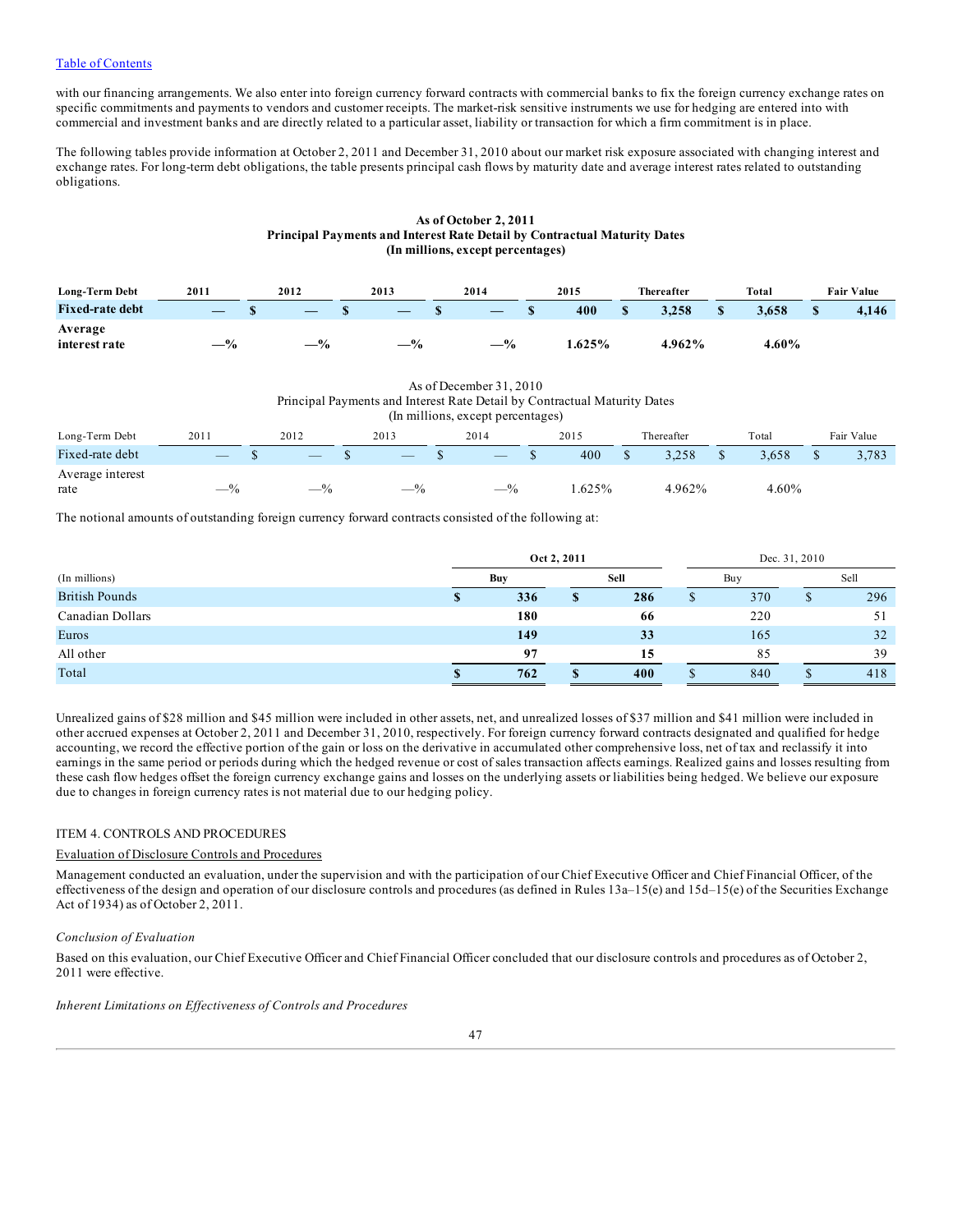<span id="page-47-0"></span>In designing and evaluating our disclosure controls and procedures, management recognizes that any controls, no matter how well designed and operated, can provide only reasonable, not absolute, assurance of achieving the desired control objectives. Due to the inherent limitations in all control systems, no evaluation of controls can provide absolute assurance that misstatements due to error or fraud will not occur or that all control issues and instances of fraud, if any, within the Company have been detected.

#### Changes in Internal Control Over Financial Reporting

There were no changes in our internal control over financial reporting during the third quarter of 2011 that have materially affected or are reasonably likely to materially affect our internal control over financial reporting.

#### PART II. OTHER INFORMATION

# ITEM 1. LEGAL PROCEEDINGS

We primarily engage in providing products and services under contracts with the U.S. Government and, to a lesser degree, under direct foreign sales contracts, some of which the U.S. Government funds. These contracts are subject to extensive legal and regulatory requirements and, from time to time, agencies of the U.S. Government investigate whether our operations are being conducted in accordance with these requirements. U.S. Government investigations of us, whether relating to these contracts or conducted for other reasons, could result in administrative, civil or criminal liabilities, including repayments, fines or penalties being imposed upon us, the suspension of government export licenses or the suspension or debarment from future U.S. Government contracting. U.S. Government investigations often take years to complete and many result in no adverse action against us. Government contractors are also subject to many levels of audit and investigation. Agencies that oversee contract performance include: the Defense Contract Audit Agency, the Defense Contract Management Agency, the Inspector General of the Department of Defense and other departments and agencies, the Government Accountability Office, the Department of Justice (DoJ) and Congressional Committees. The DoJ, from time to time, has convened grand juries to investigate possible irregularities by us. We also provide products and services to customers outside of the U.S. and those sales are subject to local government laws, regulations and procurement policies and practices. Our compliance with such local government regulations or any applicable U.S. Government regulation (e.g., the Foreign Corrupt Practices Act and the International Traffic in Arms Regulations) may also be investigated or audited.

We are currently conducting a self-initiated internal review of certain of our international operations, focusing on compliance with the Foreign Corrupt Practices Act. In the course of the review, we have identified several possible areas of concern relating to payments made in connection with certain international operations related to a jurisdiction where we do business. We have voluntarily contacted the Securities and Exchange Commission and the DoJ to advise both agencies that an internal review is underway. Because the internal review is ongoing, we cannot predict the ultimate consequences of the review. Based on the information available to date, we do not believe that the results of this review will have a material adverse effect on our financial condition, results of operations or liquidity.

We are involved in various stages of investigation and cleanup related to remediation of various environmental sites. We accrued all appropriate costs we expect to incur in connection therewith. Due to the complexity of environmental laws and regulations, the varying costs and effectiveness of alternative cleanup methods and technologies, the uncertainty of insurance coverage and the unresolved extent of our responsibility, it is difficult to determine the ultimate outcome of these matters. However, in the opinion of management, we do not expect any additional liability to have a material effect on our financial position, results of operations or liquidity. Additional information regarding the effect of compliance with environmental protection requirements and the resolution of environmental claims against us and our operations can be found in Item 1. "Business", in "Environmental Regulation", Item 1A. "Risk Factors", Item 7. "Management's Discussion and Analysis of Financial Condition and Results of Operations", in "Commitments and Contingencies" and Item 8. "Financial Statements and Supplementary Data", in Note 11: "Commitments and Contingencies" of our Form 10-K for the fiscal year ended December 31, 2010.

On July 22, 2010, RSL was notified by the UKBA that it had been terminated for cause on a program. The termination notice included allegations that RSL had failed to perform on certain key milestones and other matters in addition to claiming entitlement to recovery of certain losses incurred and previous payments made to RSL. We believe that RSL performed well and delivered substantial capabilities to the UKBA under the program, which has been operating successfully and providing actionable information since live operations began in May 2009. As a result of the termination notice, we adjusted our estimated amount of revenue and costs under the program in the second quarter of 2010 (UKBA Program Adjustment). The impact of the UKBA Program Adjustment reduced Intelligence and Information Systems' (IIS) total net sales and operating income by \$316 million and \$395 million, respectively, for the nine months ended September 26, 2010. The UKBA Program

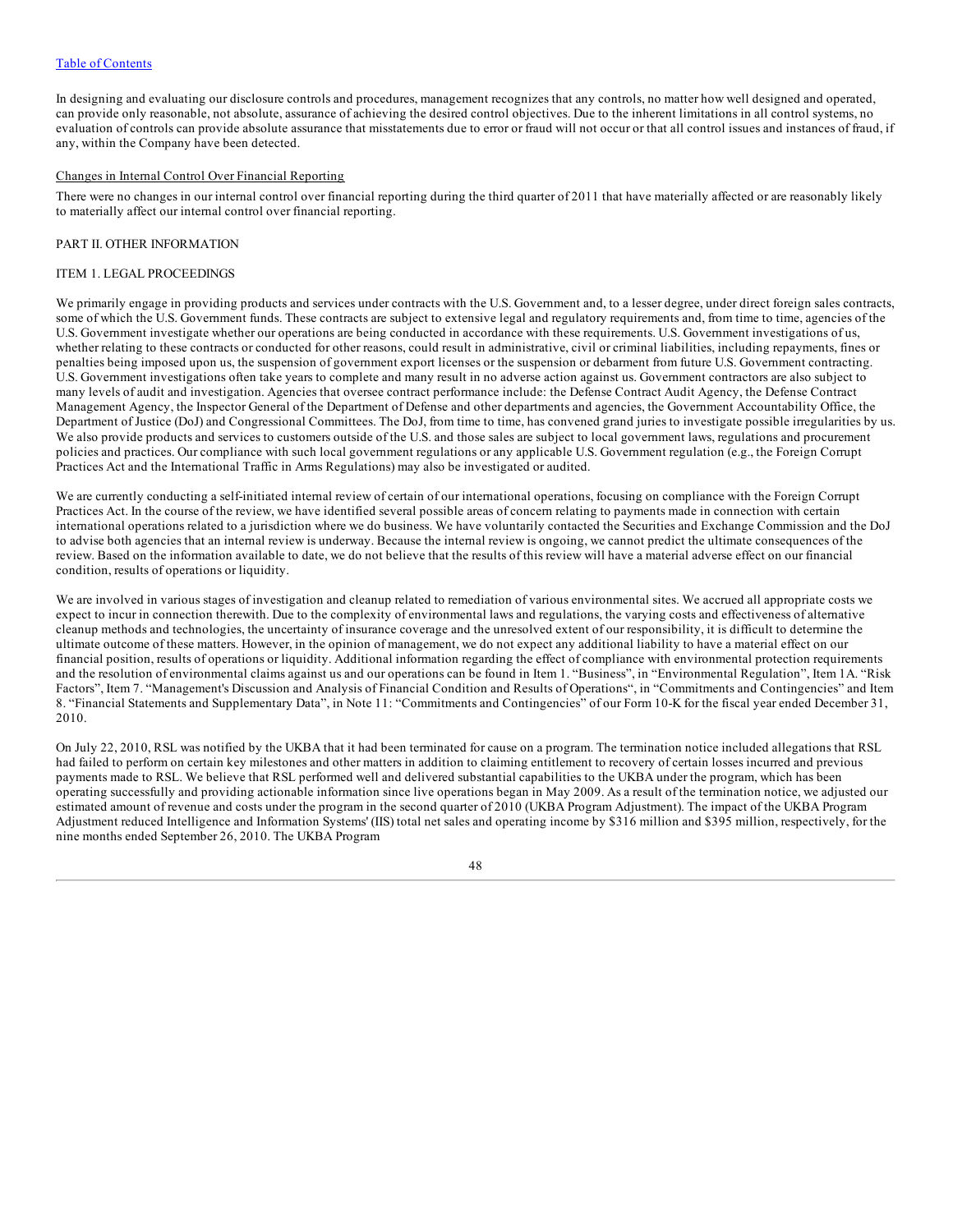<span id="page-48-0"></span>Adjustment also reduced total company diluted earnings per share from continuing operations by \$0.72 in the nine months ended September 26, 2010. On July 29, 2010, RSL filed a dispute notice on the grounds that the termination by the UKBA was not valid. On August 18, 2010, the UKBA initiated arbitration proceedings on this issue. On March 22, 2011, the UKBA gave notice that it had presented a demand to draw on the approximately \$80 million of letters of credit provided by RSL upon the signing of the contract with the UKBA in 2007. On March 23, 2011, the UKBA submitted a detailed claim in the arbitration of approximately £350 million (approximately \$550 million based on foreign exchange rates as of October 2, 2011) for damages and clawback of previous payments, plus interest and arbitration costs, excluding any credit for capability delivered or draw on the letters of credit. The UKBA also asserted that additional amounts may be detailed in the claim in the future if estimates of its damages change, and for continuing post-termination losses and any reprocurement costs, which have not been quantified. In June 2011, RSL submitted in the arbitration its defenses to the UKBA claim as well as substantial counterclaims in the amount of approximately £500 million (approximately \$780 million based on foreign exchange rates as of October 2, 2011) against the UKBA for the collection of receivables and damages. On October 3, 2011, the UKBA filed its reply to RSL's counterclaims, and increased its claim amount by approximately £32 million, to include additional civil service and post termination costs, and approximately £33 million for interest, raising the total gross amount of the UKBA claim for damages and clawback of previous payments to approximately £415 million (approximately \$650 million based on foreign exchange rates as of October 2, 2011). RSL intends to pursue vigorously the collection of all receivables for the program and damages in connection with the wrongful termination and will mount a strong defense to the UKBA's alleged claims for losses and previous payments. RSL has also settled substantially all subcontractor claims, novated all key subcontracts to the UKBA and agreed with the UKBA that RSL's exit obligations to operate the previously delivered capability would end in April 2011. Effective April 15, 2011, the UKBA took over responsibility for operating the previously delivered capability.

At RSL's request, on March 29, 2011, the Arbitration Tribunal issued an interim order restraining the UKBA from drawing down on the letters of credit pending a hearing on the issue. Following the hearing, the Tribunal lifted the restraint on the basis that, at this early stage of the proceedings, the Tribunal had not heard the evidence needed to decide the merits of whether the contractual conditions for a drawdown had been established. The Tribunal also concluded that any decision on the UKBA's right to call on the letters of credit is inextricably intertwined with the ultimate decision on the merits in the arbitration. The Tribunal also preserved RSL's right to claim damages should RSL later establish that the drawdown was not valid. As a result, on April 6, 2011, the UKBA drew the \$80 million on the letters of credit.

As a result of the Tribunal's decision that the letters of credit are inextricably intertwined with the ultimate decision on the merits in the arbitration, we were no longer able to evaluate, independently from the overall claim, the probability of recovery of any amounts drawn on the letters of credit. We therefore recorded \$80 million of costs related to the UKBA drawdown, which is included in IIS' operating expenses in the first quarter of 2011. The receivables and other assets remaining under the program for technology and services delivered decreased by \$30 million from approximately \$70 million at December 31, 2010 to approximately \$40 million at October 2, 2011 which was impacted by collections on certain outstanding receivables. We believe the remaining receivables and other assets are probable of recovery in litigation or arbitration. We currently do not believe it is probable that RSL is liable for losses, previous payments (which includes the \$80 million related to the drawdown on the letters of credit), clawback or other claims asserted by the UKBA either in its March 2011 arbitration filing or its October 2011 reply. Due to the inherent uncertainties in litigation and arbitration and the complexity and technical nature of actual and potential claims and counterclaims, it is reasonably possible that the ultimate amount of any resolution of the termination could be less or greater than the amounts we have recorded. For the same reasons, at this time, we are unable to estimate a range of the possible loss or recovery, if any, beyond the claim and counterclaim amounts. If we fail to collect the receivable balances or are required to make payments against claims or other losses asserted by the UKBA in excess of the amounts we have recorded, it could have a material adverse effect on our financial position, results of operations or liquidity. Arbitration hearings are scheduled to commence in late 2012 and we expect to have a decision in 2013.

In addition, various other claims and legal proceedings generally incidental to the normal course of business are pending or threatened against us. While we cannot predict the outcome of these matters, in the opinion of management, any liability arising from them will not have a material adverse effect on our financial position, results of operations or liquidity.

#### ITEM 1A. RISK FACTORS

You should carefully review and consider the information regarding certain factors which could materially affect our business, financial condition or future results set forth under Item 1A. "Risk Factors" in our Form 10-K for the year ended December 31, 2010. There have been no material changes from the factors disclosed in our Form 10-K for the year ended December 31, 2010, although we may disclose changes to such factors or disclose additional factors from time to time in our future filings with the Securities and Exchange Commission.

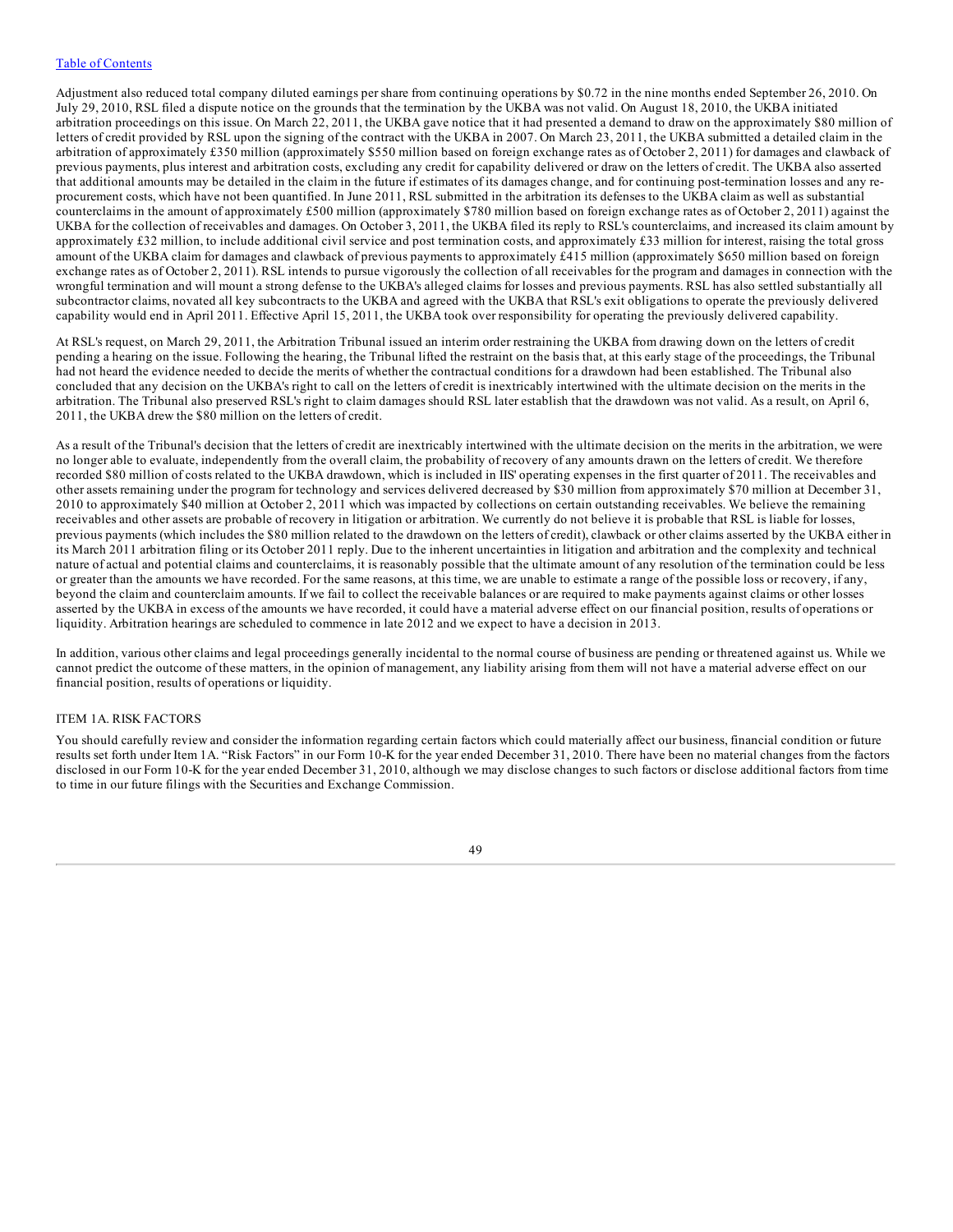#### <span id="page-49-0"></span>ITEM 2. UNREGISTERED SALES OF EQUITY SECURITIES AND USE OF PROCEEDS

Issuer Purchases of Equity Securities

| Total Number of<br><b>Shares</b><br>Purchased(1) | Average<br>Price Paid<br>per Share | Total Number of<br>Shares Purchased<br>as Part of Publicly<br>Announced Plan | Approximate Dollar<br>Value of Shares that<br>May Yet Be Purchased<br>Under the $Plan(2)$ |
|--------------------------------------------------|------------------------------------|------------------------------------------------------------------------------|-------------------------------------------------------------------------------------------|
| 6.293                                            | 45.39                              |                                                                              | \$0.8 Billion                                                                             |
| 6.306.708                                        | 41.10                              | 6.306.708                                                                    | \$0.5 Billion                                                                             |
| 1.293.800                                        | 41.13                              | 1,293,800                                                                    | \$2.5 Billion                                                                             |
| 7.606.801                                        | 41.11                              | 7.600.508                                                                    |                                                                                           |
|                                                  |                                    |                                                                              |                                                                                           |

(1) Includes shares purchased related to treasury activity under our stock plans. Such activity during the third quarter of 2011 includes the surrender by employees of 6,293 shares to satisfy income tax withholding obligations in connection with the vesting of restricted stock previously issued to employees.

(2) In March 2010, our Board of Directors authorized the repurchase of \$2 billion of our outstanding common stock. In September 2011, our Board of Directors authorized the repurchase of up to an additional \$2 billion of our outstanding common stock. Share repurchases will take place from time to time at management's discretion depending on market conditions.

#### ITEM 6. EXHIBITS

The following list of exhibits includes exhibits submitted with this Form 10-Q as filed with the Securities and Exchange Commission and those incorporated by reference to other filings.

| 15   | PricewaterhouseCoopers LLP Awareness Letter.*                                                                                                                                                                                                                                                                                                                                                                     |
|------|-------------------------------------------------------------------------------------------------------------------------------------------------------------------------------------------------------------------------------------------------------------------------------------------------------------------------------------------------------------------------------------------------------------------|
| 31.1 | Certification of William H. Swanson pursuant to Section 302 of the Sarbanes-Oxley Act of 2002.*                                                                                                                                                                                                                                                                                                                   |
| 31.2 | Certification of David C. Wajsgras pursuant to Section 302 of the Sarbanes-Oxley Act of 2002.*                                                                                                                                                                                                                                                                                                                    |
| 32.1 | Certification of William H. Swanson pursuant to 18 U.S.C. Section 1350, as Adopted Pursuant to Section 906 of the Sarbanes-<br>Oxley Act of 2002.**                                                                                                                                                                                                                                                               |
| 32.2 | Certification of David C. Waisgras pursuant to 18 U.S.C. Section 1350, as Adopted Pursuant to Section 906 of the Sarbanes-Oxley<br>Act of 2002.**                                                                                                                                                                                                                                                                 |
| 101  | The following materials from Raytheon Company's Quarterly Report on Form 10-Q for the quarter ended October 2, 2011,<br>formatted in XBRL (Extensible Business Reporting Language): (i) Consolidated Balance Sheets, (ii) Consolidated Statements of<br>Operations, (iii) Consolidated Statements of Equity, (iv) Consolidated Statements of Cash Flows, and (v) Notes to Consolidated<br>Financial Statements.** |

- \* filed electronically herewith
- \*\* furnished and not filed herewith

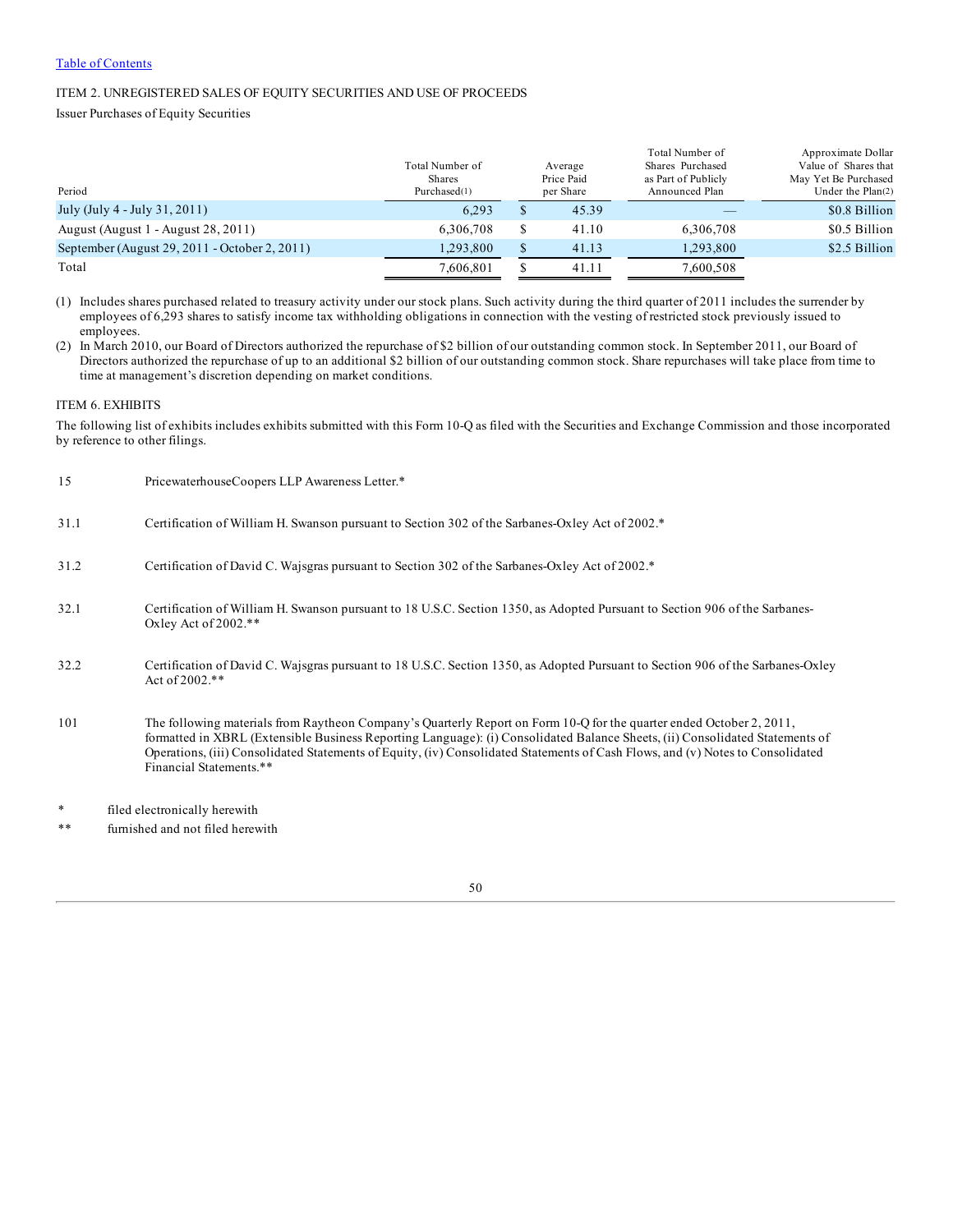# **SIGNATURES**

<span id="page-50-0"></span>Pursuant to the requirements of the Securities Exchange Act of 1934, the registrant has duly caused this report to be signed on its behalf by the undersigned thereunto duly authorized.

# **RAYTHEON COMPANY**

By: /s/ Michael J. Wood

Michael J. Wood Vice President, Controller and Chief Accounting Officer *Principal Accounting Of icer*

October 27, 2011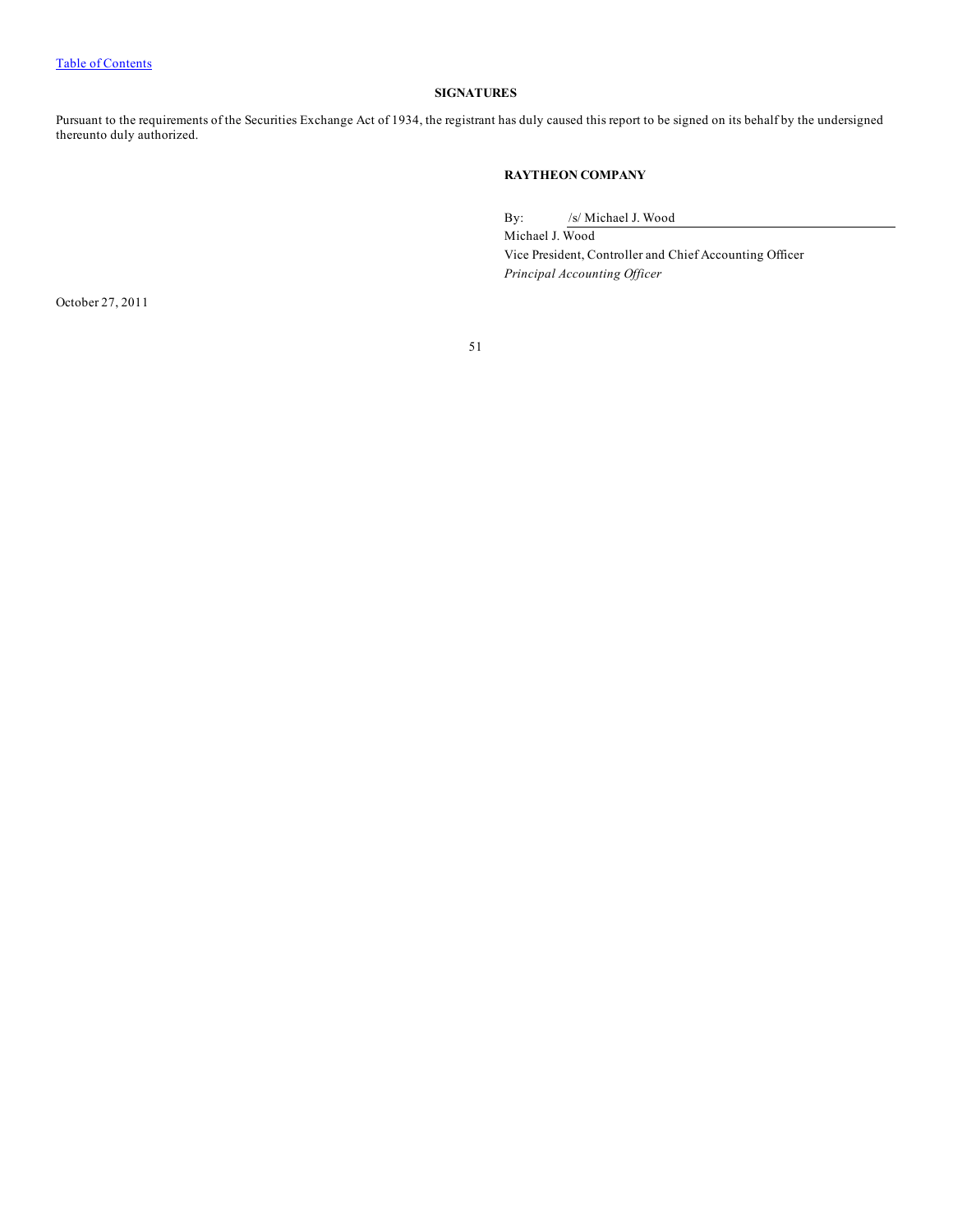Securities and Exchange Commission 100 F Street, N.E. Washington, DC 20549

#### Commissioners:

We are aware that our report dated October 27, 2011 on our review of interim financial information of Raytheon Company and its subsidiaries (the Company) for the three and nine month periods ended October 2, 2011 and September 26, 2010 and included in the Company's Quarterly Report on Form 10-Q for the quarter ended October 2, 2011 is incorporated by reference in its Registration Statements on Form S-3 (File Nos. 333-170196; 333-154677; 333-71974; 333-58474; and 333-82529) and Form S-8 (File Nos. 333-124690; 333-56117; 333-52536; 333-64168; 333-45629; and 333-168415).

Very truly yours,

/s/ PricewaterhouseCoopers LLP

PricewaterhouseCoopers LLP Boston, Massachusetts October 27, 2011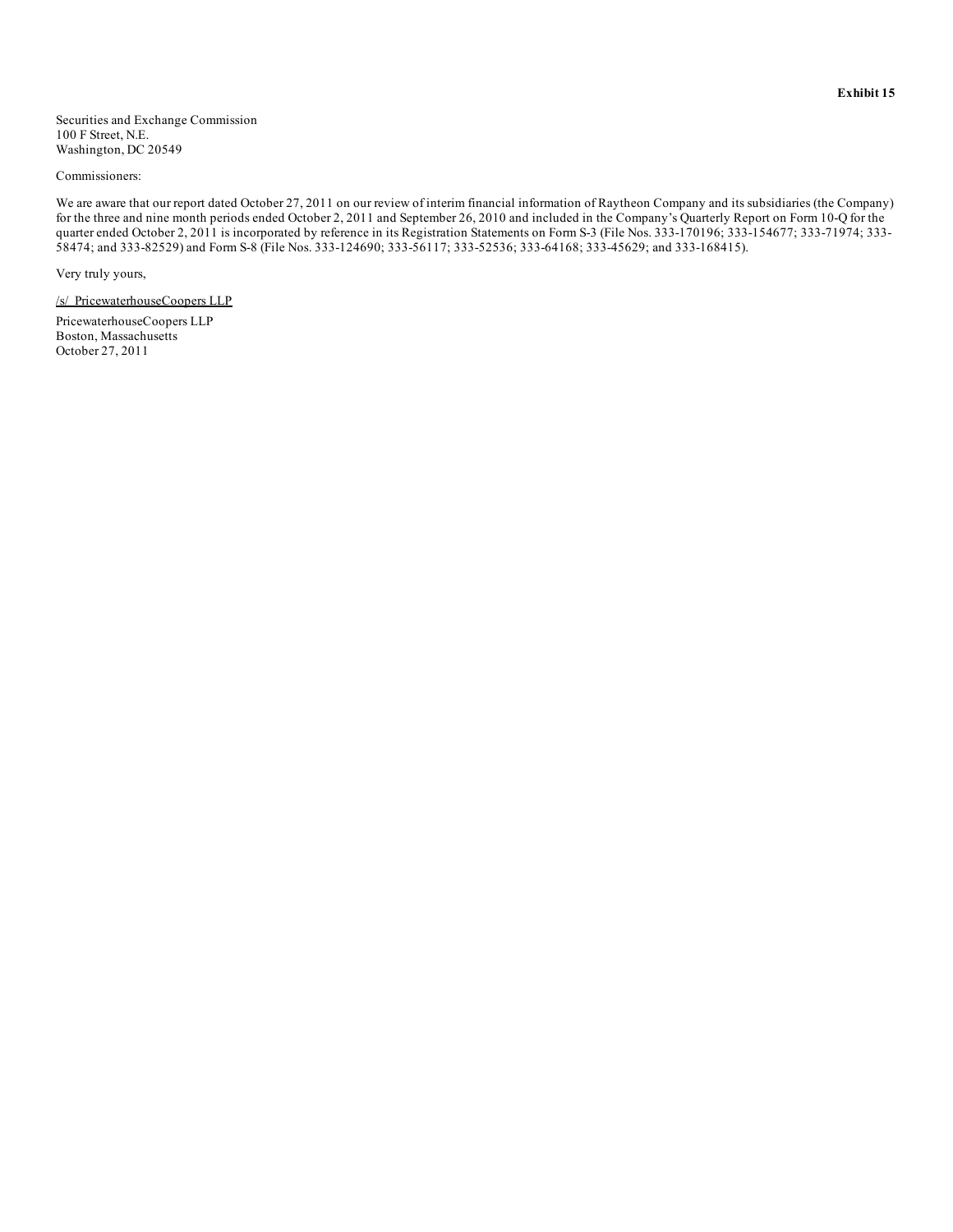# **CERTIFICATION OF CHIEF EXECUTIVE OFFICER PURSUANT TO SECTION 302 OF THE SARBANES-OXLEY ACT OF 2002**

I, William H. Swanson, certify that:

- 1. I have reviewed this quarterly report on Form 10-Q of Raytheon Company;
- 2. Based on my knowledge, this report does not contain any untrue statement of a material fact or omit to state a material fact necessary to make the statements made, in light of the circumstances under which such statements were made, not misleading with respect to the periods covered by this report;
- 3. Based on my knowledge, this report does not contain any untrue statement of a material fact or omit to state a material fact necessary to make the statements made, in light of the circumstances under which such statements were made, not misleading with respect to the periods covered by this report;
- 4. The registrant's other certifying officer and I are responsible for establishing and maintaining disclosure controls and procedures (as defined in Exchange Act Rules 13a-15(e) and 15d-15(e)) and internal control over financial reporting (as defined in Exchange Act Rules 13a-15(f) and 15d-15(f)) for the registrant and have:
	- a) Designed such disclosure controls and procedures, or caused such disclosure controls and procedures to be designed under our supervision, to ensure that material information relating to the registrant, including its consolidated subsidiaries, is made known to us by others within those entities, particularly during the period in which this report is being prepared;
	- b) Designed such internal control over financial reporting, or caused such internal control over financial reporting to be designed under our supervision, to provide reasonable assurance regarding the reliability of financial reporting and the preparation of financial statements for external purposes in accordance with generally accepted accounting principles;
	- c) Evaluated the effectiveness of the registrant's disclosure controls and procedures and presented in this report our conclusions about the effectiveness of the disclosure controls and procedures, as of the end of the period covered by this report based on such evaluation; and
	- d) Disclosed in this report any change in the registrant's internal control over financial reporting that occurred during the registrant's most recent fiscal quarter (the registrant's fourth fiscal quarter in the case of an annual report) that has materially affected, or is reasonably likely to materially affect, the registrant's internal control over financial reporting; and
- 5. The registrant's other certifying officer and I have disclosed, based on our most recent evaluation of internal control over financial reporting, to the registrant's auditors and the audit committee of the registrant's board of directors (or persons fulfilling the equivalent functions):
	- a) All significant deficiencies and material weaknesses in the design or operation of internal control over financial reporting which are reasonably likely to adversely affect the registrant's ability to record, process, summarize and report financial information; and
	- b) Any fraud, whether or not material, that involves management or other employees who have a significant role in the registrant's internal control over financial reporting.

Date: October 27, 2011

/s/ William H. Swanson

William H. Swanson Chairman and Chief Executive Officer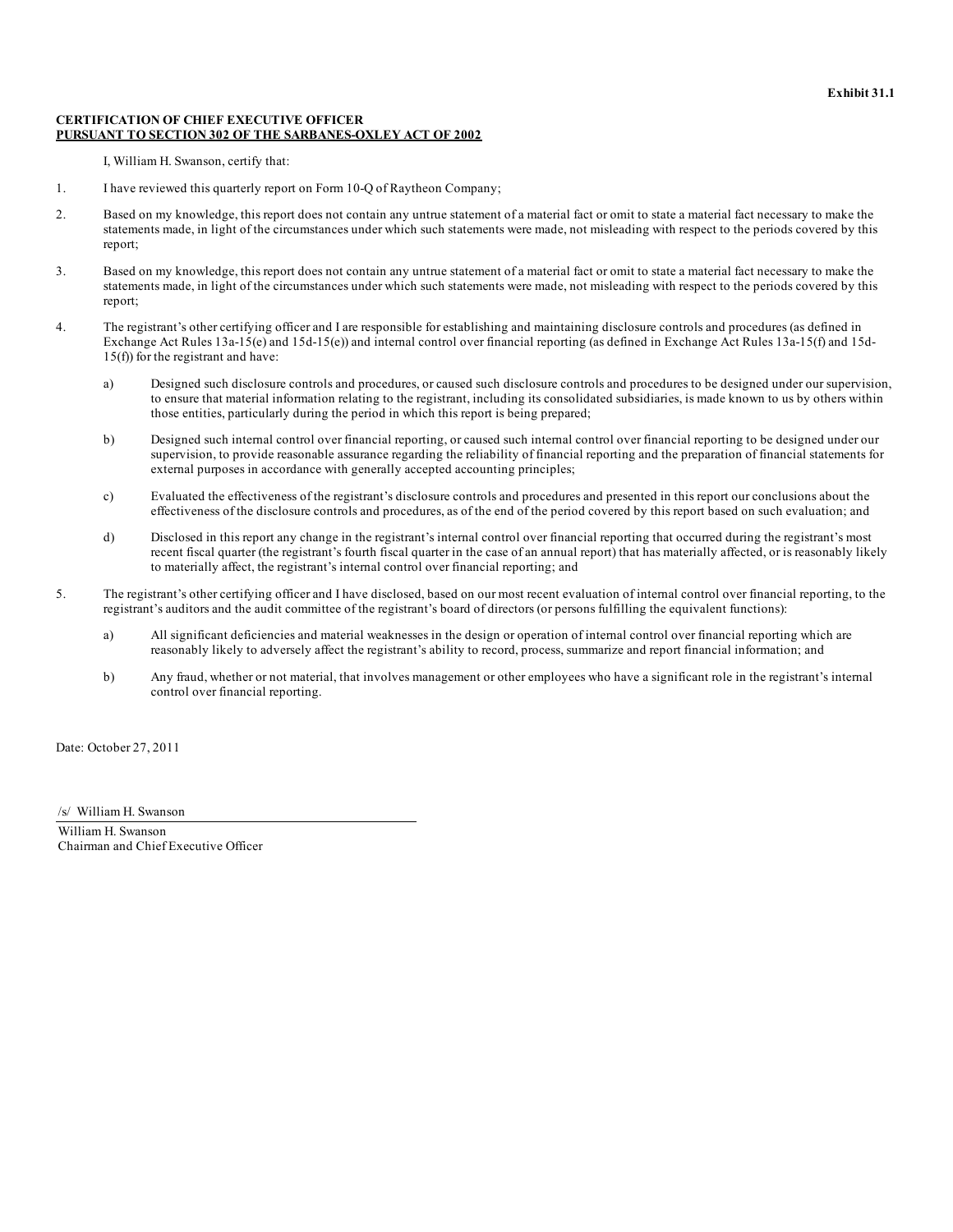# **CERTIFICATION OF CHIEF EXECUTIVE OFFICER PURSUANT TO SECTION 302 OF THE SARBANES-OXLEY ACT OF 2002**

I, David C. Wajsgras, certify that:

- 1. I have reviewed this quarterly report on Form 10-Q of Raytheon Company;
- 2. Based on my knowledge, this report does not contain any untrue statement of a material fact or omit to state a material fact necessary to make the statements made, in light of the circumstances under which such statements were made, not misleading with respect to the periods covered by this report;
- 3. Based on my knowledge, this report does not contain any untrue statement of a material fact or omit to state a material fact necessary to make the statements made, in light of the circumstances under which such statements were made, not misleading with respect to the periods covered by this report;
- 4. The registrant's other certifying officer and I are responsible for establishing and maintaining disclosure controls and procedures (as defined in Exchange Act Rules 13a-15(e) and 15d-15(e)) and internal control over financial reporting (as defined in Exchange Act Rules 13a-15(f) and 15d-15(f)) for the registrant and have:
	- a) Designed such disclosure controls and procedures, or caused such disclosure controls and procedures to be designed under our supervision, to ensure that material information relating to the registrant, including its consolidated subsidiaries, is made known to us by others within those entities, particularly during the period in which this report is being prepared;
	- b) Designed such internal control over financial reporting, or caused such internal control over financial reporting to be designed under our supervision, to provide reasonable assurance regarding the reliability of financial reporting and the preparation of financial statements for external purposes in accordance with generally accepted accounting principles;
	- c) Evaluated the effectiveness of the registrant's disclosure controls and procedures and presented in this report our conclusions about the effectiveness of the disclosure controls and procedures, as of the end of the period covered by this report based on such evaluation; and
	- d) Disclosed in this report any change in the registrant's internal control over financial reporting that occurred during the registrant's most recent fiscal quarter (the registrant's fourth fiscal quarter in the case of an annual report) that has materially affected, or is reasonably likely to materially affect, the registrant's internal control over financial reporting; and
- 5. The registrant's other certifying officer and I have disclosed, based on our most recent evaluation of internal control over financial reporting, to the registrant's auditors and the audit committee of the registrant's board of directors (or persons fulfilling the equivalent functions):
	- a) All significant deficiencies and material weaknesses in the design or operation of internal control over financial reporting which are reasonably likely to adversely affect the registrant's ability to record, process, summarize and report financial information; and
	- b) Any fraud, whether or not material, that involves management or other employees who have a significant role in the registrant's internal control over financial reporting.

Date: October 27, 2011

/s/ David C. Wajsgras

David C. Wajsgras Senior Vice President and Chief Financial Officer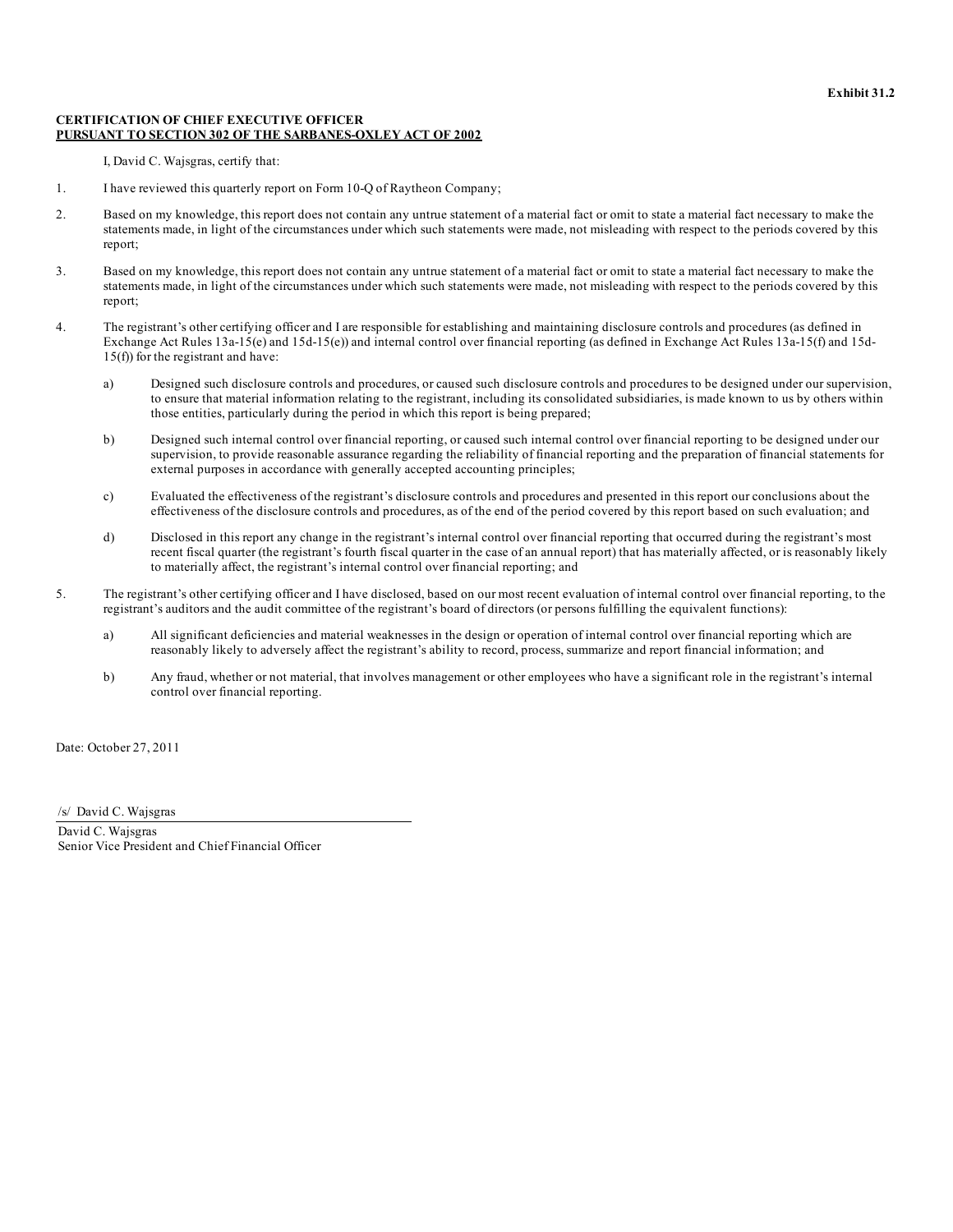#### **CERTIFICATION PURSUANT TO 18 U.S.C. SECTION 1350, AS ADOPTED PURSUANT TO SECTION 906 OF THE SARBANES-OXLEY ACT OF 2002**

In connection with the Quarterly Report of Raytheon Company (the "Company") on Form 10-Q for the period ended October 2, 2011 as filed with the Securities and Exchange Commission on the date hereof (the "Report"), I, William H. Swanson, certify, pursuant to 18 U.S.C. § 1350, as adopted pursuant to §906 of the Sarbanes-Oxley Act of 2002, that to my knowledge:

(1) The Report fully complies with the requirements of section 13(a) or 15(d) of the Securities Exchange Act of 1934: and

(2) The information contained in the Report fairly presents, in all material respects, the financial condition and results of operations of the Company.

/s/ William H. Swanson

William H. Swanson Chairman and Chief Executive Officer October 27, 2011

A signed original of this written statement required by Section 906 has been provided to the Company and will be retained by the Company and furnished to the Securities and Exchange Commission or its staff upon request.